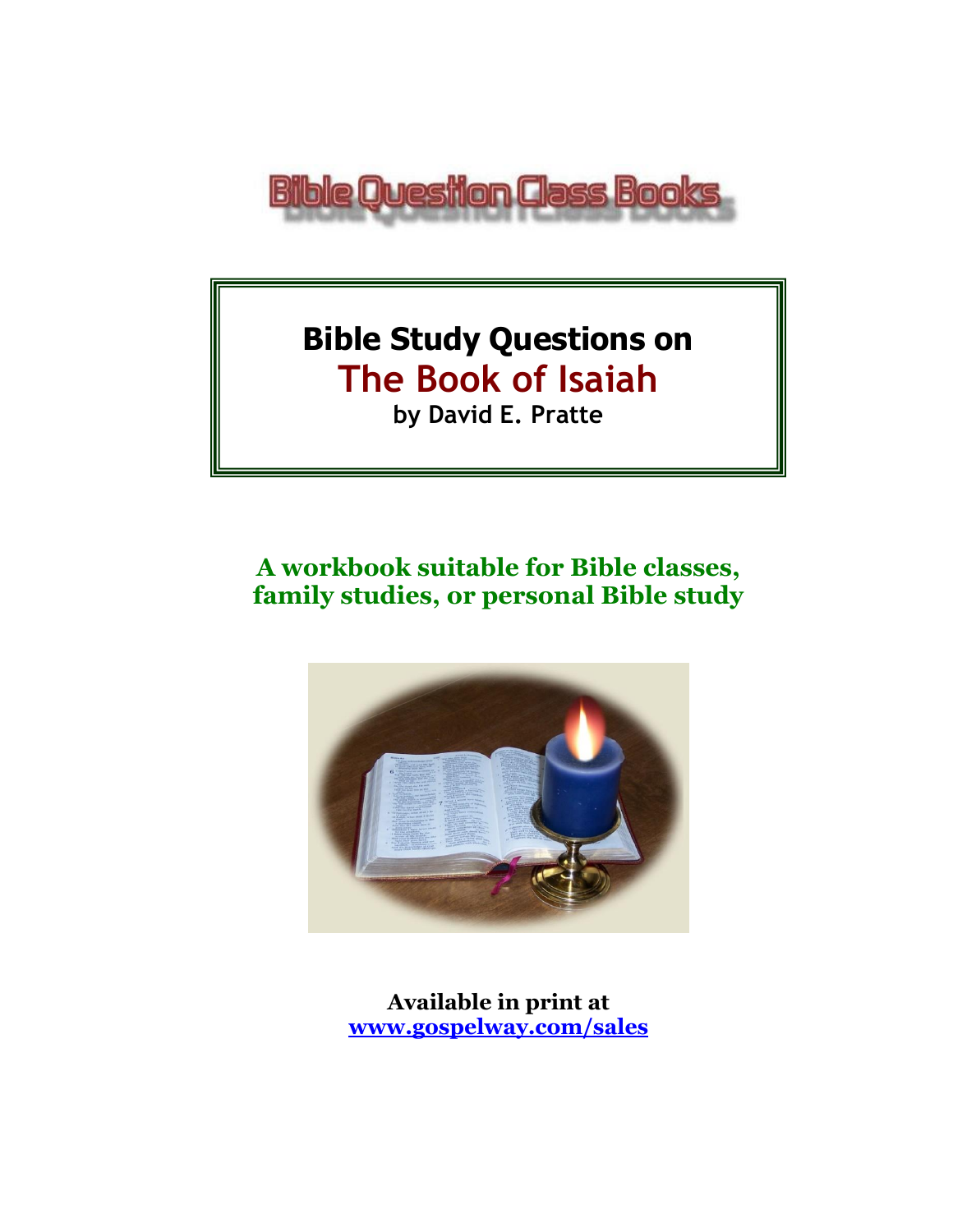#### *Bible Study Questions on the Book of Isaiah: A workbook suitable for Bible classes, family studies, or personal Bible study*

© Copyright David E. Pratte, 2013, 2014 All rights reserved

> ISBN-13: 978-1499794298 ISBN-10: 1499794290

**Printed books, booklets, and tracts available at [www.gospelway.com/sales](https://www.gospelway.com/sales) Free Bible study articles online at [www.gospelway.com](http://www.gospelway.com/) Free Bible courses online at [www.biblestudylessons.com](http://www.biblestudylessons.com/) Free class books at [www.biblestudylessons.com/classbooks](http://www.biblestudylessons.com/classbooks) Free commentaries on Bible books at [www.gospelway.com/commentary](http://www.gospelway.com/commentary) Contact the author at [www.gospelway.com/comments](http://www.gospelway.com/comments)**

**Note carefully: No teaching in any of our materials is intended or should ever be construed to justify or to in any way incite or encourage personal vengeance or physical violence against any person.**

#### **"He who glories, let him glory in the Lord" – 1 Corinthians 1:31**

#### **Front Page Photo**

Sennacherib Prism (housed in Oriental Institute) – A record of the annals of Sennacharib, king of Assyria, including his siege of Jerusalem under Hezekiah. The translation of the prism says: "As for Hezekiah, the Judean, who did not submit to my yoke, 46 of his strong, fortified cities, as well as small cities in their vicinity without number - I beseiged and captured ... Himself, like a caged bird I shut up in Jerusalem, his royal city ... and he sent rich tribute to me in Nineveh." (Note that he did not claim to have captured Jerusalem.)

However, the Bible account records: "Then the angel of the Lord went out, and killed in the camp of the Assyrians one hundred and eighty-five thousand … So Sennacherib king of Assyria departed and went away, returned home and remained at Nineveh." –Isaiah 37:36,37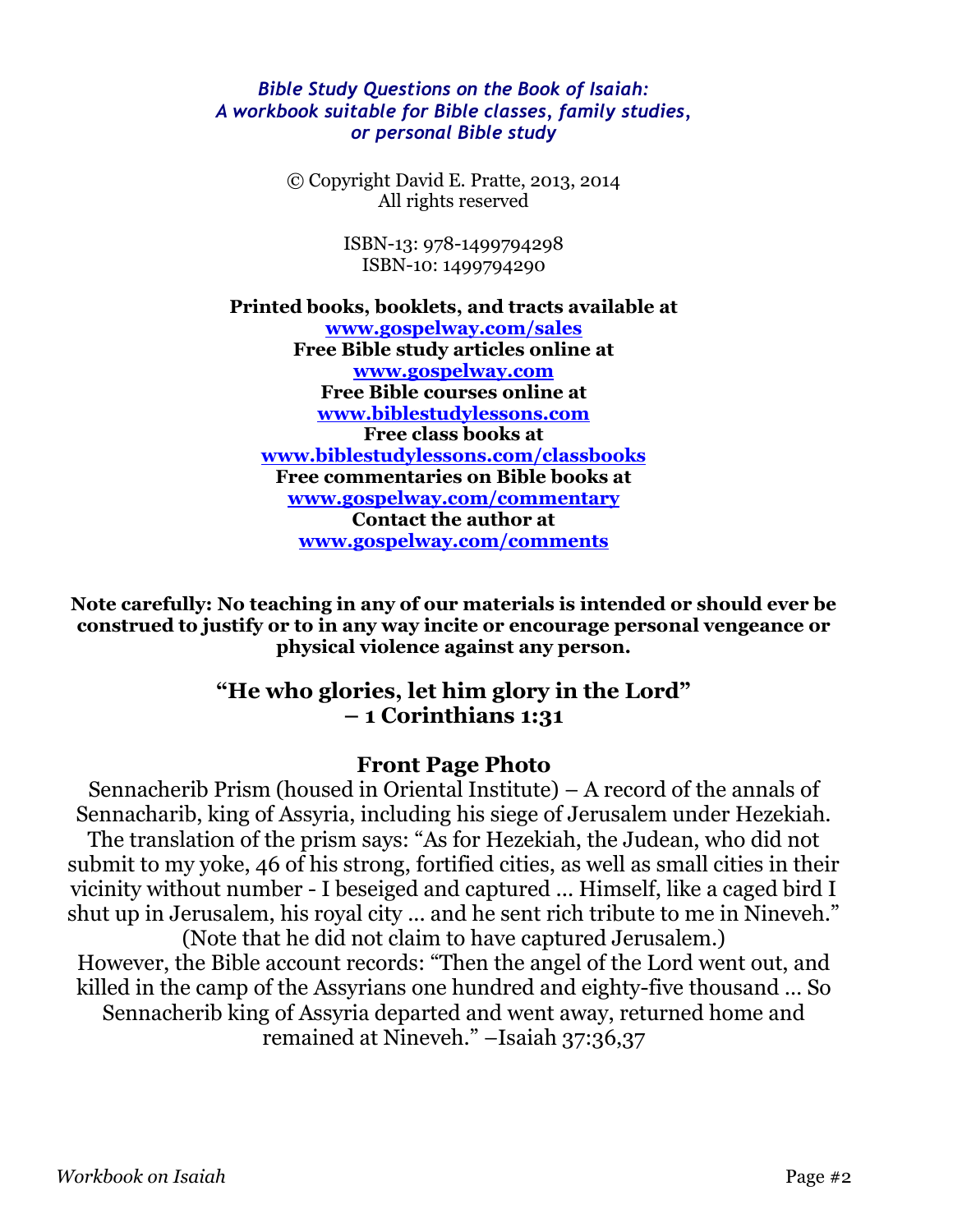#### **Other Books by the Author**

#### **Topical Bible Studies**

*Growing a Godly Marriage & Raising Godly Children Why Believe in God, Jesus, and the Bible? (evidences) The God of the Bible (study of the Father, Son, and Holy Spirit) Grace, Faith, and Obedience: The Gospel or Calvinism? Kingdom of Christ: Future Millennium or Present Spiritual Reign? Do Not Sin Against the Child: Abortion, Unborn Life, & the Bible True Words of God: Bible Inspiration and Preservation*

#### **Commentaries on Bible Books**

*Genesis Joshua and Ruth Judges 1 Samuel Ezra, Nehemiah, and Esther Job Proverbs*

*Gospel of Mark Gospel of John Acts Romans Ephesians Philippians and Colossians Hebrews 1 & 2 Peter*

#### **Bible Question Class Books**

*Genesis Joshua and Ruth Judges 1 Samuel Ezra, Nehemiah, and Esther Job Proverbs Ecclesiastes Isaiah Gospel of Matthew Gospel of Mark Gospel of Luke*

*Gospel of John Acts Romans 1 Corinthians 2 Corinthians and Galatians Ephesians and Philippians Colossians, 1&2 Thessalonians 1 & 2 Timothy, Titus, Philemon Hebrews General Epistles (James - Jude) Revelation*

#### **Workbooks with Study Notes**

*Jesus Is Lord: Workbook on the Fundamentals of the Gospel of Christ Following Jesus: Workbook on Discipleship God's Eternal Purpose in Christ: Workbook on the Theme of the Bible*

#### **Visit our website at [www.gospelway.com/sales](https://www.gospelway.com/sales) to see a current list of books in print.**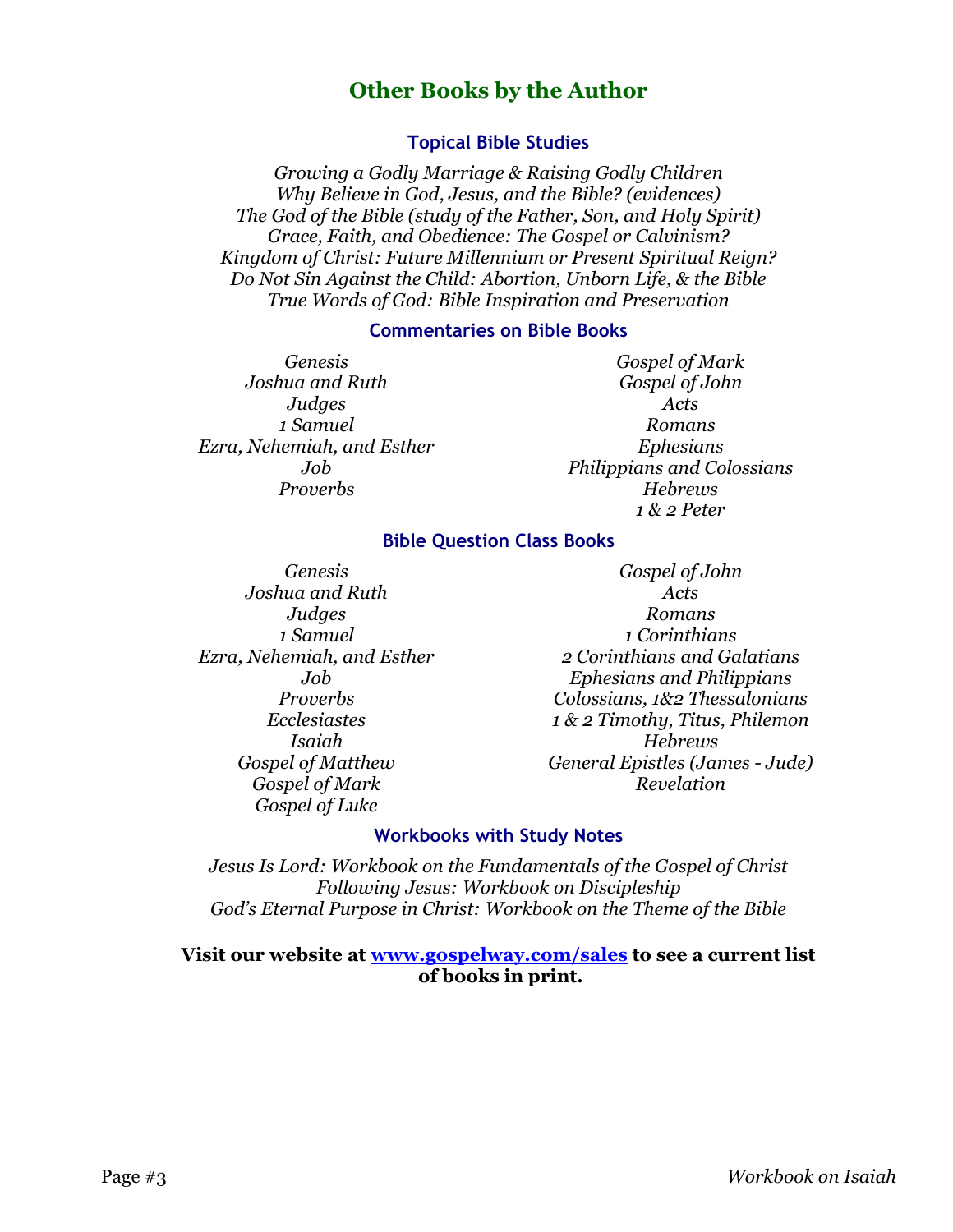#### **Bible Study Questions on the Book of Isaiah**

Introduction:

This workbook was designed for Bible class study, family study, or personal study. The class book is suitable for teens and up. The questions contain minimal human commentary, but instead urge students to study to understand Scripture.

Enough questions are included for teachers to assign as many questions as they want for each study session. Studies may proceed at whatever speed and depth will best accomplish the needs of the students.

Questions labeled "think" are intended to encourage students to apply what they have learned. When questions refer to a map, students should consult maps in a Bible dictionary or similar reference work or in the back of their Bibles. (Note: My abbreviation "*b/c/v*" means "book, chapter, and verse.")

For class instruction, I urge teachers to assign the questions as homework so students come to class prepared. Then let class time consist of *discussion* that focuses on the Scriptures themselves. Let the teacher use other Scriptures, questions, applications, and comments to promote productive discussion, not just reading the questions to see whether they were answered "correctly." Please, do *not* let the class period consist primarily of the following: "Joe, will you answer number 1?" "Sue, what about number 2?" Etc.

I also urge students to emphasize the *Bible* teaching. Please, do not become bogged down over "What did the author mean by question #5?" My meaning is relatively unimportant. The issue is what the Bible says. Concentrate on the meaning and applications of Scripture. If a question helps promote Bible understanding, stay with it. If it becomes unproductive, move on.

The questions are not intended just to help students understand the Scriptures. They are also designed to help students learn good principles of Bible study. Good Bible study requires defining the meaning of keywords, studying parallel passages, explaining the meaning of the text clearly, making applications, and defending the truth as well as exposing religious error. I have included questions to encourage students to practice all these study principles.

Finally, I encourage plain applications of the principles studied. God's word is written so souls may please God and have eternal life. Please study it with the respect and devotion it deserves! For whatever good this material achieves, to God be the glory.

#### **You can find Bible study commentary and notes to accompany many of our workbooks at [www.gospelway.com/sales](https://www.gospelway.com/sales)**

© David E. Pratte, June 21, 2017

**Workbooks, commentaries, and topical studies for sale in print at [www.gospelway.com/sales](https://www.gospelway.com/sales)**

**To join our mailing list to be informed of new books or special sales, contact the author at [www.gospelway.com/comments](http://www.gospelway.com/comments)**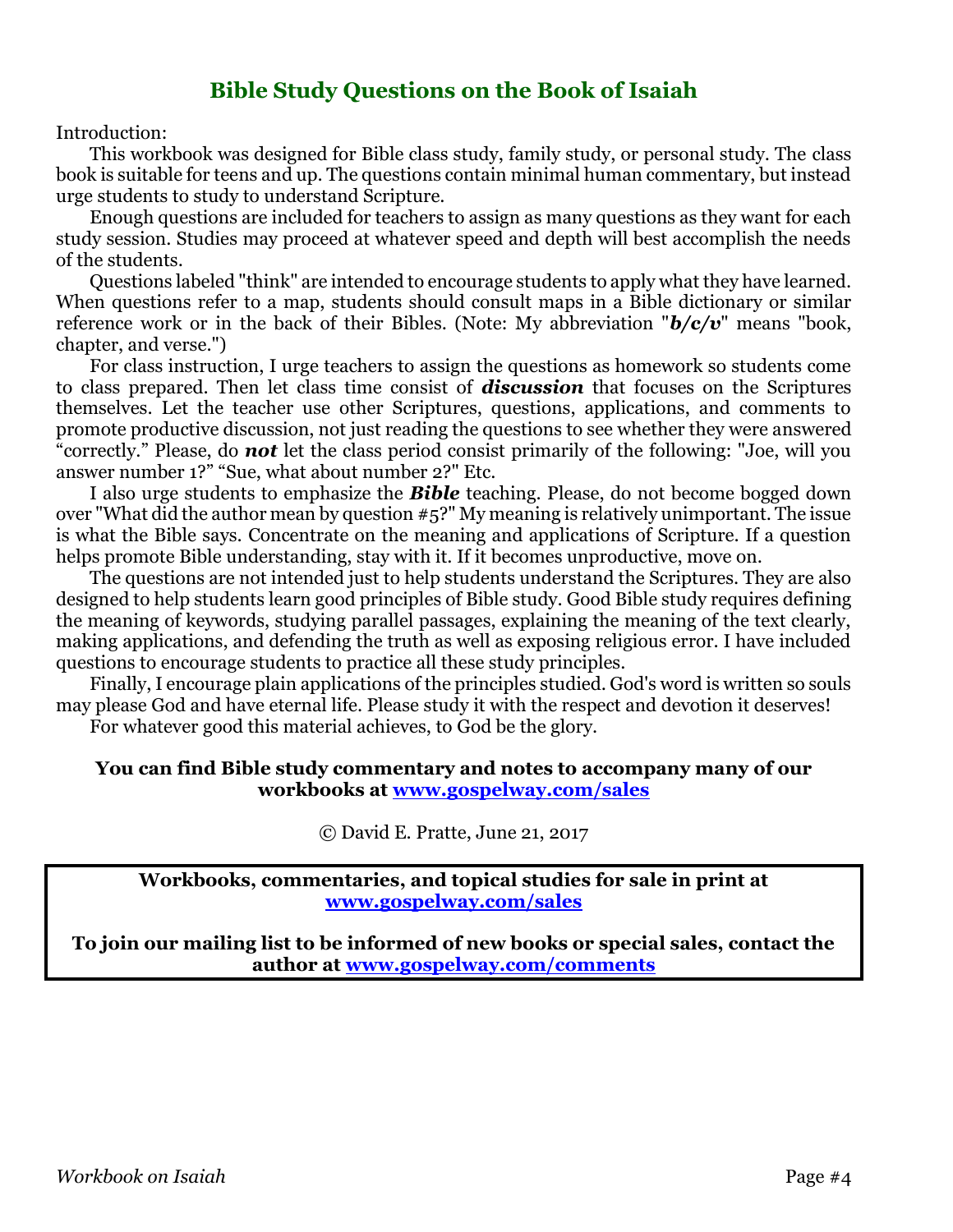Please read Isaiah 1:1,2 and answer the following questions: 1. When did Isaiah prophesy – 1:1? To or about whom primarily did he prophesy?

2. See if you can find the meaning of the name "Isaiah."

3. What do we know about Isaiah's parents?

4. What do we know about Isaiah's children (see 7:3; 8:3)?

5. *Case Study*: Some modernist thinkers deny that Isaiah is the author of this book (mainly because they are unwilling to accept that the predictions in the book could have been known ahead of time). List other *passages* where the book claims to be written by Isaiah.

6. List several places where the New Testament says Isaiah wrote teachings in this book.

7. For each of the kings named in v1, list another passage that discusses him and name at least one thing we know about him.

\* Uzziah -

\* Jotham -

\* Ahaz -

\* Hezekiah -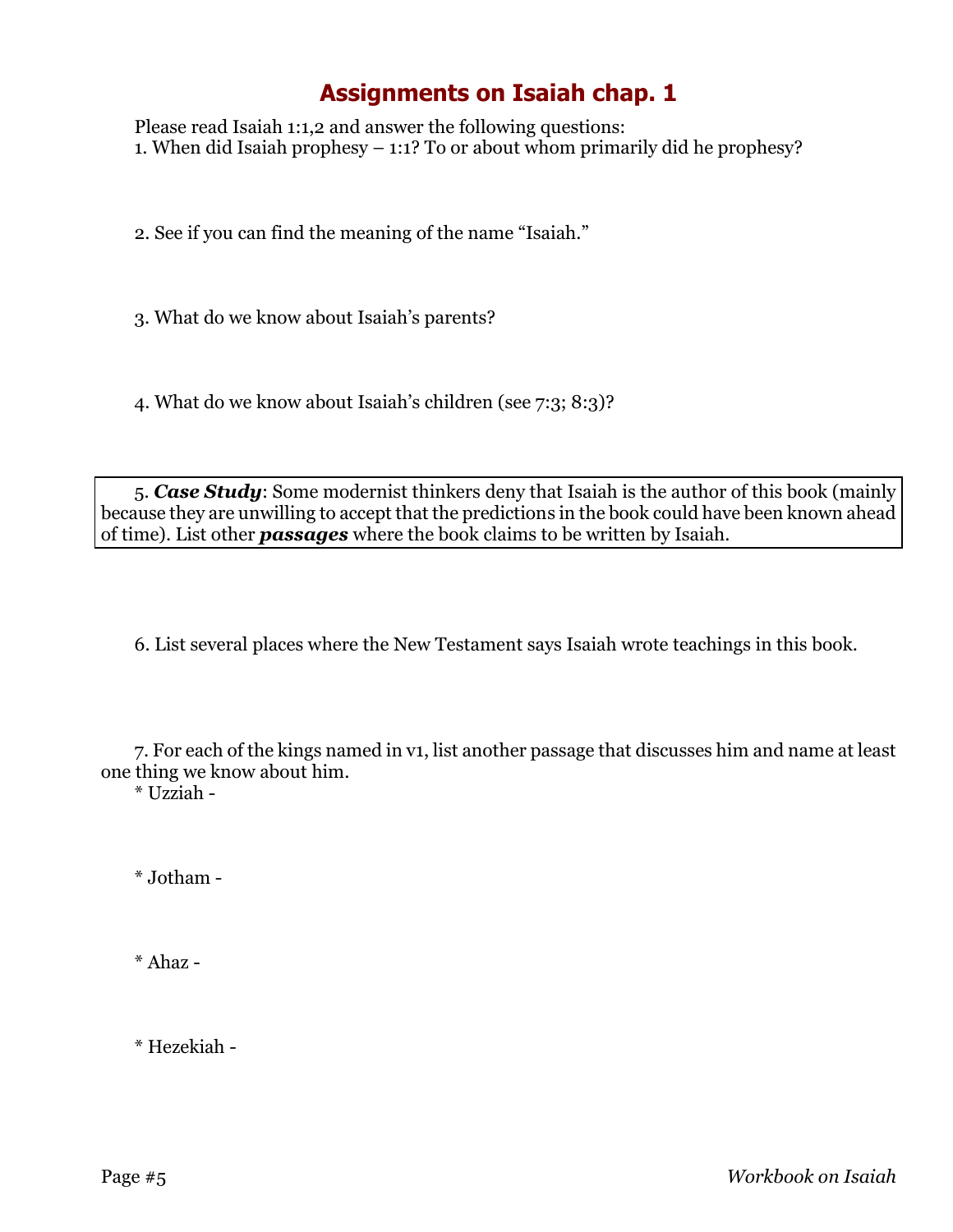8. As you study the kings named in 1:1, see if you can determine what kings reigned in the northern kingdom of Israel during this time.

9. *Define* "vision" (v1).

10. List any other helpful information you can find by way of introduction to the book (such as contemporary prophets, the theme of the book, historical background, etc.).

11. How did God describe His people in 1:2-4? To what did He compare them? Explain.

12. How did God illustrate the people in 1:5,6?

13. What were the consequences of the people's sins (vv 7,8)? Explain the illustration of the booth and the hut.

14. To what cities did God compare them (v9)? What is the lesson?

15. *Define* "remnant." In what sense was there a remnant among God's people?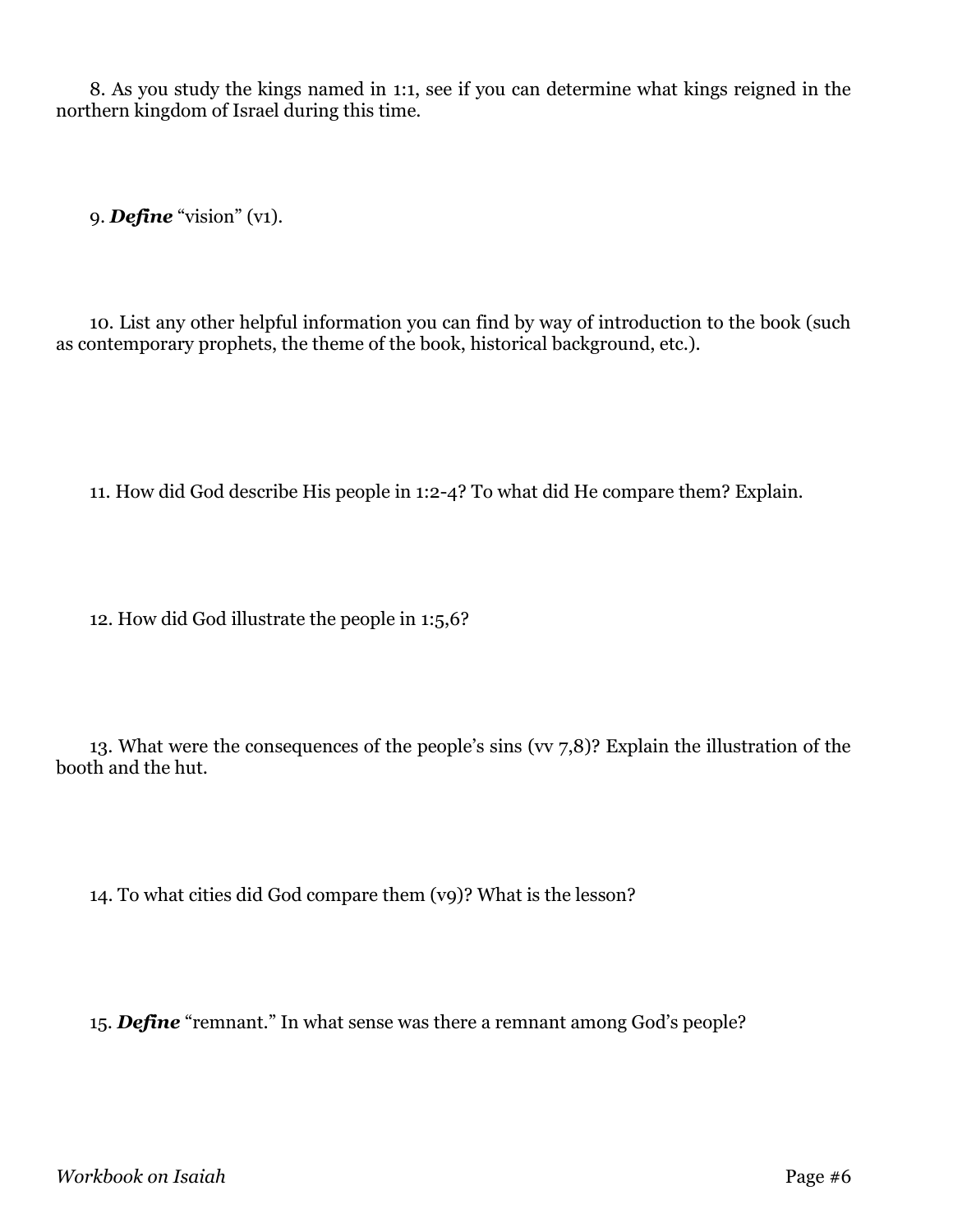16. What specifically did God criticize – 1:10-12? To what did He object in 1:13-15?

17. *Application*: Did God not instruct them to give sacrifices and observe holy days? What was the problem, and what was the solution  $-1:16,17$ ? What should we learn?

18. What hope did God offer them (v18)? What is required for sinners to receive this blessing (note vv 16-18)?

19. What consequences would follow from the people's choice (vv 19,20)?

20. Had the city always been wicked? What change had occurred (vv 21-23)?

21. How did God intend to deal with the people (vv 24-28)?

22. What illustration did God use to describe the end result (vv 29-31)?

23. *Application*: What lessons can we learn for our nation and ourselves today?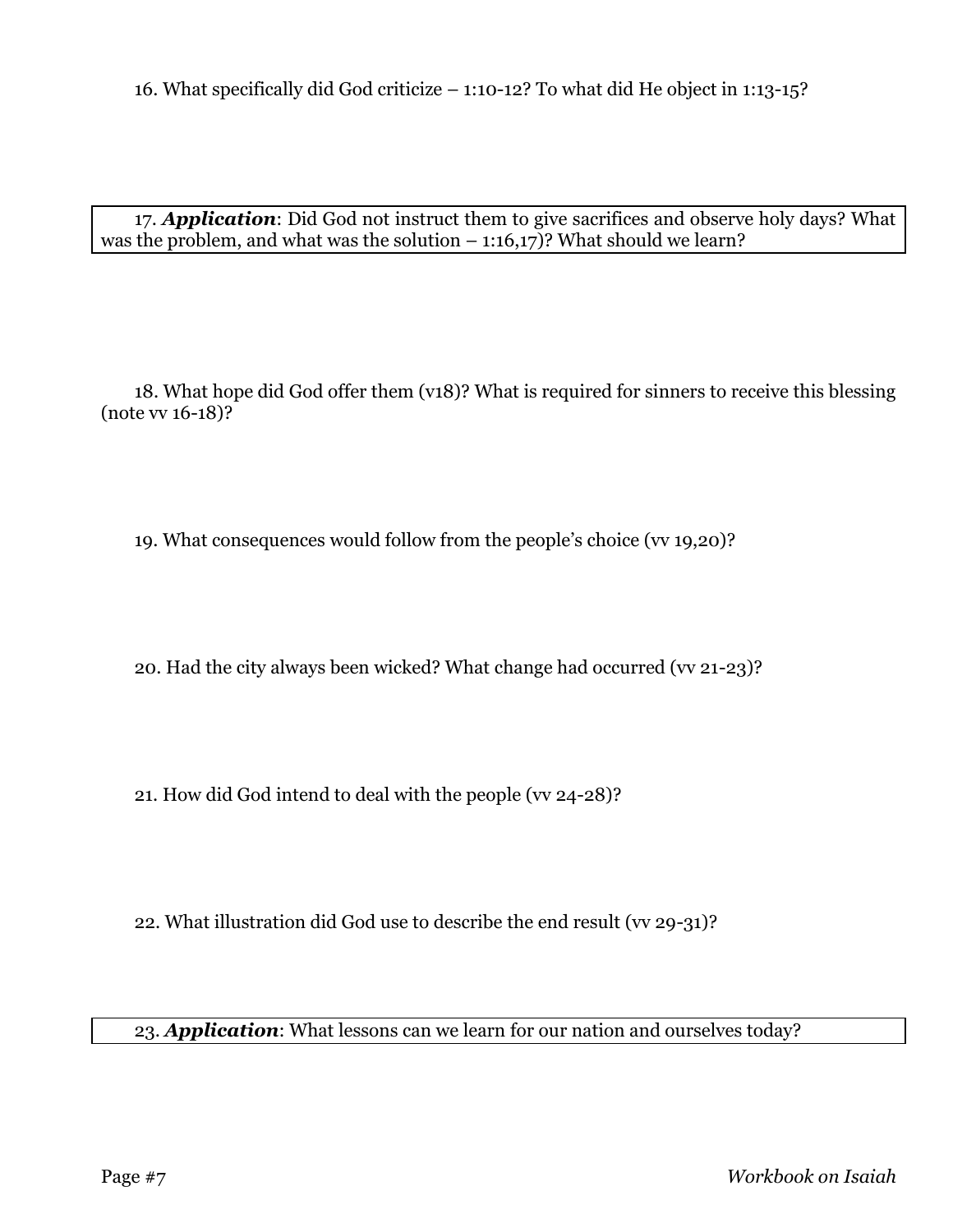Please read Isaiah 2 and answer the following questions: 1. Discuss the meaning of the following phrases from 2:1-4 (Note the Scriptures.) "latter days" – Acts 2:16,17; Hebrews 1:2 –

"Lord's house" - 1 Timothy 3:15; 1 Peter 2:5  $-$ 

"all nations" flowing into God's house – Matthew 28:19; Acts 2:5; Ephesians 2:11-19 –

Law/God's word going out of Zion/Jerusalem – Luke 24:44-49; Acts 1:4,5,8; 2:4,5,14 –

people not learning war but peace - Ephesians 2:11-19; John 14:27

2. Why had God forsaken His people –  $vv$  5,6?

3. List other *passages* about soothsayers and eastern ways.

4. What other sins had the people committed  $-$  vv  $7-9$ ?

5. What would happen to those who were haughty and exalted – vv 10-17? List comparisons in these verses that illustrate the point.

6. Who will be exalted in that day? (Think: Note the expression "day of the Lord" and observe how it is used throughout Isaiah and elsewhere. What is the significance?)

7. What would happen to idols when God brings down the haughty – vv 18-21?

8. What should people do regarding those who exalt themselves and worship idols  $-$  v22? Why?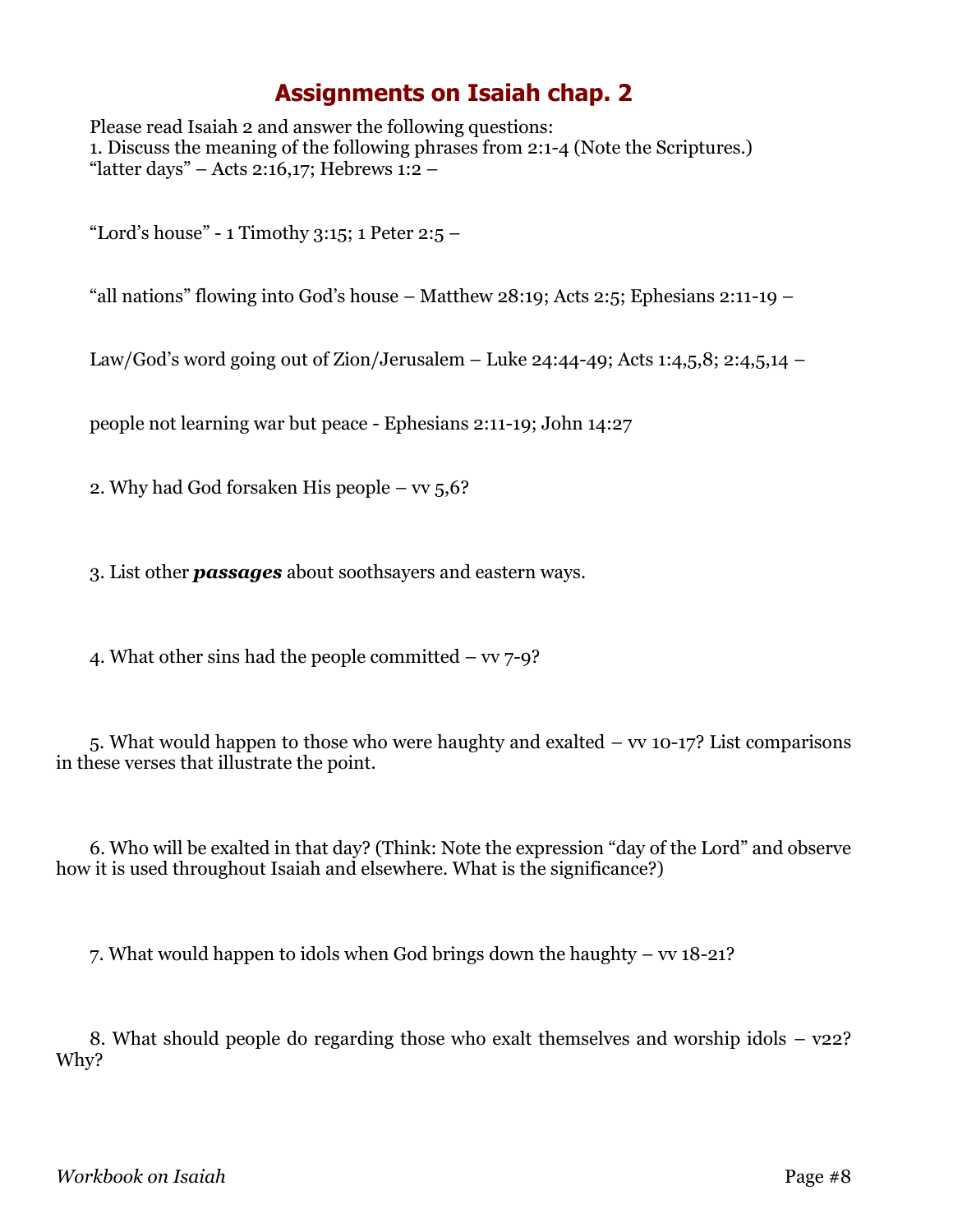Please read Isaiah 3 and answer the following questions: 1. Because of the people's sins, what would God take away – 3:1-3? Explain.

2. What would God give to replace what He took– vv 4,5? How would people then act?

3. What would happen when the people would seek other rulers – vv 6,7? (Think: What does this tell you?)

4. Describe the conditions that brought these consequences on the people – vv 8,9.

5. How are the fruits of righteousness contrasted to the fruits of wickedness in vv 10,11? Explain how this is true.

6. What criticism did God have of rulers – 3:12-15? Why would this be offensive?

7. How are the women described – v16? *Define* "wanton." What is the point?

8. What will God do to the women – vv 17-23? What lesson should be learned?

9. What would God give instead of the finery the women had enjoyed – v24?

10. *Special Assignment:* What New Testament passages teach similar lessons regarding the conduct and appearance of women?

11. What suffering would come upon the men of the nation  $-$  vv  $25,26$ ?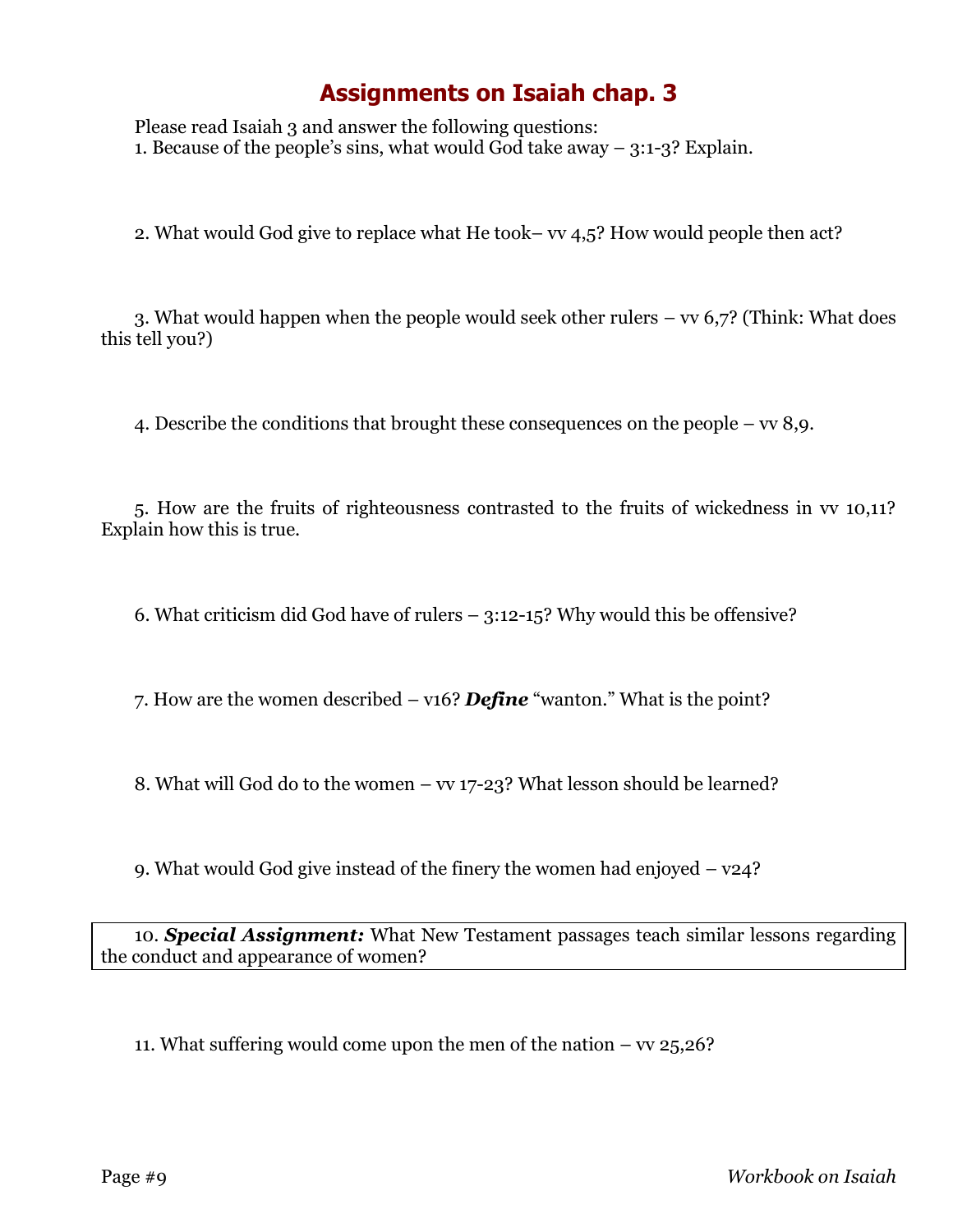Please read Isaiah 4 and answer the following questions: 1. To what extremes would women go to find a husband – 4:1?

2. *Special Assignment:* What does this teach about the natural order of marriage? What applications can be made to the Feminist movement?

3. List and study other *passages* about the "Branch of the Lord" – 4:2. What is the significance?

4. How is the Branch described, and how are those who remain in Jerusalem described – 4:2,3?

5. What would God do for Jerusalem – 4:4?

6. How would God bless their dwellings – 4:5,6? What is the significance in the Old Testament of a cloud by day and fire by night?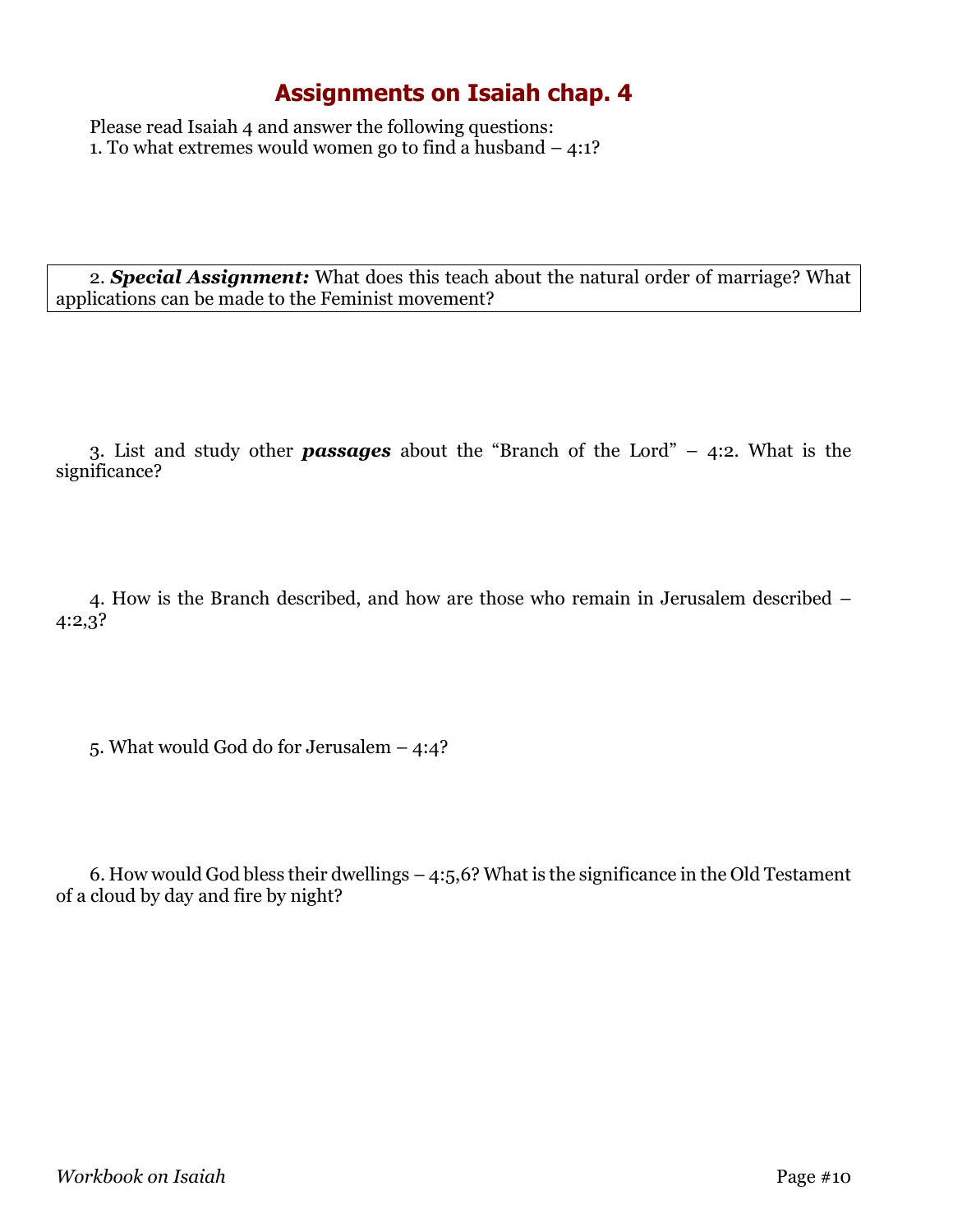Please read Isaiah 5 and answer the following questions:

1. What illustration did God use to show His relationship to the people  $-$  5:1,2? Where else are similar illustrations used in Scripture?

2. What did the owner do to provide for the vineyard?

3. How did the vineyard respond to the owner's care?

4. What would God do to the vineyard – 5:5,6?

5. What meaning did God assign to His illustration – 5:7?

6. *Application*: What lessons should be learned?

7. Upon whom does God pronounce a woe in vv 8-10? What punishment would God bring on them? (Think: Study other passages and translations. What sin did these people commit?)

8. Upon whom is a woe pronounced in vv 11,12? Explain the sin these people committed.

9. Why would the people go into captivity – 5:13? What judgment would they receive (v14)?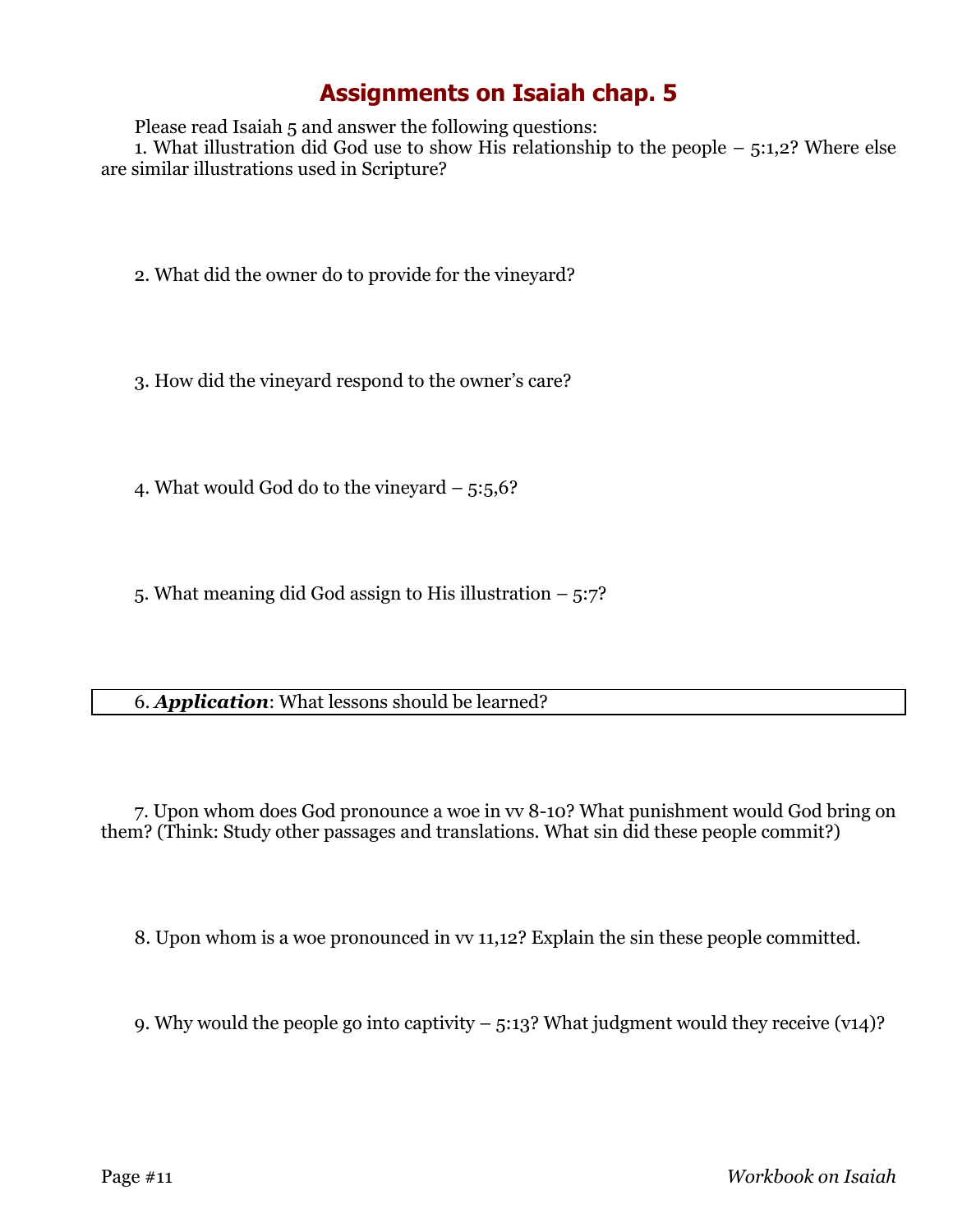10. What would result from God's judgments on the people – 5:15-17? What is the significance of the lambs feeding and strangers eating in v17?

11. Upon whom is woe pronounced in v18? How did they challenge God (v19)? (Think: What is the significance of drawing iniquity as with a rope or cord?)

12. Who deserves to have a woe pronounced on them in v20?

13. *Application*: How are people often guilty of this today? Note similar *passages* elsewhere.

14. And who deserves a woe in v21? List other *passages* about such people.

15. And finally, who deserves the sixth woe in vv 22,23? List other *passages* about intoxicating drink and about perverting of justice.

16. How does God describe the punishment to come on the people in vv 24,25?

17. Describe the nations that would attack them for their sins – vv 26-28.

18. What illustrations describe the enemy in vv 29,30?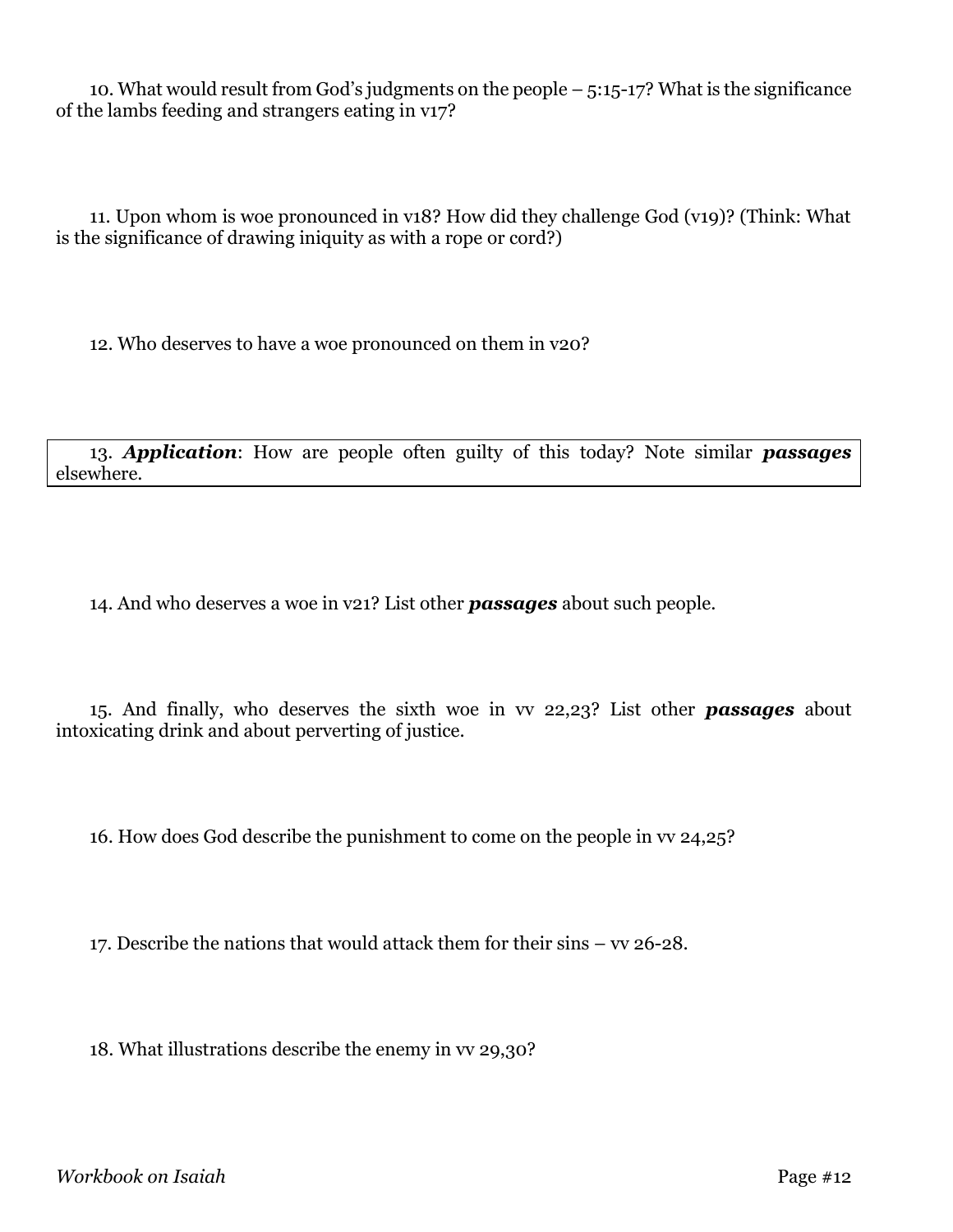Please read Isaiah 6 and answer the following questions: 1. What did Isaiah see according to 6:1? List other similar *passages* elsewhere.

2. *Special Assignment:* What passage refers to this vision during Jesus' lifetime? Study that context carefully. What does it tell about whom Isaiah saw on the throne?

3. Describe what Isaiah saw around the throne in vv 2-5. What did they say?

4. What problem did Isaiah have because of the vision  $-\nu$ 5?

5. What was done to solve his problem?

6. What question did the Lord ask, and what was the response – v8?

7. What message was Isaiah required to carry? List other places where this is quoted.

8. *Application*: Explain the significance of the message. Why do people have this problem? List some applications we can make for today.

9. How long was Isaiah to continue to proclaim this message – vv 11,12?

10. Yet what ray of hope does the Lord reveal in v13? What is the significance?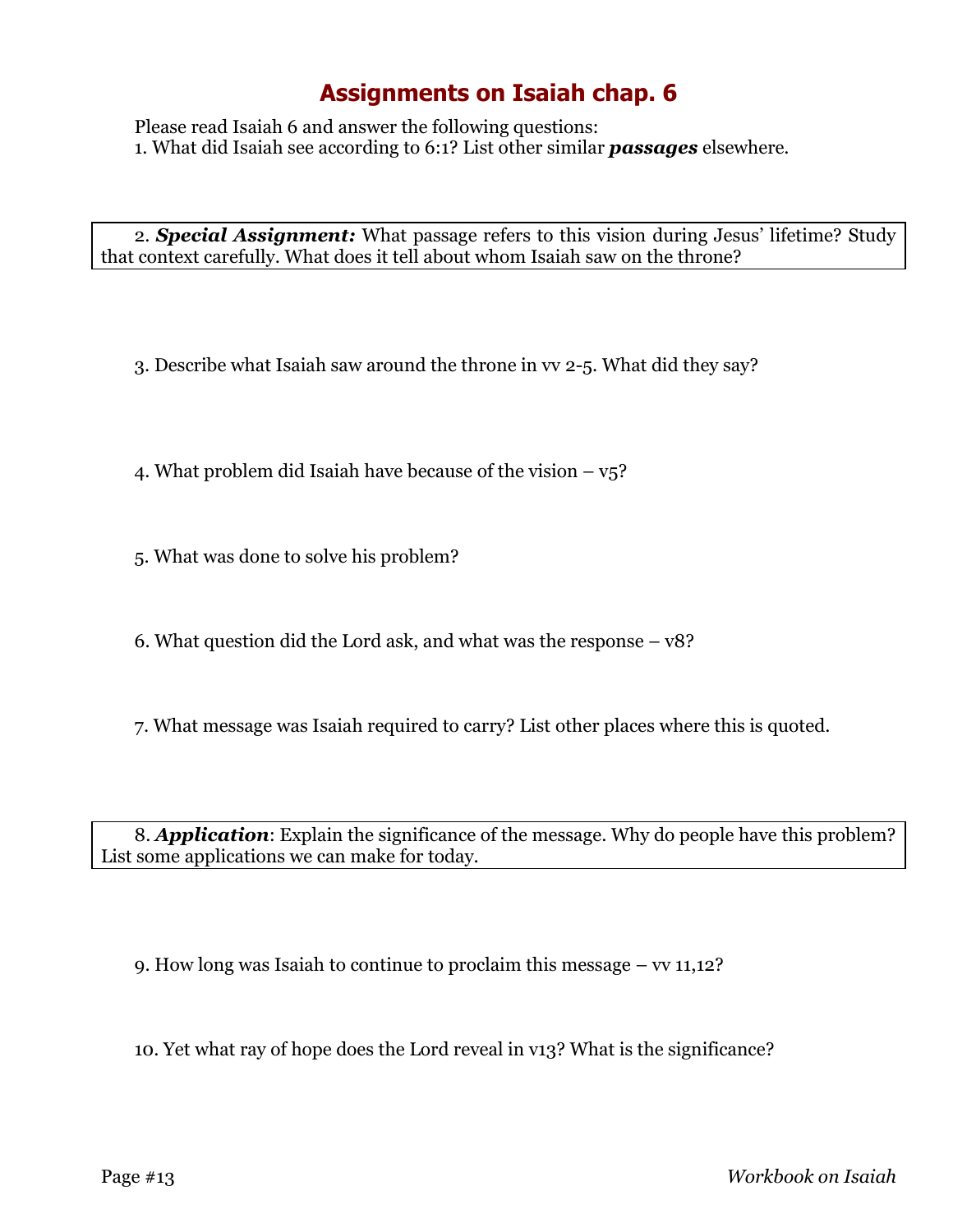Please read Isaiah 7 and answer the following questions: 1. When did events in this chapter occur? What danger did Jerusalem face – 7:1,2?

2. *Special Assignment:* Read 2 Chronicles 28 and 2 Kings 16 and describe why these attacks occurred and what error Ahaz and the people committed.

3. Whom was Isaiah to take with him to talk to Ahaz, and how was he to describe the kings of Syria and Israel (vv 3,4)?

4. What plans had Syria and Israel made against Judah (vv 5,6)?

5. What assurance did God give Ahaz, and what warning did He give (vv 7-9)?

6. What did God promise to give Ahaz, but how did Ahaz respond (vv 10-13)?

7. Since Ahaz had refused to ask for a sign, what sign did God give (v14)?

8. *Special Assignment:* Where is this sign mentioned in the New Testament and how was it fulfilled?

9. How was this a sign to Ahaz since it was not fulfilled till much later  $-7:15,16$ ?

10. What punishment would come on Judah for their unfaithfulness (v17-20)?

11. What conditions would the people face because of this punishment (vv 21-25)?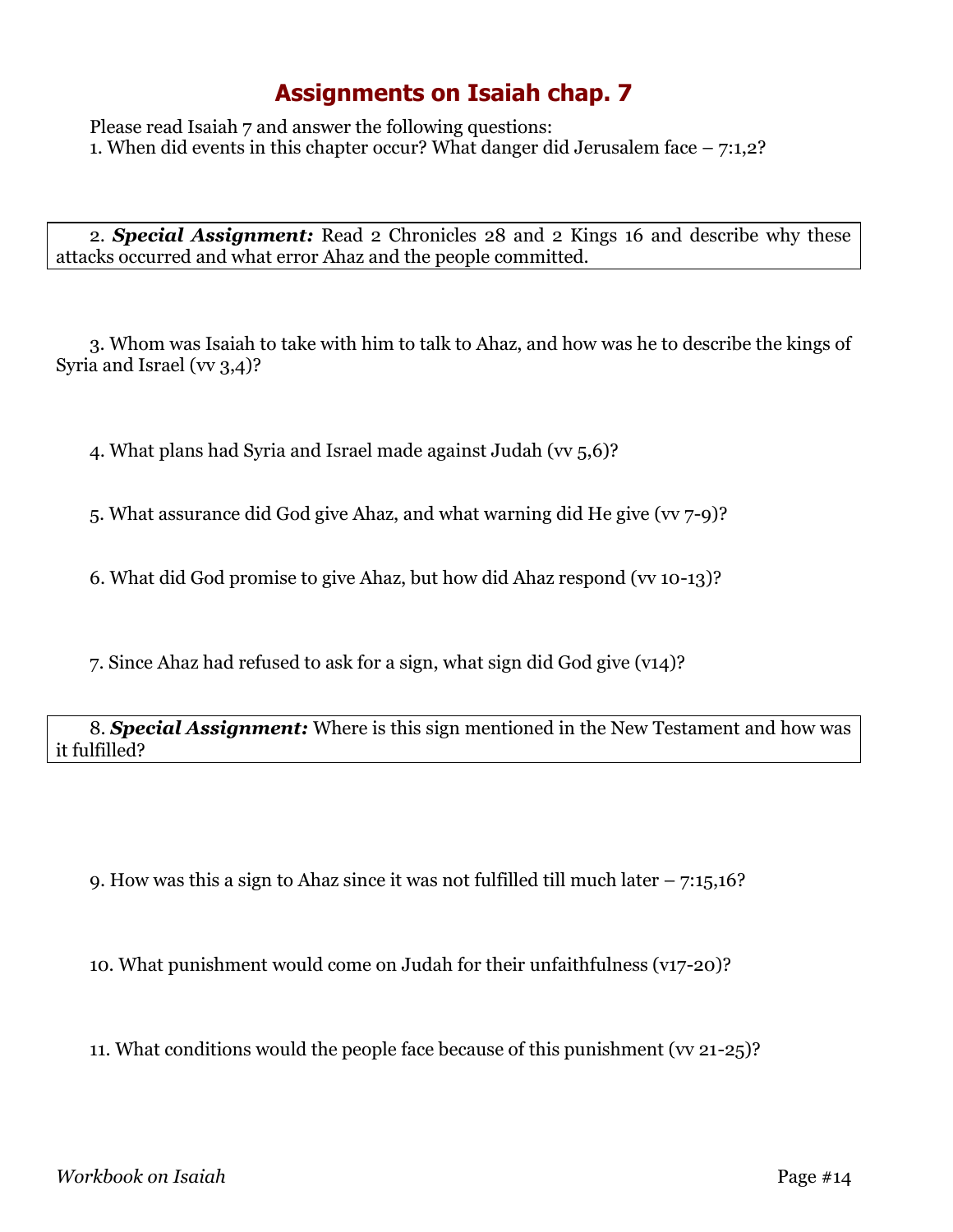Please read Isaiah 8 and answer the following questions. (Note: First review chap. 7.) 1. What was Isaiah to write on a scroll  $-8:1,2$ ? Try to determine what it means. Who served as witnesses? (Think: What does this teach about the value of witnesses?)

2. How does the name of Isaiah's son relate to the message on the scroll (vv 3,4)? Explain the meaning of the message.

3. Vv 5-8 use two rivers as an illustration. How did the rivers differ? Which did the people reject and which did they receive?

4. What is the explanation of the illustration of the rivers? What happens when a river reaches up to a person's neck? (Think: What would the lesson be for King Ahaz and Judah?)

5. What message did God have for the peoples of far countries (vv 9,10)? (Think: In context, who would these peoples be? In what sense would their counsel come to nothing?)

6. What instruction did God give Isaiah in vv 11,12? How should he view the threats of the people (note "the people" in contrast to "the peoples" of vv 9,10)? (Think: Why might the people accuse Isaiah of being part of a conspiracy?)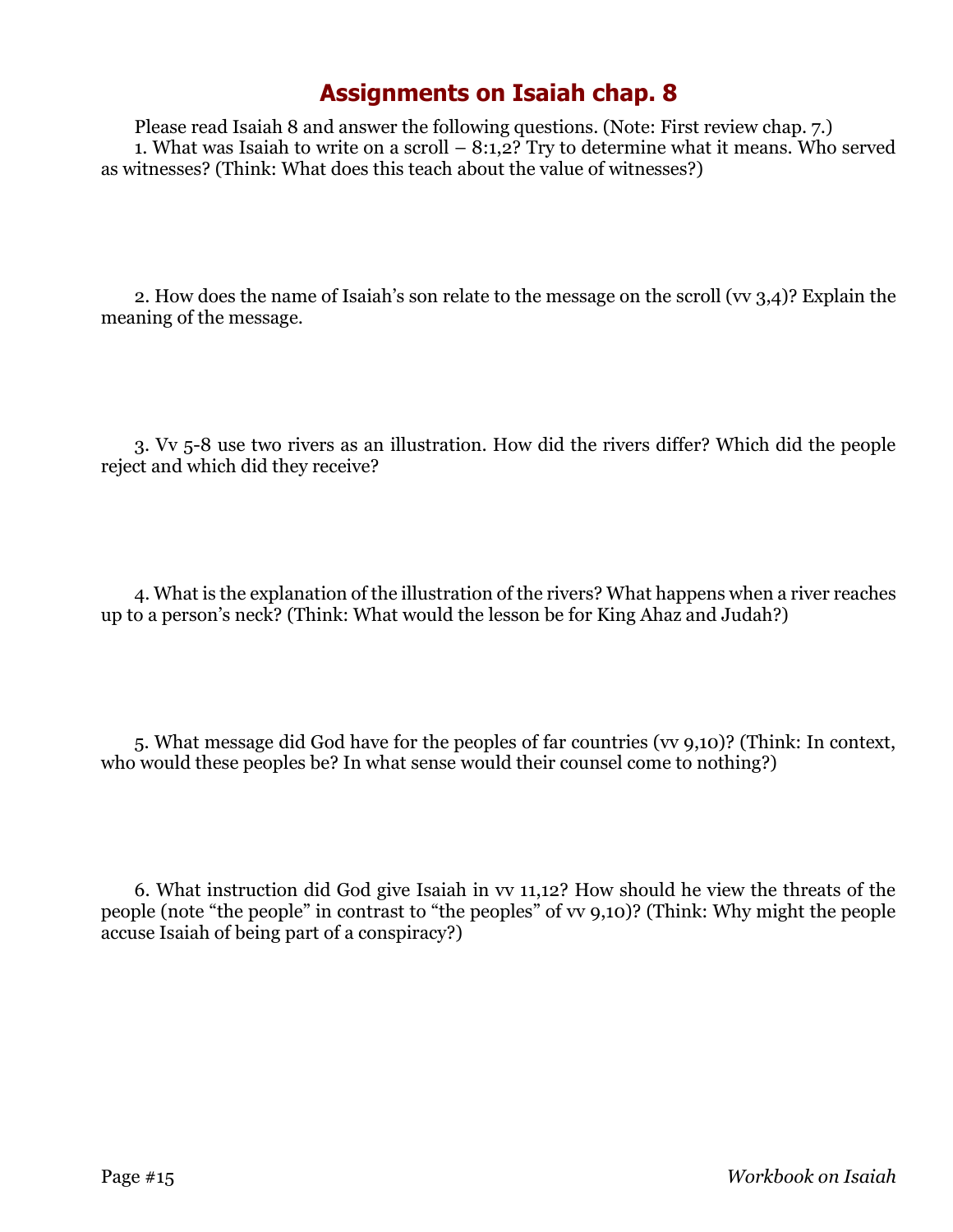7. In whom should trust be placed – 8:13? Since Ahaz and the people refused to listen to God (remember chap. 7), what would God become to them (vv 14,15)?

8. Where are vv 14,15 quoted in the New Testament? What is the connection?

9. What was Isaiah to do with His message from God (vv 16-18; cf. vv 1-4)? In what sense were Isaiah and his children signs in Israel? (Think: Explain the use if this in Hebrews 2:13.)

10. Instead of heeding God, where did the people turn (vv 19,20)? How did God respond?

11. List and explain other *passages* about mediums, wizards, etc.

12. What result would the people's course lead them to (vv 21,22)?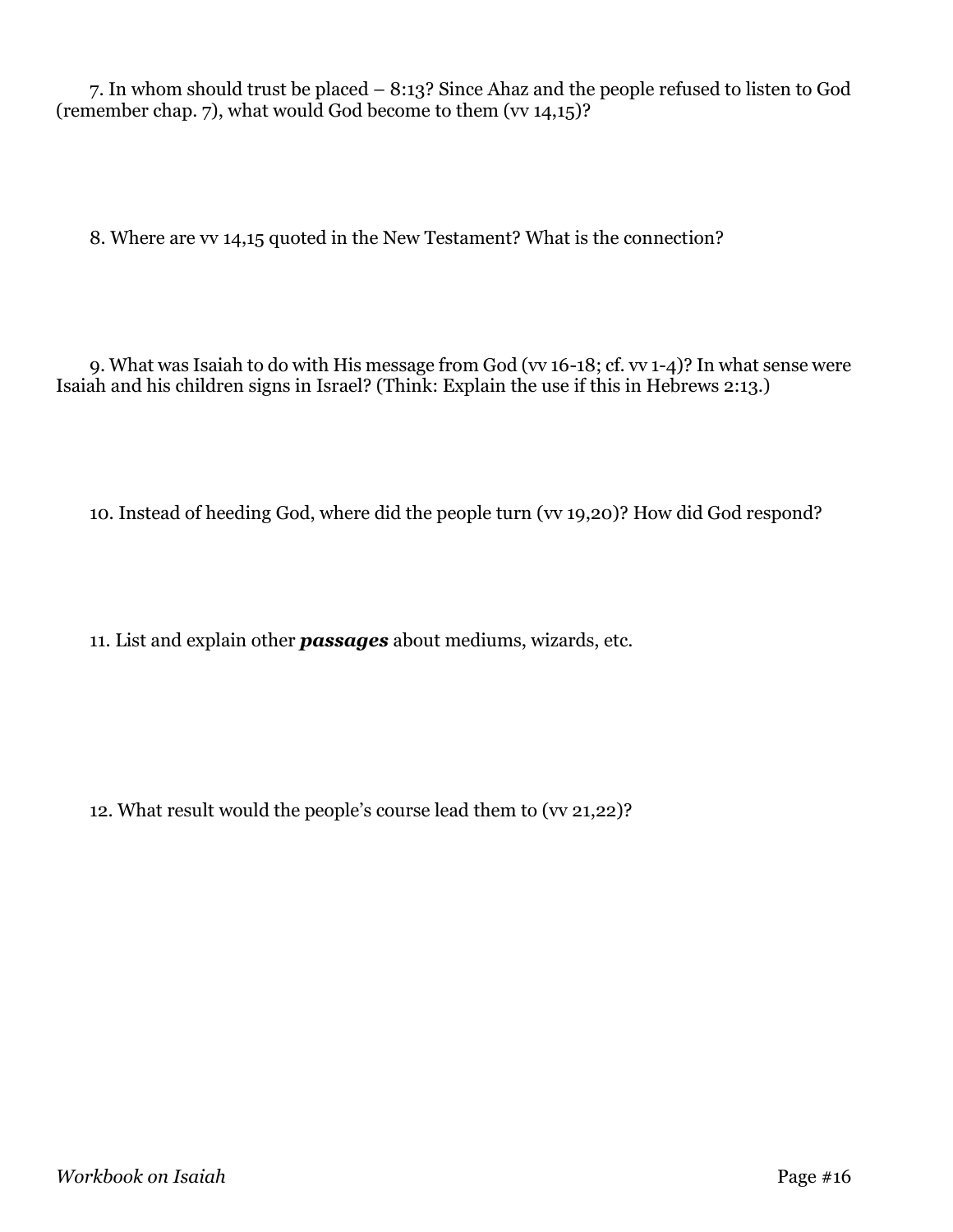Please read Isaiah 9 and answer the following questions:

1. Where are 9:1,2 quoted in the New Testament? What does this teach us about the meaning of the passage?

2. What blessing is promised in vv 3-5? (Think: Explain the reference to Midian.)

3. Who is predicted in vv 6,7? Explain what these verses teach about His role.

4. Explain the significance of each name used for Him: \* Wonderful –

\* Counselor –

\* Mighty God –

\* Everlasting Father –

\* Prince of Peace –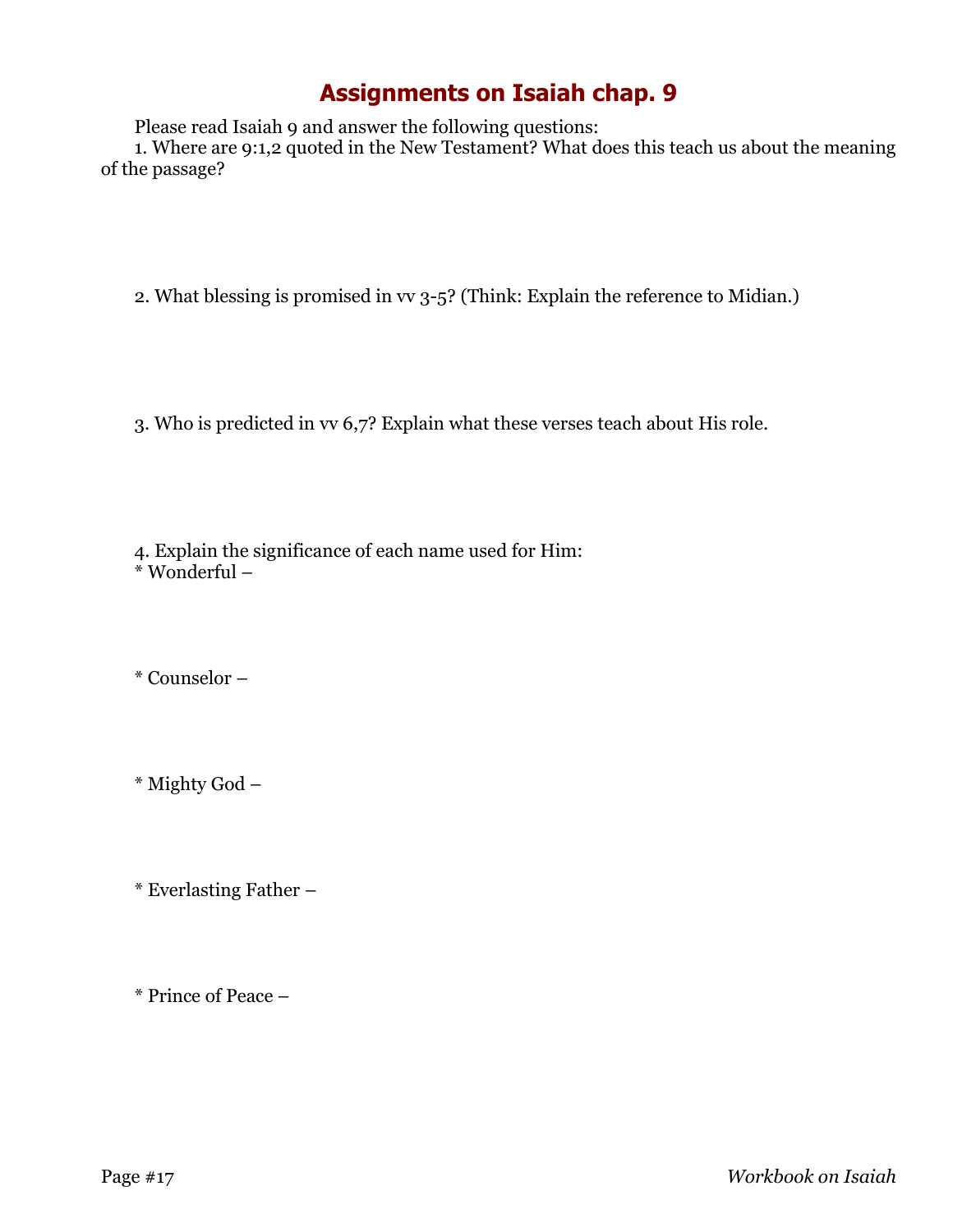5. What did the people of Israel say – 9:8-10? What motivated them to do so?

6. What consequence would come on Israel for their sin (vv 11,12)?

7. How did God describe this destruction in vv 13,14? Why would this occur?

8. To whom did the head and the tail refer – 9:15,16? Why would they be punished?

9. Why would God show no mercy even on people with little influence (v17)?

10. How did God describe the effects of wickedness and of His wrath (vv 18,19)?

11. How would people in their wickedness treat one another (vv 20,21)?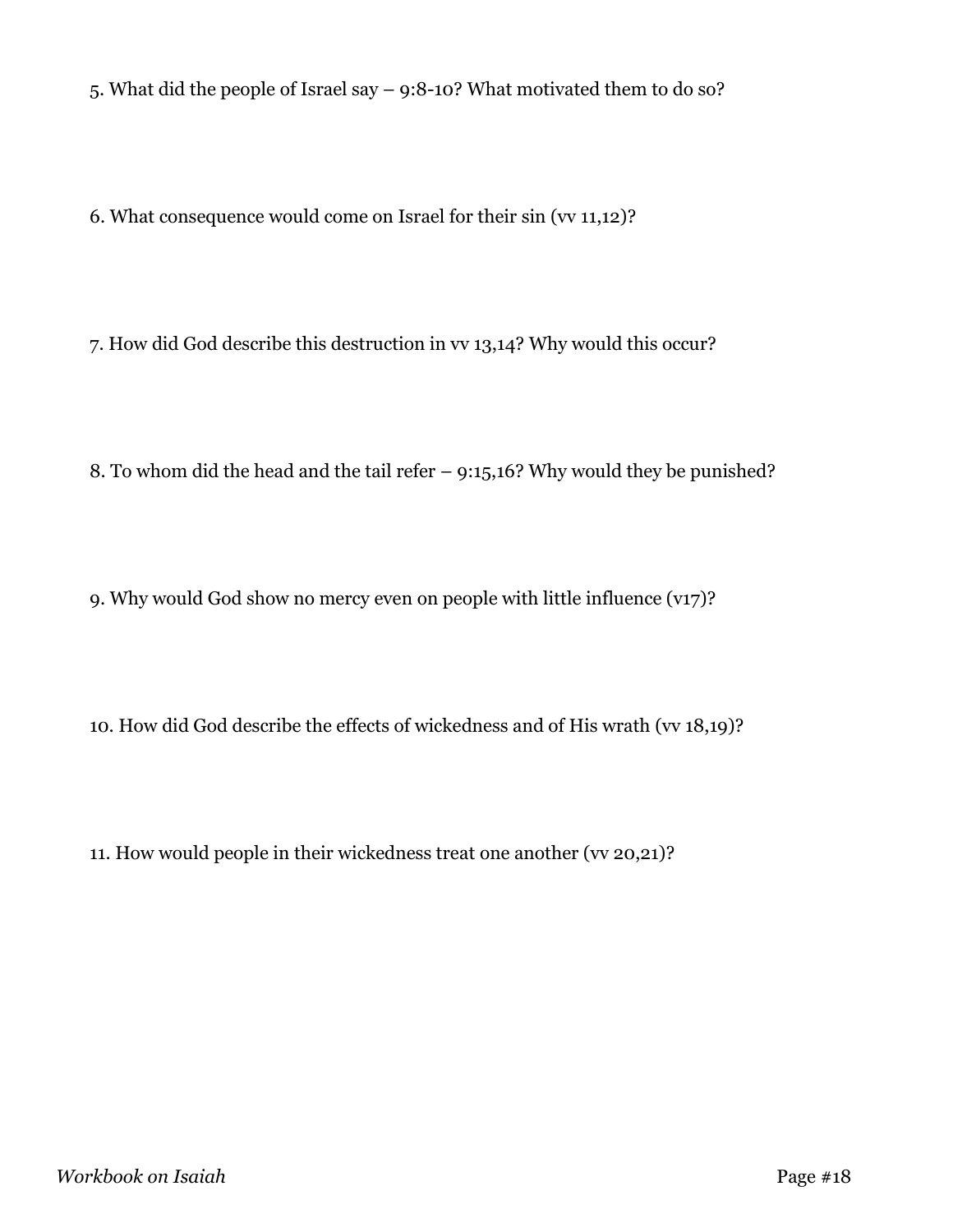Please read Isaiah 10 and answer the following questions:

1. What sins were the people committing that demanded God's attention – 10:1,2? What should the people be concerned about as a result of their conduct (vv  $3,4$ )?

2. About what nation does God speak beginning in v<sub>5</sub>? In what way would they be used (vv 5,6)?

3. What did Assyria think about her success in attacking other nations (vv 7,8)?

4. How did Assyria view Samaria, Jerusalem, and her God in comparison to other cities they had captured (vv 9-11)?

5. After Assyria had accomplished God's purpose, what would God do to Assyria? Why (vv 12- 14)?

6. How did Isaiah illustrate God's use of Assyria in v15?

7. What illustration is used in vv 16-19 to express how God will treat Assyria?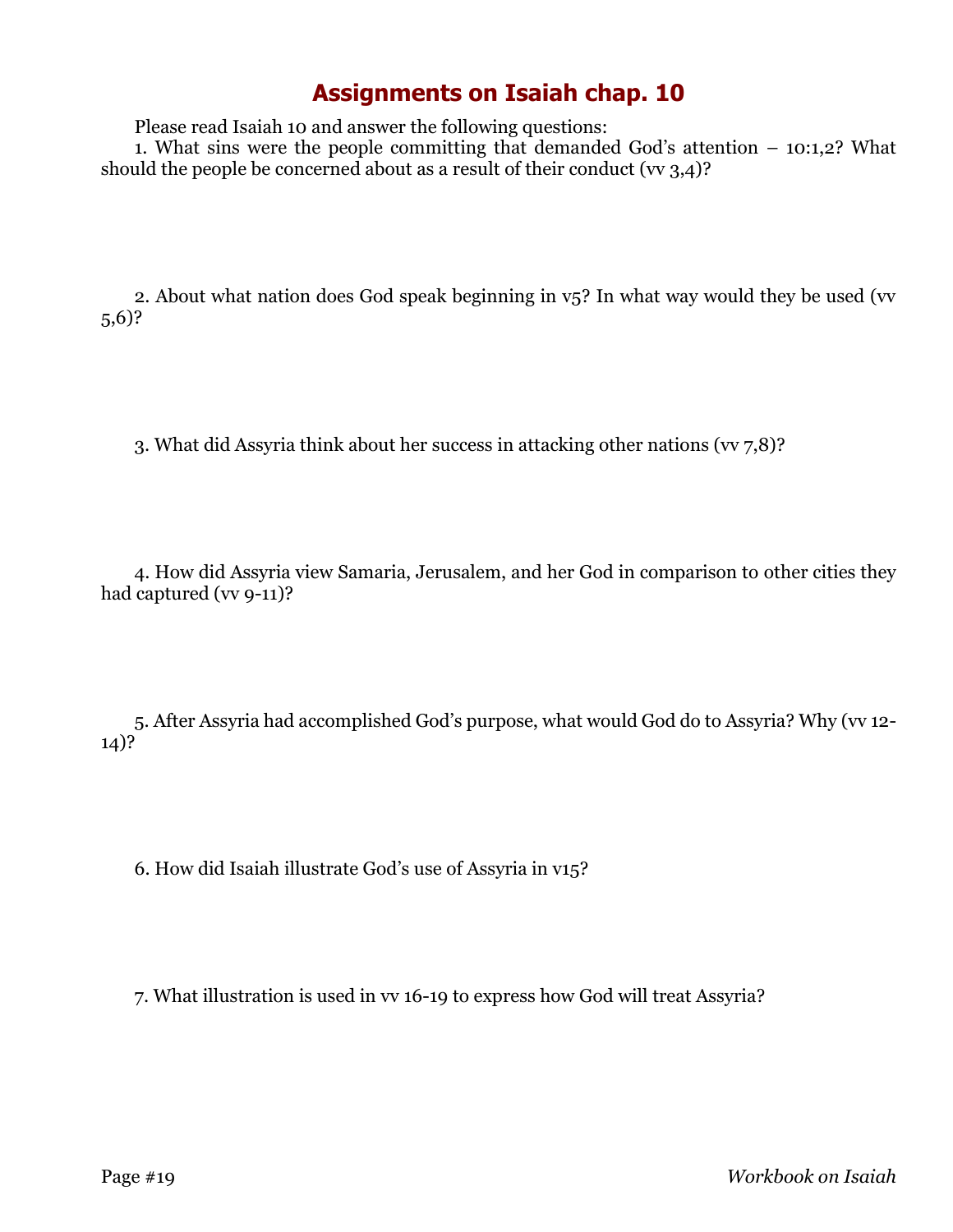8. What lesson would some people learn from this? Who would learn the lesson (vv 20-23)?

9. Where is this concept cited in the New Testament? What lesson does it teach?

10. How would God treat Assyria and how would this affect Judah (vv 24-27)?

11. *Special Assignment:* What lessons can we learn from this study about God's use of sinful people and sinful nations?

12. *Special Assignment:* Vv 28-32 refer to cities that Isaiah's readers would recognize, but we need a Bible atlas or commentary to get the point. Explain the significance.

13. What illustration is used in vv 33,34 to describe God's intervention?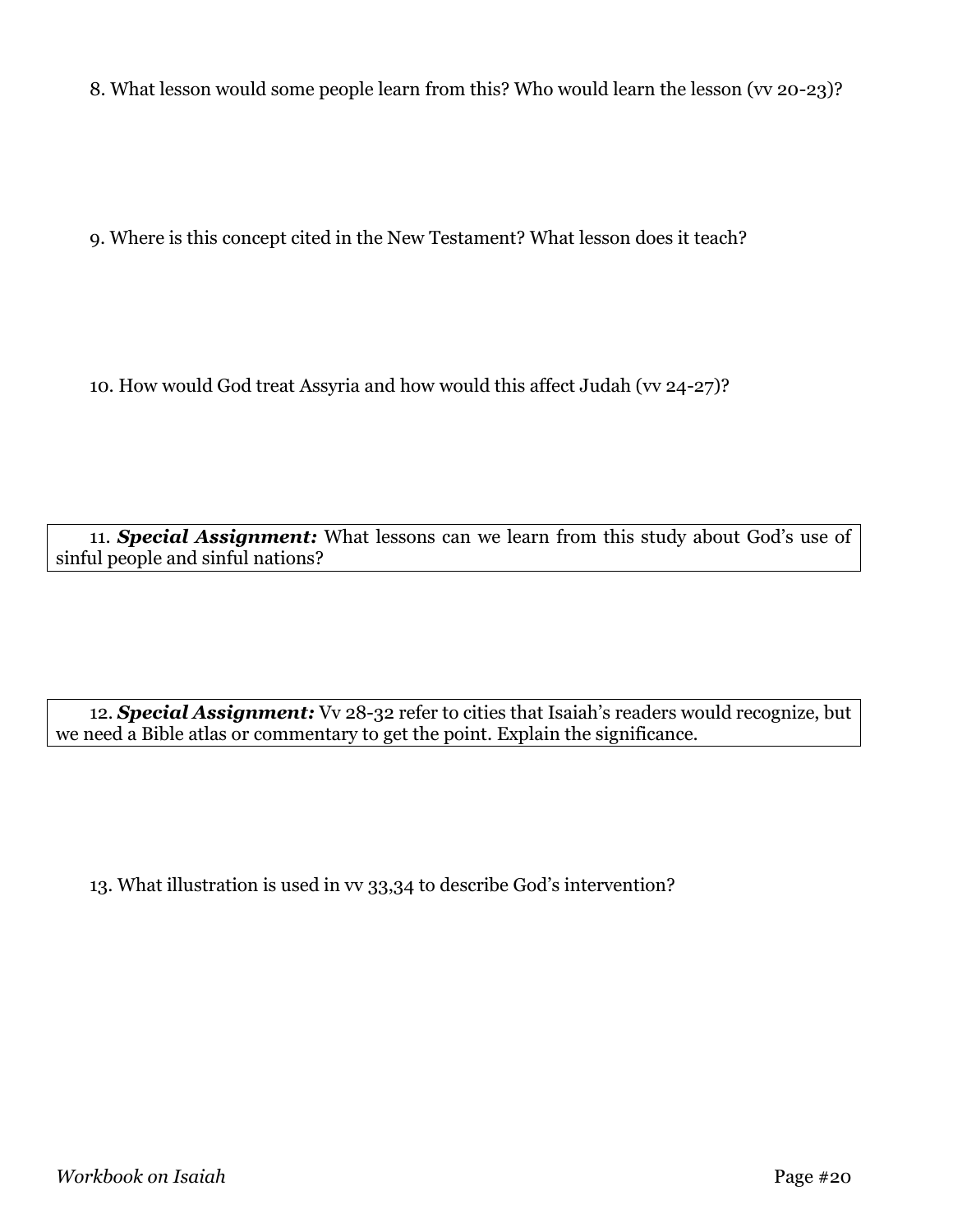Please read Isaiah 11 and answer the following questions:

1. Where else have we read about the "branch" or "rod" growing out of Jesse – 11:1? List other *passages* and explain the meaning.

2. List and describe the characteristics of the Spirit that would rest upon Him (v2).

3. Describe the characteristics of His judgments (vv 3-5).

4. According to vv 6-8, how will animals and children relate to one another?

5. List examples of symbolic language in the context. Is the description of the animals and children literal or symbolic? Explain.

6. Note vv 9,10. Where does the New Testament refer to these verses? What do these verses mean according to how Paul uses them?

7. List *passages* showing the kind of peace Jesus gives in the New Testament.

8. *Case Study*: Premillennialism claims that the peace between the animals, etc., must be literal and has not yet happened, so Jesus' kingdom has not yet begun. Based on the context and other passages, how would you respond?

9. What would God do for the remnant in vv 11,12? (Think: What is the significance of His hand doing this "the second time" and of a banner for "the nations"? How does this fit with the spiritual nature of the work done by the "Branch"?)

10. What would God do for the people in vv 13-16? To what previous deliverance of God's people is this compared? (Think: Again, how does this fit the peaceful nature of the Branch's kingdom? Is this literal or spiritual?)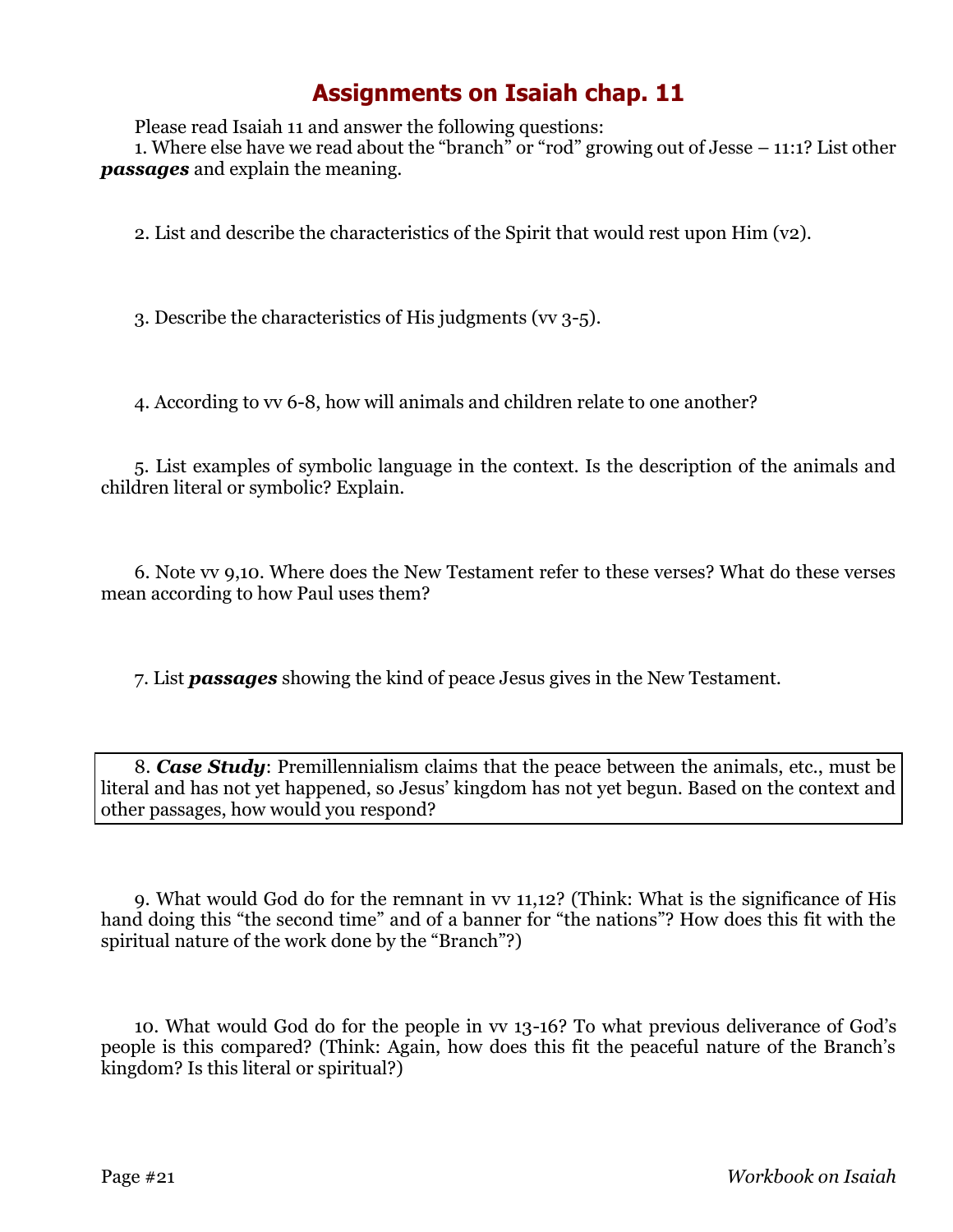Please read Isaiah 12 and 13 then answer the following questions: 1. Explain what the people would say when God delivered them - 12:1-3.

2. How would they praise God – 12:4-6?

3. How is the word "burden" used in prophecies like this? Against whom did Isaiah see such a burden – 13:1,2?

4. How does God describe those who would come against Babylon (13:3-5)?

5. How would the people be affected when they saw this (vv 6-8)? (Note the significance of the "day of the Lord.")

6. How is the punishment described in vv 9-12? (Think: Note the expressions in v10. Are these literal or symbolic? Where else is such language used?)

7. How is this event described in v13? Where else is similar language used? How does v14 describe the effect on the people?

8. How will the people suffer  $-$  vv  $15,16$ ?

9. Whom will God use to bring this judgment on Babylon – vv 17,18? What kind of people will they be?

10. What will be the end result to Babylon – vv 19-22?

11. *Special Assignment:* Study other passages and describe how this prophecy was fulfilled. (You may find some interesting material in Bible dictionaries or similar helps.)

*Workbook on Isaiah* Page #22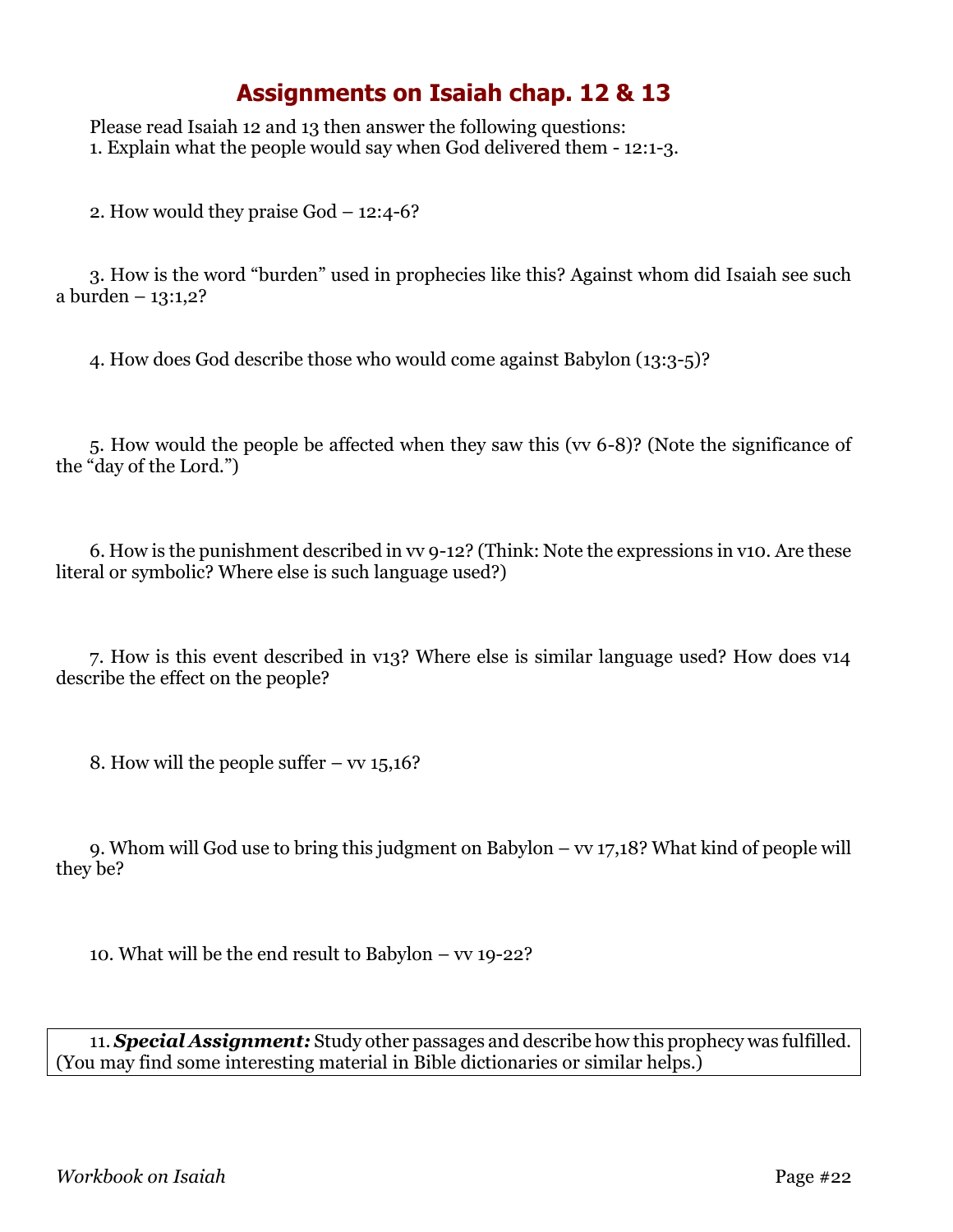Please read Isaiah 14 and answer the following questions: 1. What did God promise would happen to Israel – 14:1,2?

2. What would happen to Babylon at that time  $-$  vv 3-6?

3. How would other people react when Babylon fell – vv 7,8?

4. *Special Assignment:* Explain the reaction of people in Sheol (death) to the downfall of Babylon – vv 9-11. (Think: What impresses you as being ironic here?)

5. What would cause the downfall of Lucifer – vv 12-15?

6. *Case Study:* Some people claim "Lucifer" refers to Satan so this passage proves Satan is an angel who fell from heaven. What does the context show about this? Note 13:1; 14:4.

7. What will people ask when they see his downfall – vv 16,17?

8. How would his burial differ from that of his ancestors – vv 18-20? Why?

9. What will God do to Babylon and its king – vv 21-23? Why?

10. What assurance does God give that all this will happen  $-$  vv 24-27?

11. Who is addressed in vv 28-32? What warning does God give in vv 28,29?

12. What does God say would happen to them – vv 30-32?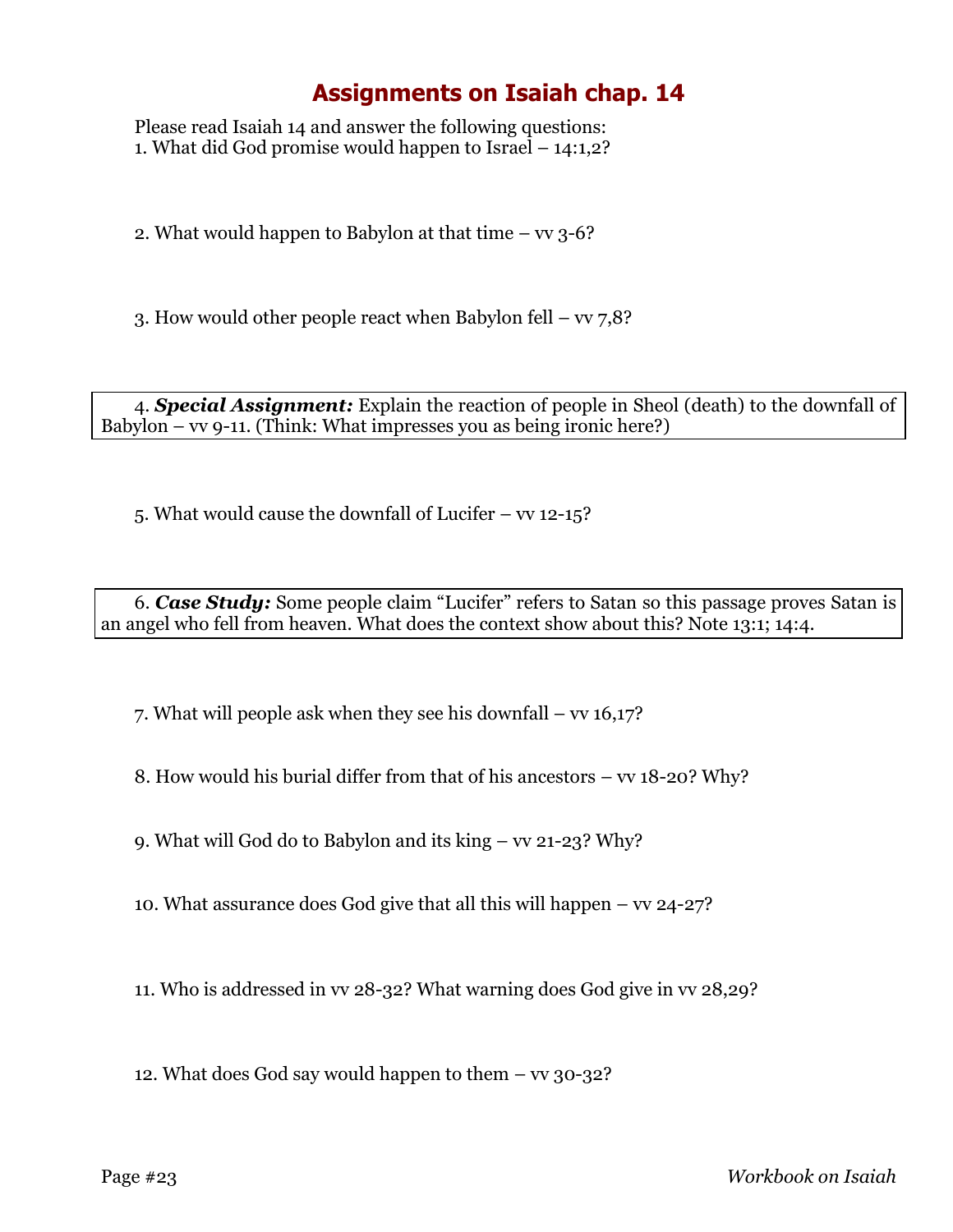Please read Isaiah 15 & 16 and answer the following questions: 1. Against whom did Isaiah prophesy in these chapters? What are some things we know about the background of this nation?

2. What would happen to cities in this nation? How would the people react –15:1-4?

3. How would even Isaiah feel about this destruction (vv 5,6)? Explain the heifer and the grass.

4. What further hardships would the people face according to vv 7-9?

5. What are daughters of Moab compared to – 16:2? (Think: Why send a lamb to Zion?)

6. What should be done for the outcasts in vv 3,4?

7. What problem did Moab have that would keep them from accepting mercy –16:5,6?

8. Since they would not accept mercy, what would come upon the Moabites (vv 7,8)?

9. What emotions would this bring upon the people (vv 9,10)?

10. What would happen when the people went to pray in the sanctuary (vv 11,12)? (Think: Why would this be?)

11. How soon would this come upon Moab, and who would remain (vv 13,14)? (Think: What are years of a hired man?)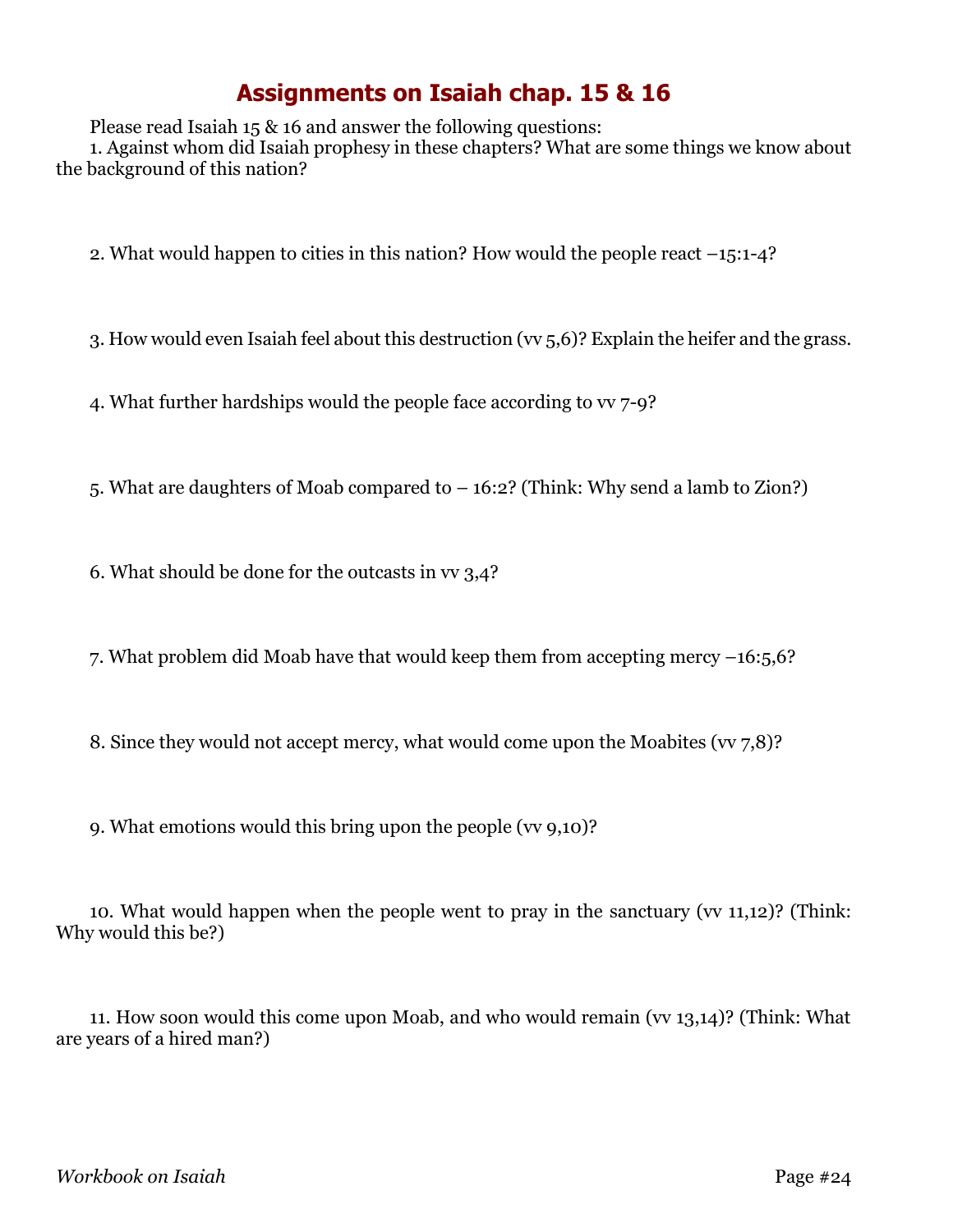Please read Isaiah 17 & 18 and answer the following questions:

1. What did God say would happen to Damascus – 17:1? (Note: Does it say the city will never be rebuilt?) What about the cities of Aroer (v2)?

2. How would the destiny of Israel be like Damascus and Syria (vv 3,4)?

3. What illustration is used in vv 5,6 to describe the destruction? Explain it.

4. When these tragedies struck, whom would the people seek to trust, and whom would they not trust  $(wz, 8)$ ?

5. What kind of harvest would the people reap (vv 9-11)? What caused this harvest?

6. How does God describe the nations and multitude of people (vv 12-14)? What will He do to them?

7.Against whom are the woes of chap. 18 addressed – 18:1?

8. Yet, when God lifts up a banner and blows a trumpet, who notices (v3)?

9. When would God cease resting and begin to act (vv 4,5)?

10. What illustrations describe His acts (vv 5,6)?

11. When that time came, what would the people do for the Lord  $(v7)$ ?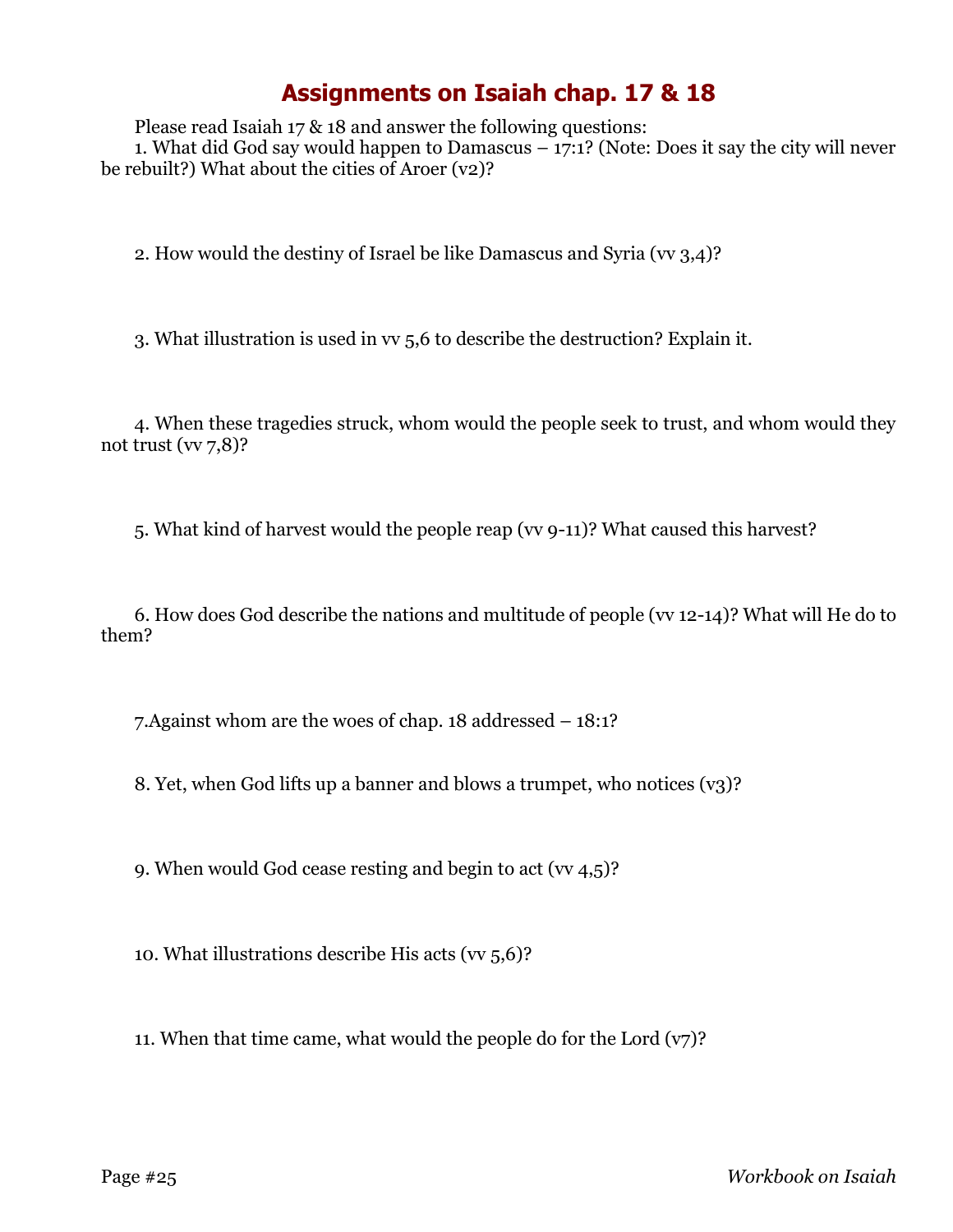Please read Isaiah 19 & 20 and answer the following questions: 1. Against whom do these chapters prophesy (19:1)? What would the people and idols do when God came against them (vv 1,2)?

2. To whom would the people turn for guidance (vv 3,4)? Who would rule them?

3. What would happen to the waters and plants growing near them (vv 5-7)?

4. What would happen to those who depend on the river and flax (vv 8-10)?

5. What does God say about princes, counselors, and wise men of Egypt – 19:11-14?

6. How does God illustrate in vv 15,16 the weakness and fear of the people?

7. What would cause people to fear? Why would they swear by the Lord (vv 17,18)?

8. To whom would the people cry (vv 19-22)? What would He provide and what would be the result? (Think: How might this have been fulfilled?)

9. What peoples would be united (vv 23-25)? How would they relate to God? (Think: Again, how could this have been fulfilled)?

10. What did God command Isaiah to do – 20:1-3? When did this happen? (Think: Where is Ashdod?)

11. What was the significance of this symbolism (think carefully - vv 4-6)? (Note: See what you can learn about Sargon.)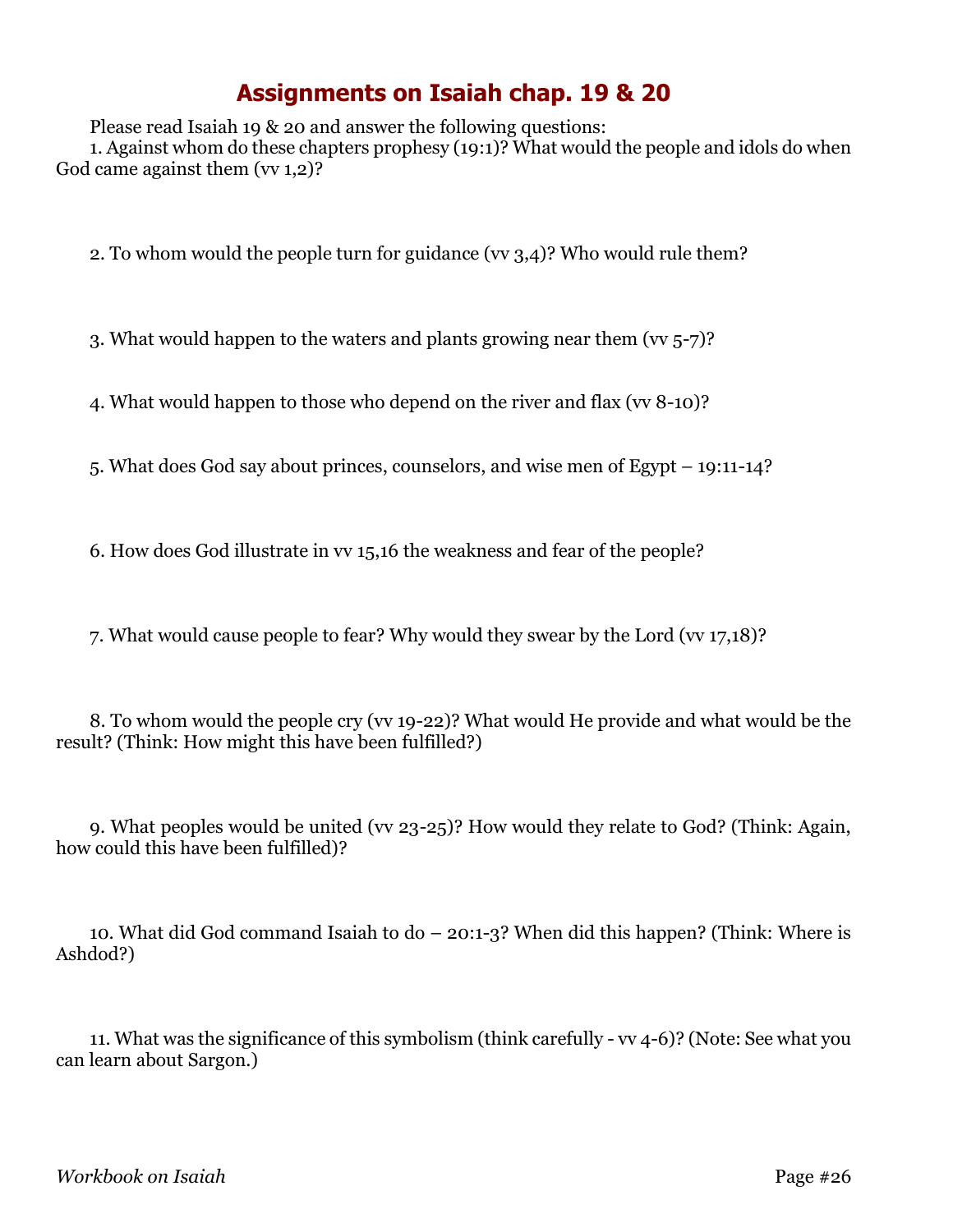Please read Isaiah 21 and answer the following questions: 1. What illustration does Isaiah use in 21:1? Who would cause this distress (v2)?

2. What effect did this have on Isaiah? How does he illustrate his reaction (vv 3,4)?

3. What does the Lord say should be set up in vv 5,6? What should this person do?

4. What did the watchman see in v7? What did he see in v8?

5. What was the result of what the watchman saw (v9)? (Note against whom this prophecy was ultimately spoken.)

6. *Special Assignment:* Verses 11,12 speak against Dumah, which is identified with Seir. Study other *passages* to identify who Seir is. What else do we know about them?

7. Against whom does Isaiah speak beginning in vv 13?

8. From what should these people flee (v15)?

9. Against whom in particular did Isaiah speak in vv 16,17? (Think: See what you can find about them.)

10. How soon would the prophecy against them be fulfilled?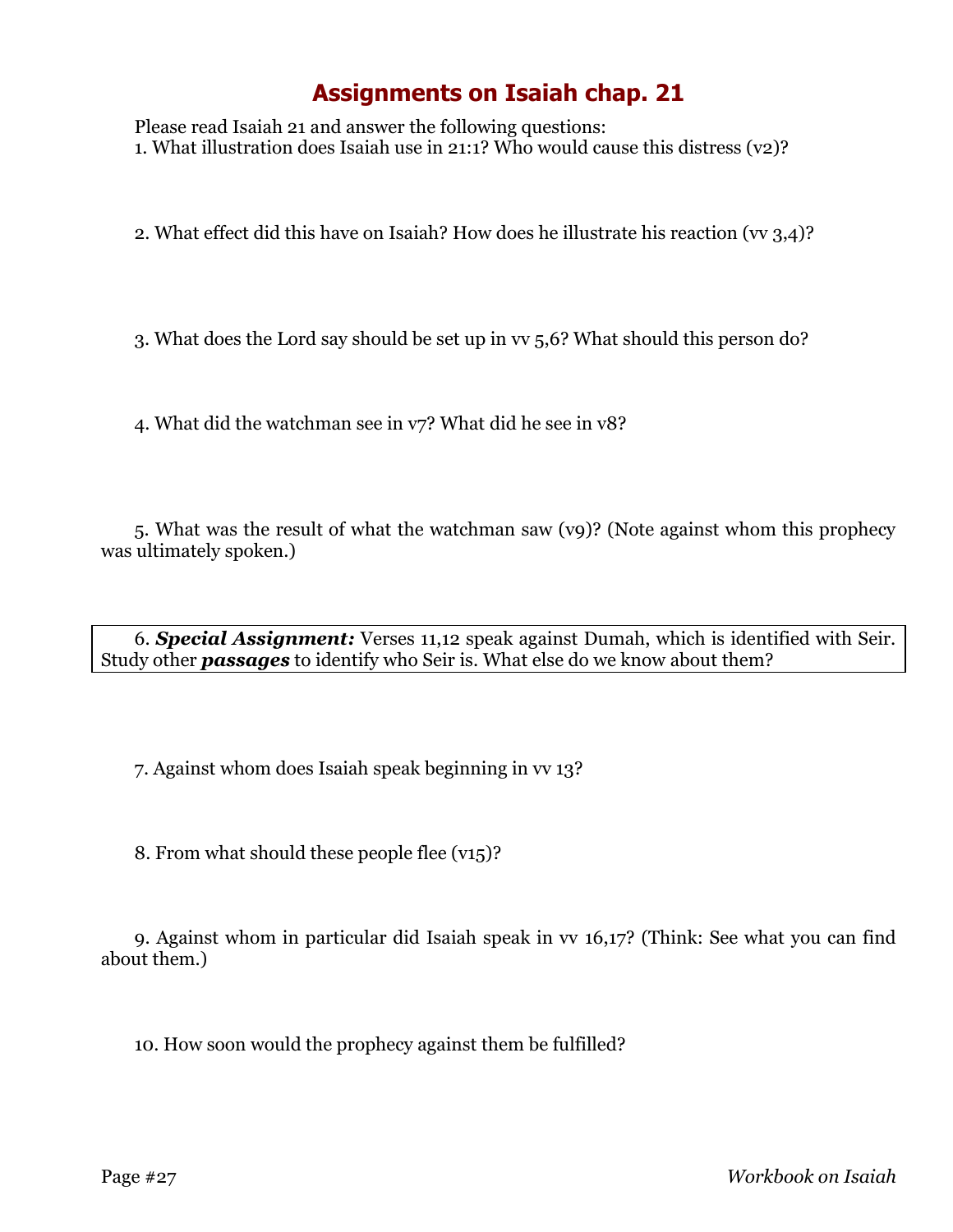Please read Isaiah 22 and answer the following questions:

1. *Special Assignment:* 22:1,2 states that this chapter is the burden against a city described as the "Valley of Vision." Study vv 8-10,15-25 (esp. vv 21,22) and try to identify this city.

2. What troubles would come upon them (vv 3-5)? Who would bring these troubles?

3. What specific dangers would they face (vv 6,7)?

4. Where did they look for strength (see cross-references), but what did they see instead (vv 8,9)?

5. What measures would they take for defense, but what did they neglect (vv 10.11)?

6. What did the Lord call on them to do, but what did they do instead (vv 12-14)?

7. Whom did God specifically rebuke, what had he done, and what consequence did God predict would come upon him (vv 15-19)?

8. Whom would God exalt, and what position would he receive (vv 20,21)?

9. What else would God do for this man (vv 22-24)? (Think: What is the significance of the peg in a secure place?)

10. Nevertheless, what would eventually happen (v25)?

*Workbook on Isaiah* Page #28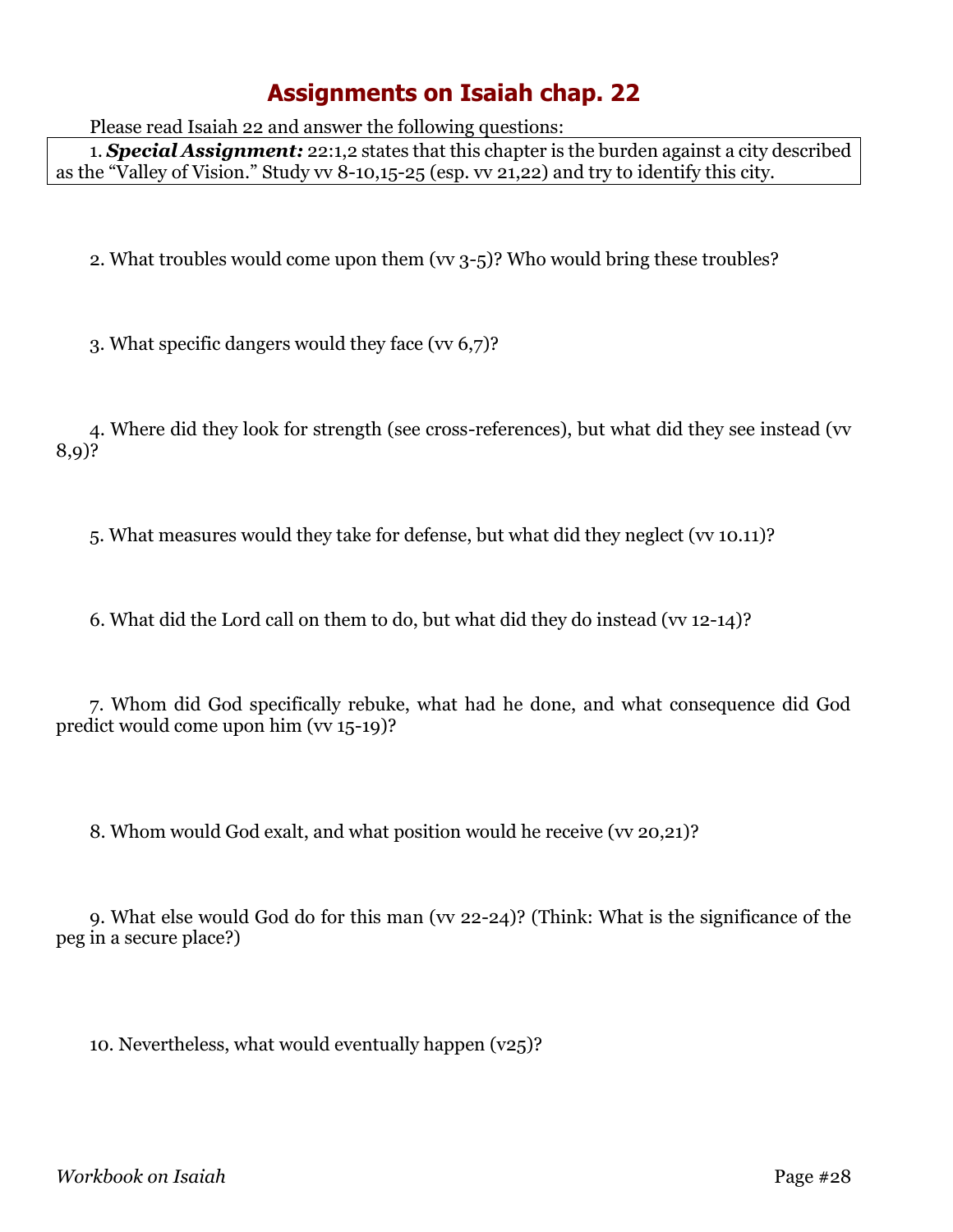Please read Isaiah 23 and answer the following questions: 1. Against whom does Isaiah prophesy? What would happen to it  $-23:1?$ 

2. What is the relationship of Sidon to Tyre? How would Tyre's fall affect Sidon (vv 2-4)?

3. *Special Assignment:* Study other locations mentioned in vv 1-6 (Tarshish, Cyprus, Shihor, Egypt) and see what you can learn about them.

4. Describe how the fall of Tyre will affect these other cities or nations.

5. Who had purposed this punishment against Tyre? Why (vv 8,9)?

6. How is the impact on Tarshish and Canaan described in vv 10,11?

7. What do vv 12,14 say further about Sidon and Tarshish?

8. V13 discusses what two nations? What is the relationship between them? (Think: What explanation can there be for this relationship?)

9. How long would Tyre be "forgotten" (v15)? (Think: Think of another way this time period is important in prophecy about this time? How does this fit?)

10. What illustration is given to describe what would happen to Tyre then (vv 15-17)? Explain the illustration. (Think: Who will ultimately benefit  $- v18$ ?)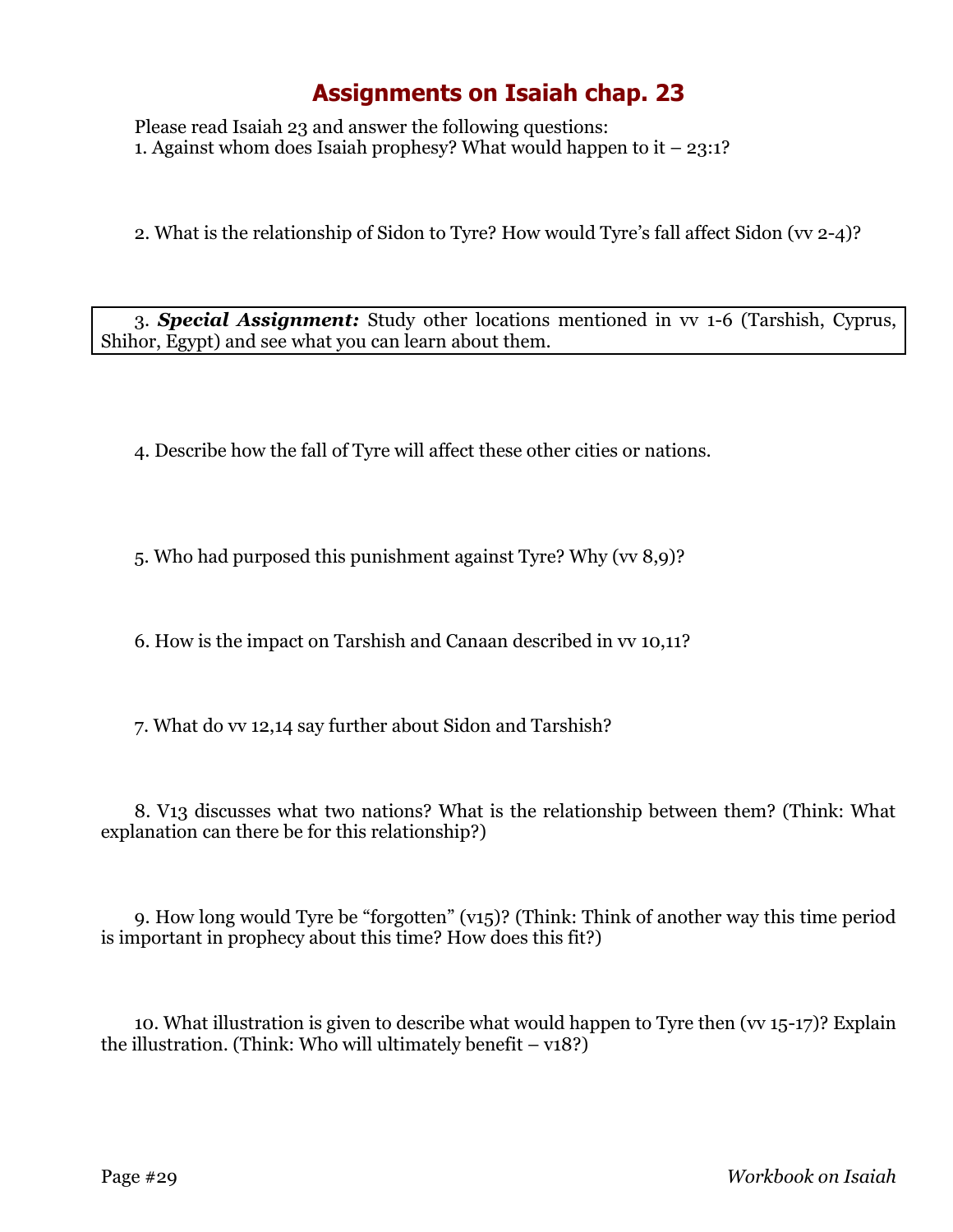Please read Isaiah 24 and answer the following questions: 1. What will God do to the earth  $-24:1-3$ ?

- 2. Who would be affected when God acted?
- 3. What has caused the earth to be defiled (vv 4,5)?
- 4. What consequences demonstrate the curse that has devoured the earth (vv 6-9)?
- 5. How does the description of a city in vv 10-12 illustrate the desolation?
- 6. Explain the illustration used in vv 13,14 to describe the punishment.
- 7. How do different people react to the results (vv 15,16)?
- 8. Explain the illustration of the fear, the pit, and the snare (vv 17,18).

9. How are the consequences to the earth described in vv 19,20? Explain the significance of shaking, reeling, etc.

10. Who will be punished according to vv 21-23? Describe their punishment.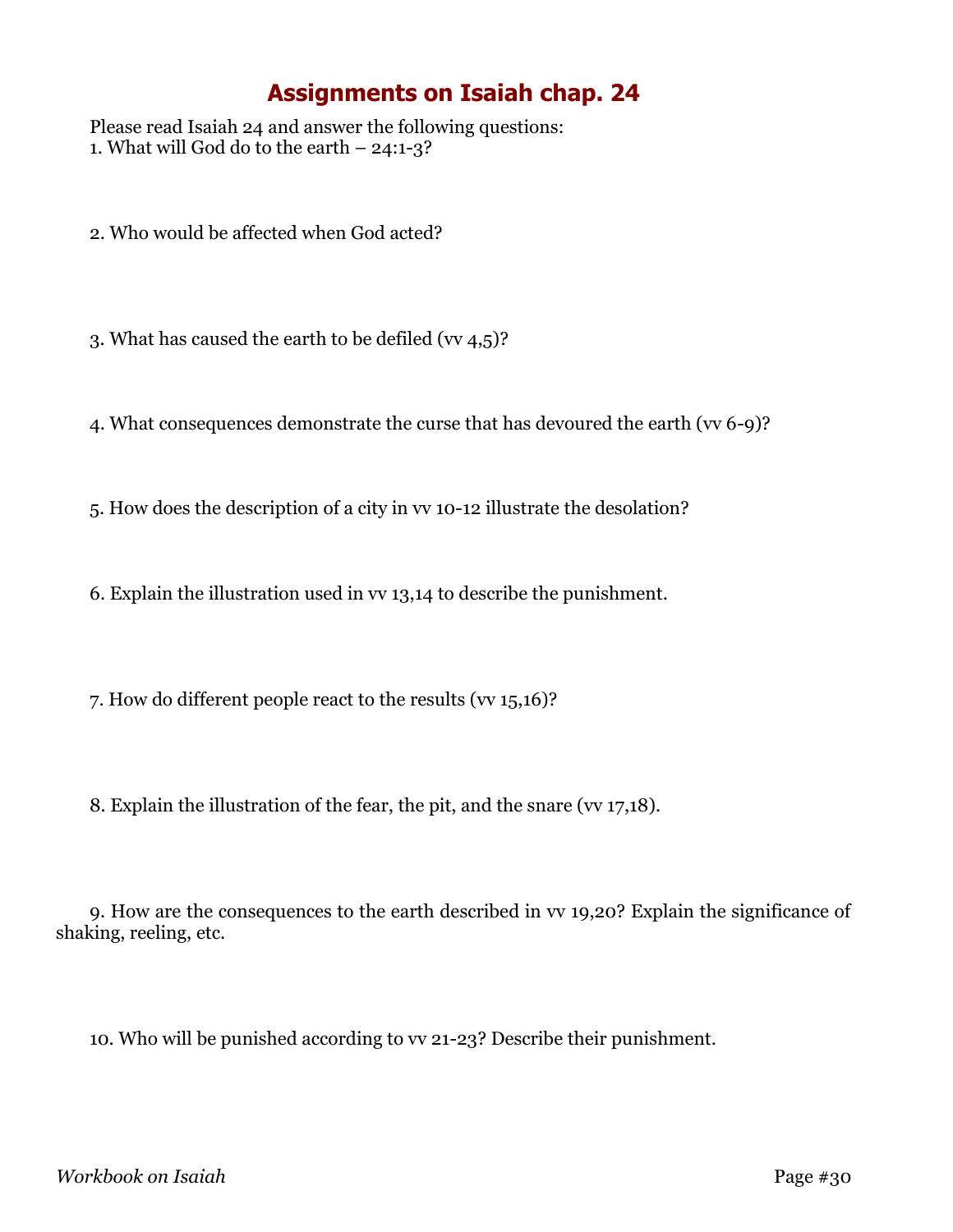Please read Isaiah 25 and answer the following questions: 1. Why does God deserve to be praised  $-25:1?$  Give some examples.

2. What has God done that proves He deserves to be honored as God (v2)? What are some examples already discussed by Isaiah?

3. As a result, how should people view God (v3)?

4. In contrast, what blessings had God given (v4)?

5. Who might be the "terrible ones," and what would be done to them (vv 4,5)?

6. What will God do "in this mountain" (vv 6,7)? (Think: To what would "this mountain" refer? Cf. vv 8,10.)

7. What further blessings would He give (v8)?

8. As a result, how will the people react (v9)?

9. How would God's treatment of those "on this mountain" compare to His treatment of Moab (v10)?

10. How will God treat the wicked (vv 11,12)?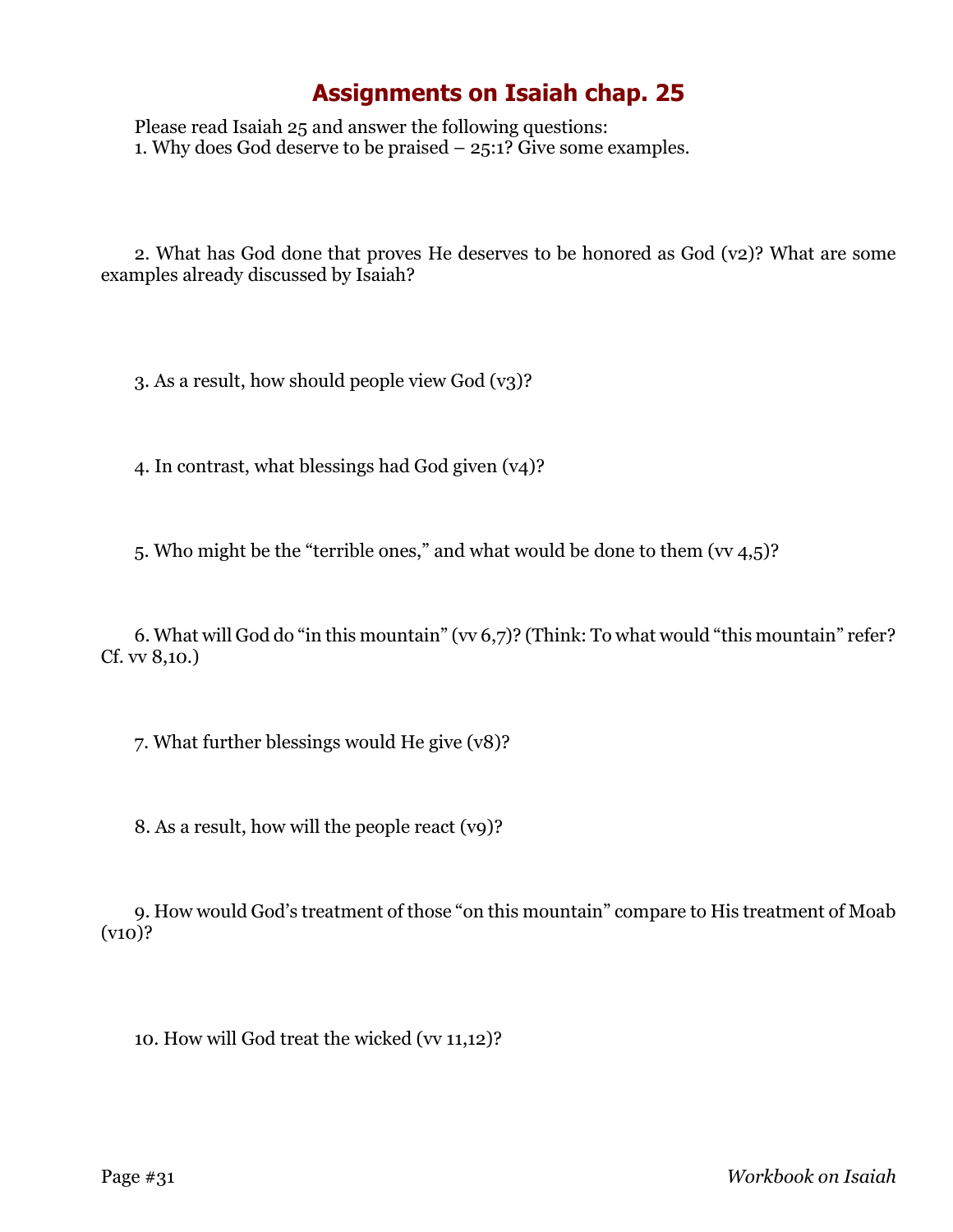Please read Isaiah 26 and answer the following questions:

1. Describe some things 26:2,3 say will be sung in Judah. (Think: Study the significance of this in context.)

2. **Application**: What blessings come to those who trust in God (vv 3,4)? What lessons should we learn?

3. Who does not receive such blessings (vv 5,6)? What do they receive instead?

4. How is the way of the just described in vv 7-9?

5. What happens when grace is shown to the wicked (vv 10,11)? Explain.

6. How does the relationship of the people with God compare to the dominion of other masters (vv 12-14)? (Think: What masters might these be?)

7. What had God done for the nation (vv 15,16)?

8. What lessons are taught by the illustration of the woman with child in vv 17,18?

9. Verse 19 is difficult. What are the "dead" and what will happen to them?

10. What should God's people do in time of indignation (vv 20,21)? What would God do?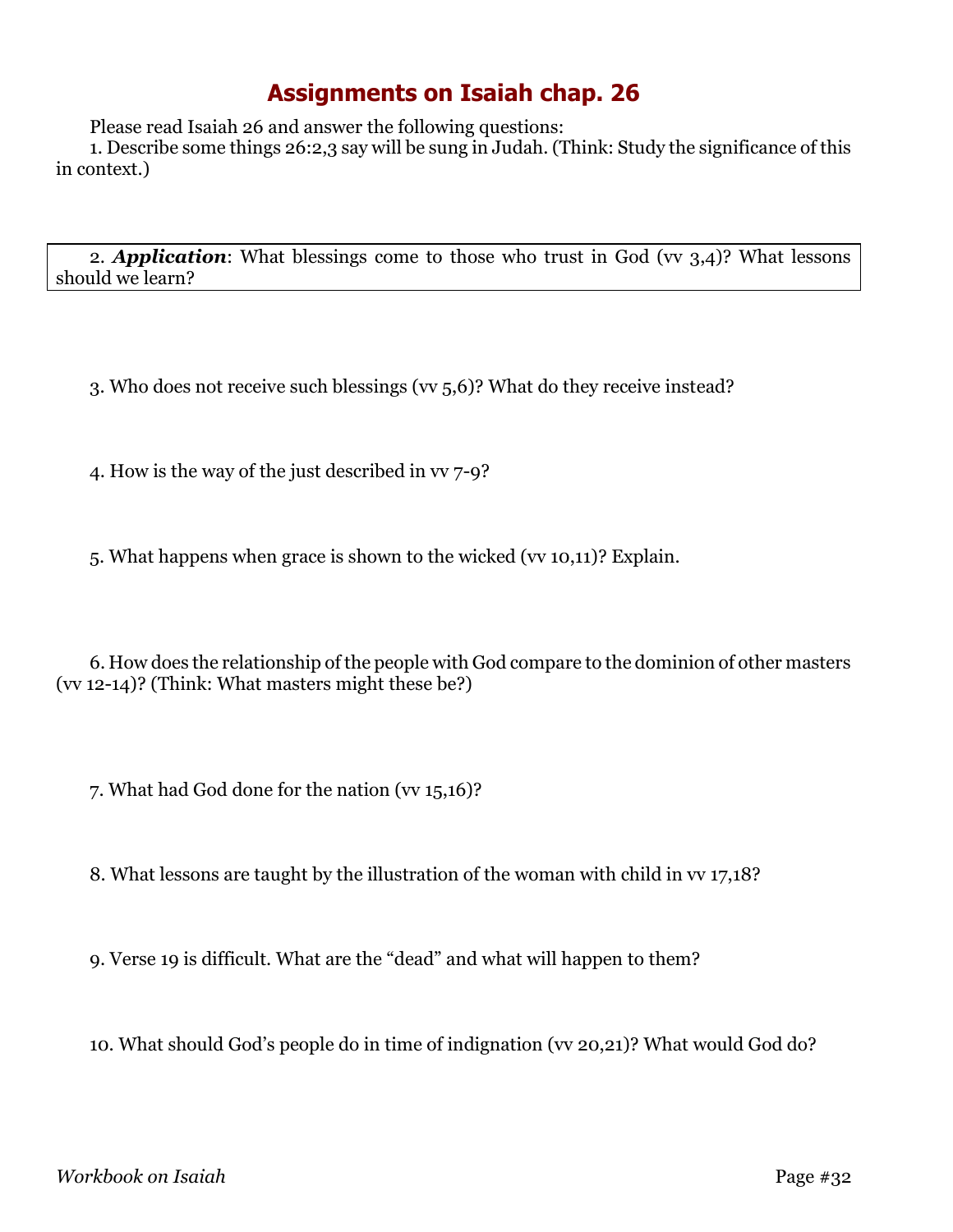Please read Isaiah 27 and answer the following questions: 1. What is Leviathan (check cross-references)? What will God do to it – 27:1?

2. Instead, what will God do for His vineyard (vv 2,3)? Where else in Scripture does God care for a vineyard?

3. What alternatives does God give people in vv 4-6 and what outcomes would result?

4. How does God's punishment of Israel differ from that of those who struck Israel (vv 7,8)?

5. So how is Israel's punishment described in vv 9-11? Why would this happen to them?

6. But in the end what will happen to them (vv 12,13)? (Think: How does this differ from the punishment of Israel's enemies?)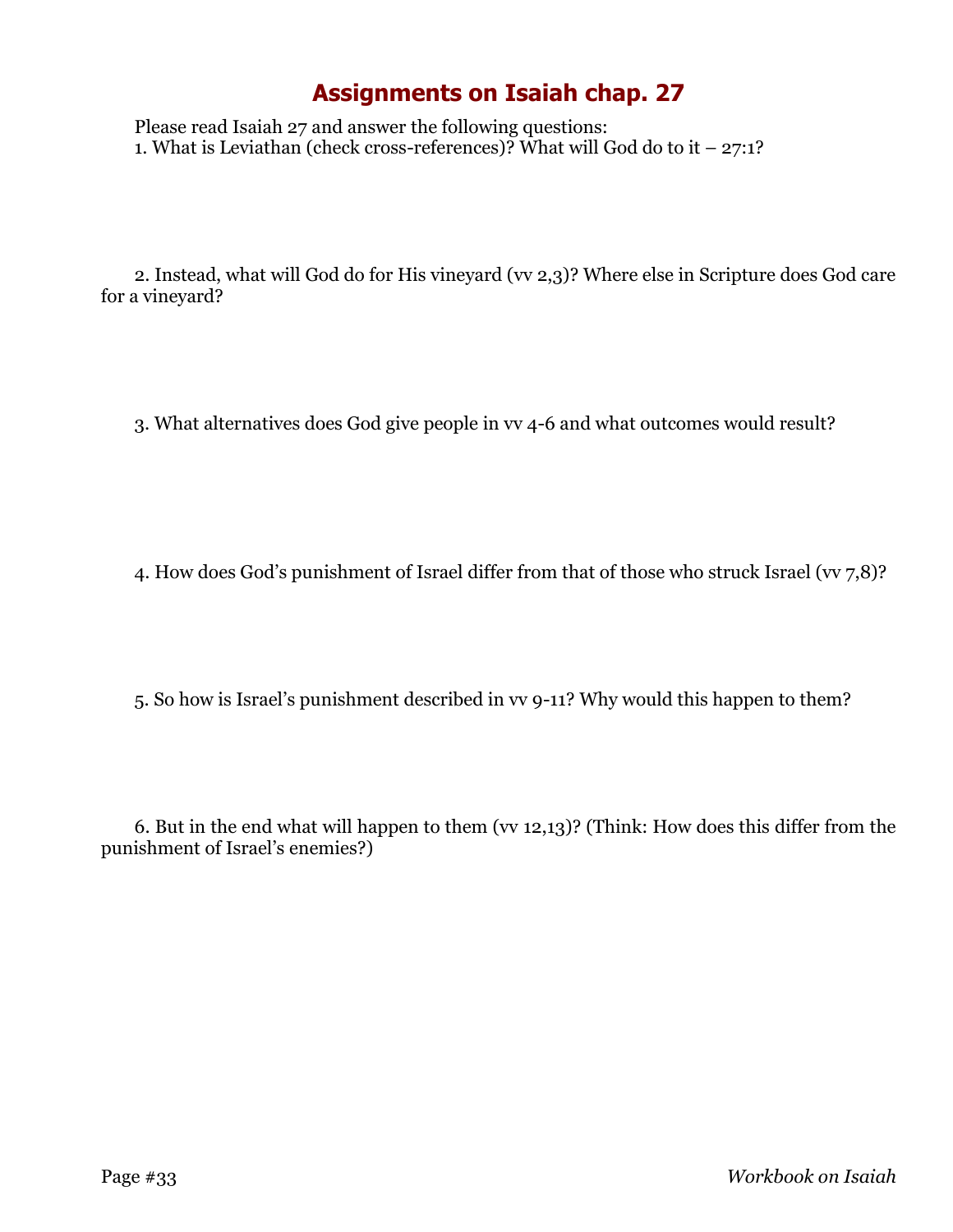Please read Isaiah 28 and answer the following questions:

1. Upon whom does Isaiah pronounce a woe beginning in 28:1? To what does he compare them? How does he illustrate their downfall (v2)?

2. What illustrations describe their fall in vv 3,4?

3. What group of people is described beginning in v5? How will they view God?

4. What errors are committed by this remnant (vv 7,8)?

5. How did the people view God's message (vv 9,10)? (Think: What is the meaning of "precept upon precept," etc.? Note that some translations put these verses in quotation marks.)

6. As a result, how would God speak to the people (v11)? How would they react when He offered rest (v12)? So what would result when God spoke "precept upon precept," etc. (v13)?

7. How did God describe the ideas of the rulers in Jerusalem (vv 14,15)? (Think: In what sense is this true?)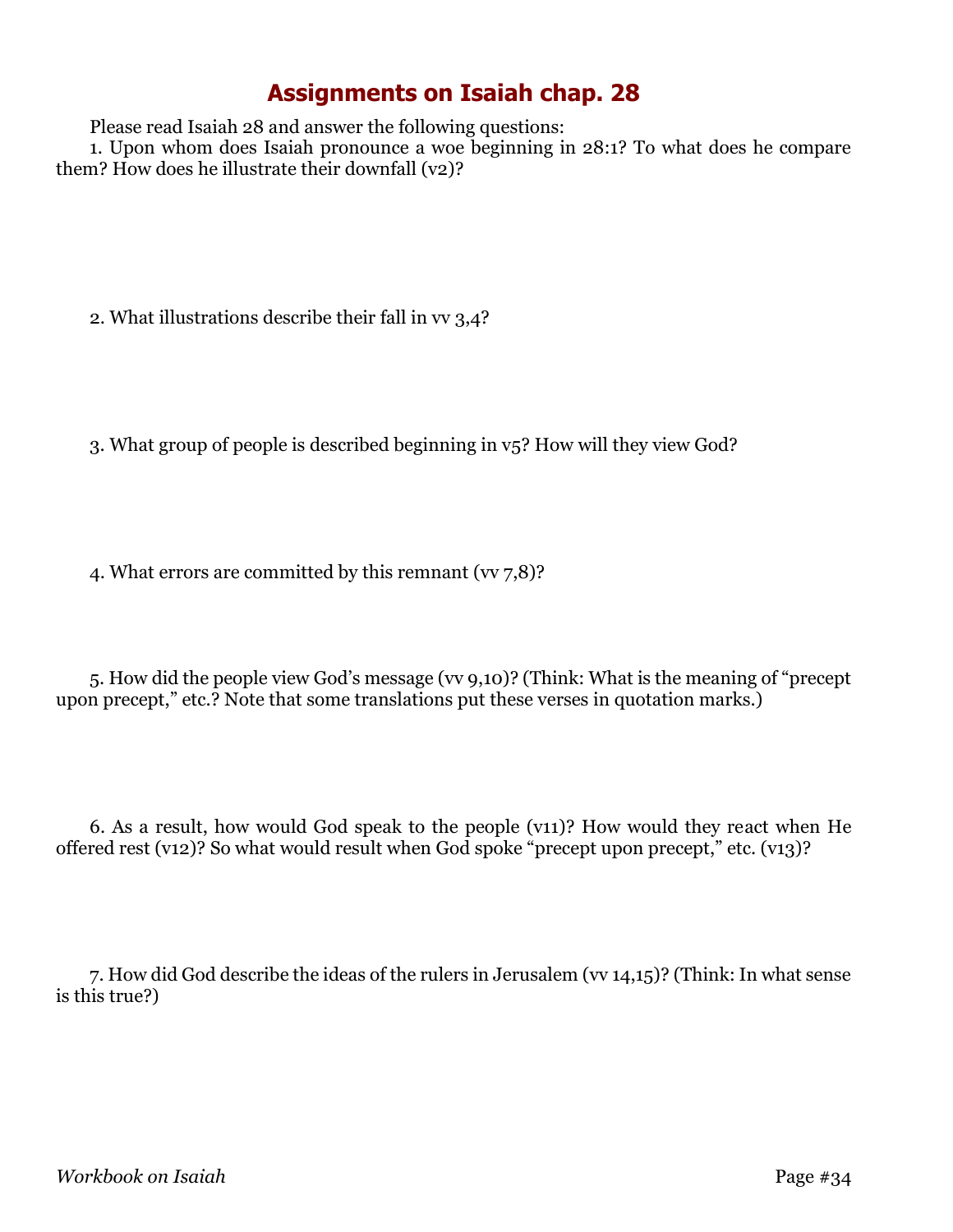8. Instead, what did God say would happen (note 28:18)?

9. *Special Assignment:* In the midst of this rebuke, what did God predict – 28:16,17? Where is this quoted in the New Testament? Explain the meaning.

10. What would the overflowing scourge from v18 do according to vv 19,20? How would the people feel as a result?

11. What would God do (v21)? What had He done at the places mentioned (see crossreferences)?

12. What lesson should the people learn (v22)?

13. According to the illustration in vv 23-25, what does the plowman do? Where does he ultimately learn this (v26)?

14. Then what does he do (vv 27,28)? Where does this wisdom come from (v29)? (Think: Explain the lesson of the plowman.)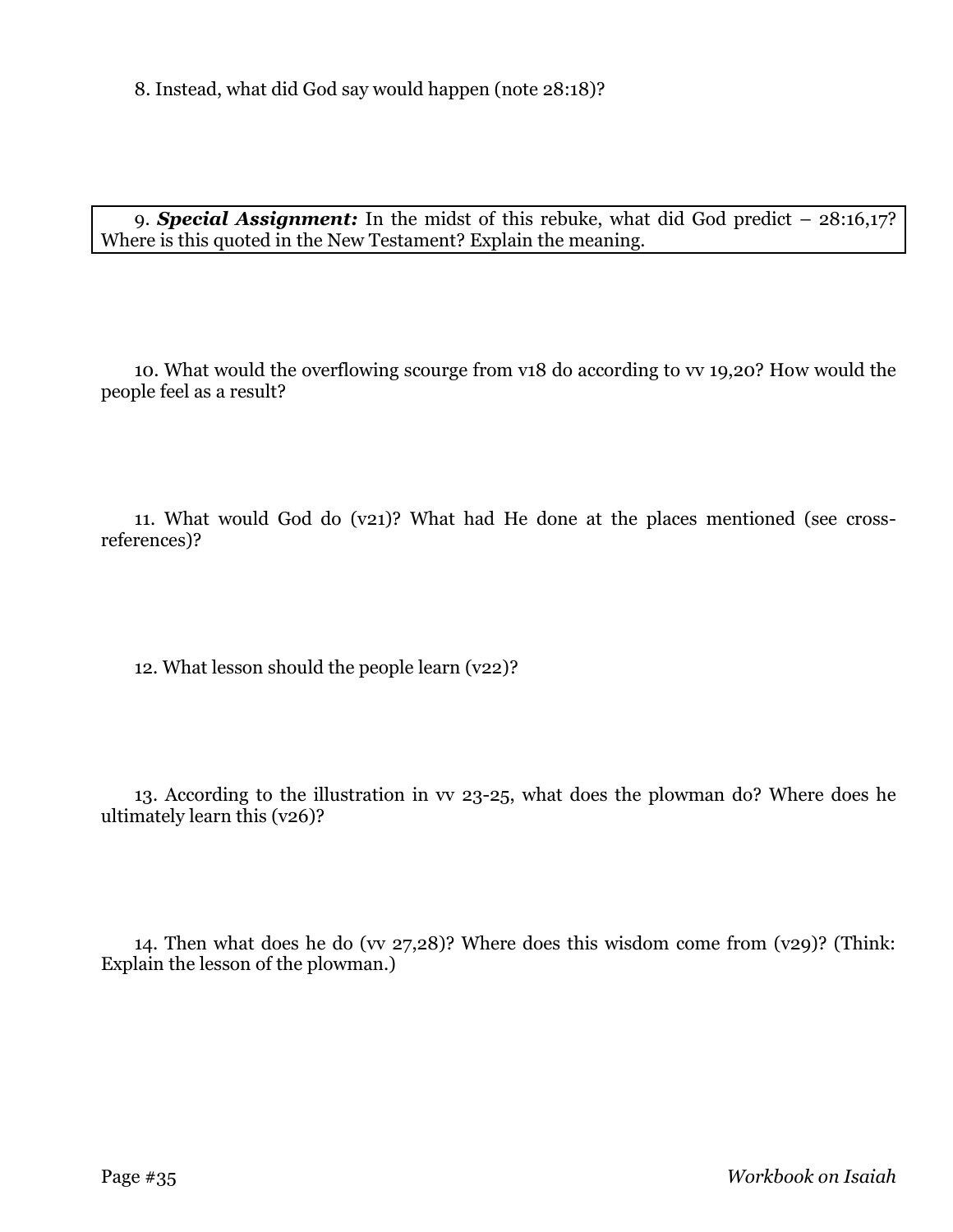Please read Isaiah 29 and answer the following questions:

1. Against whom does God pronounce a woe in 29:1,2? To what city does this refer? What did God promise to do to that city?

2. How do vv 3,4 describe what God would do to the city and what the effect would be? Explain the illustration of the medium and speaking from the dust.

3. What would God do to their enemies (vv 5,6)? How did God illustrate the punishments?

4. How did God illustrate Zion's enemies in vv 7,8? Explain the point.

5. Why did the people not understand this (vv 9,10)? How did God illustrate it here?

6. What different kinds of people could not understand the vision? Why not (vv 11,12)?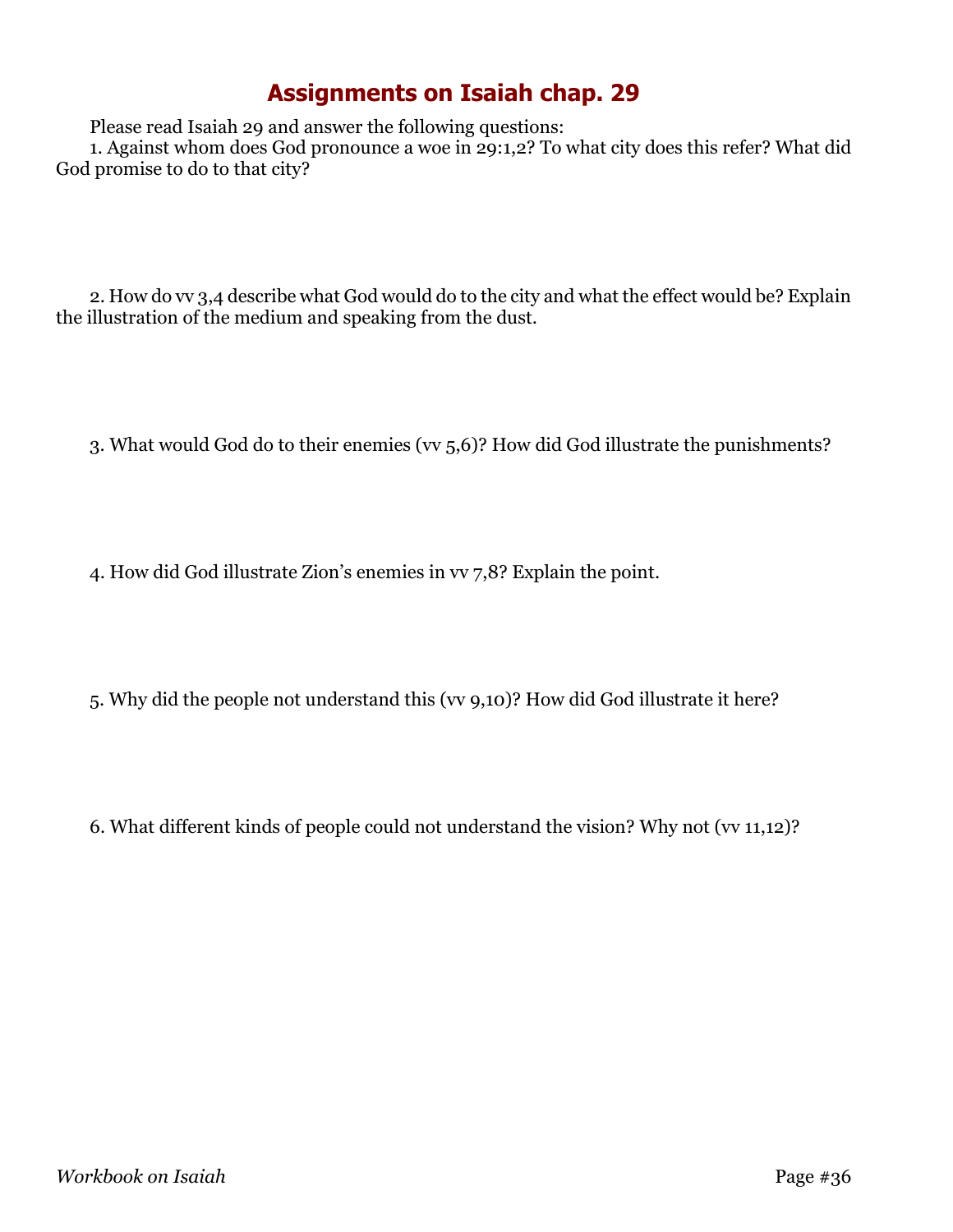7. *Special Assignment:* Mormons claim the Book of Mormon fulfilled this prophecy. Supposedly Prof. Charles Anthon was shown some characters Joseph Smith had translated and he confirmed the translation. But when told he could not see the original plates, he said, "I cannot read a sealed book." How would you respond? What do vv 11,12 really mean?

8. What problem did the people have according to v13? Where is this quoted in the New Testament and how did Jesus apply it?

9. What did God say He would do as a result (v14)? What is this marvelous work and wonder? What other passages help?

10. How did the people have things turned around (v16)? How did God illustrate this?

11. What benefits would people receive "in that day" (vv 18,19)? Explain. (Think: How did Lebanon illustrate this  $- v17$ ?

12. What happens to the wicked in v20? What kinds of things did they do (v21)?

13. What will be said about Jacob (vv 22-24)?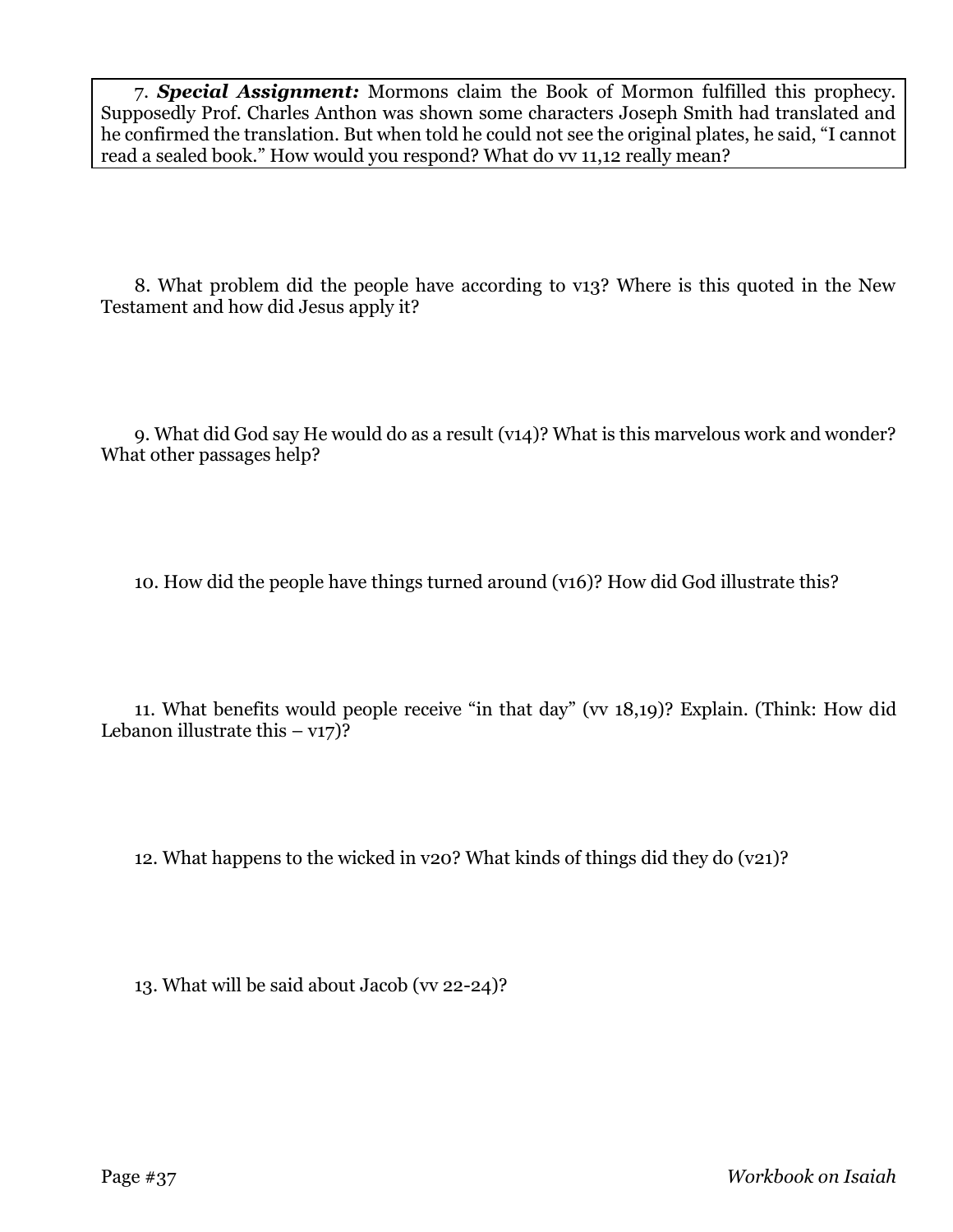Please read Isaiah 30 and answer the following questions:

1. For what act of rebellion did God criticize the people in 30:1,2? Why was this wrong? (Think: Is it always wrong to seek help from other people?)

2. Instead of help, what would the people receive as a result of their choice (vv 3-5)?

3. What dangers would the people face (v6), and what help would they receive (v7)? (Think: What is the meaning of Rahab-Hem-Shebeth?)

4. What message did God want written about the people (vv 8,9)? Why did God want it written down?

5. *Application*: What does this show about the value of having God's word in writing? How long did God intend for His written word to continue?

6. What did the people want the prophets and seers to do (vv 10,11)? How are such attitudes sometimes manifest today?

7. How does God illustrate the punishment of the people (vv 12-14)? Why would this happen?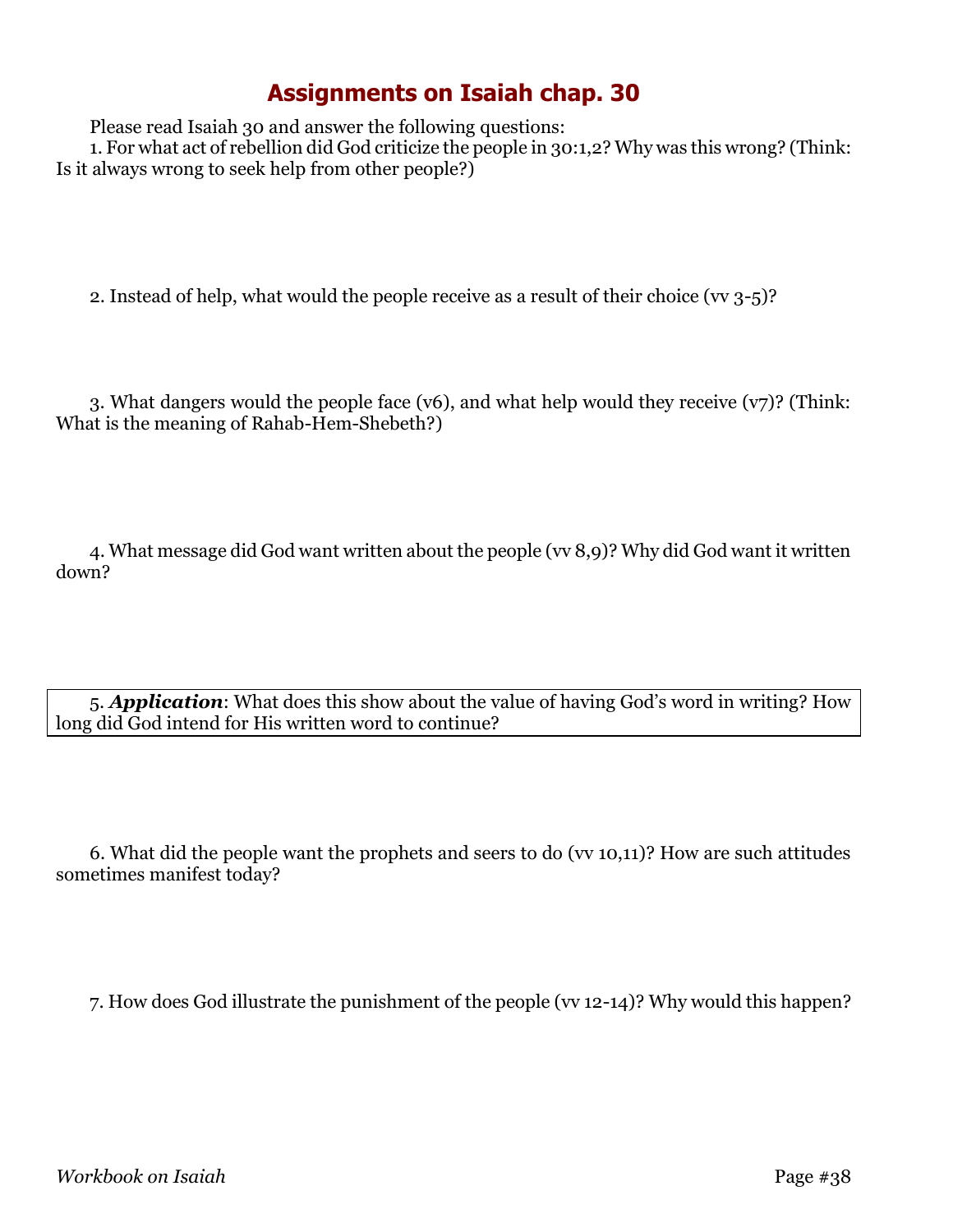8. What hope did God offer the people (v15)? What would they do instead, and what would happen as a result (vv 16,17)?

9. Despite this punishment, what promise of hope did God give in vv 18,19?

10. After their time of adversity, what blessing would they have (vv 20,21)?

11. How would the people respond when they knew the proper way (v22 cf. v21)?

12. How would God then bless the people (vv 23,24)?

13. What else would God do for the people (vv 25,26)?

14. In contrast, what would God do to the "nations" (vv 27,28)?

15. When God's anger came, how would His people react (vv 29,30)?

16. What nation specifically would God strike (v31)? How is their punishment described in v33? List other *passages* that refer to Tophet.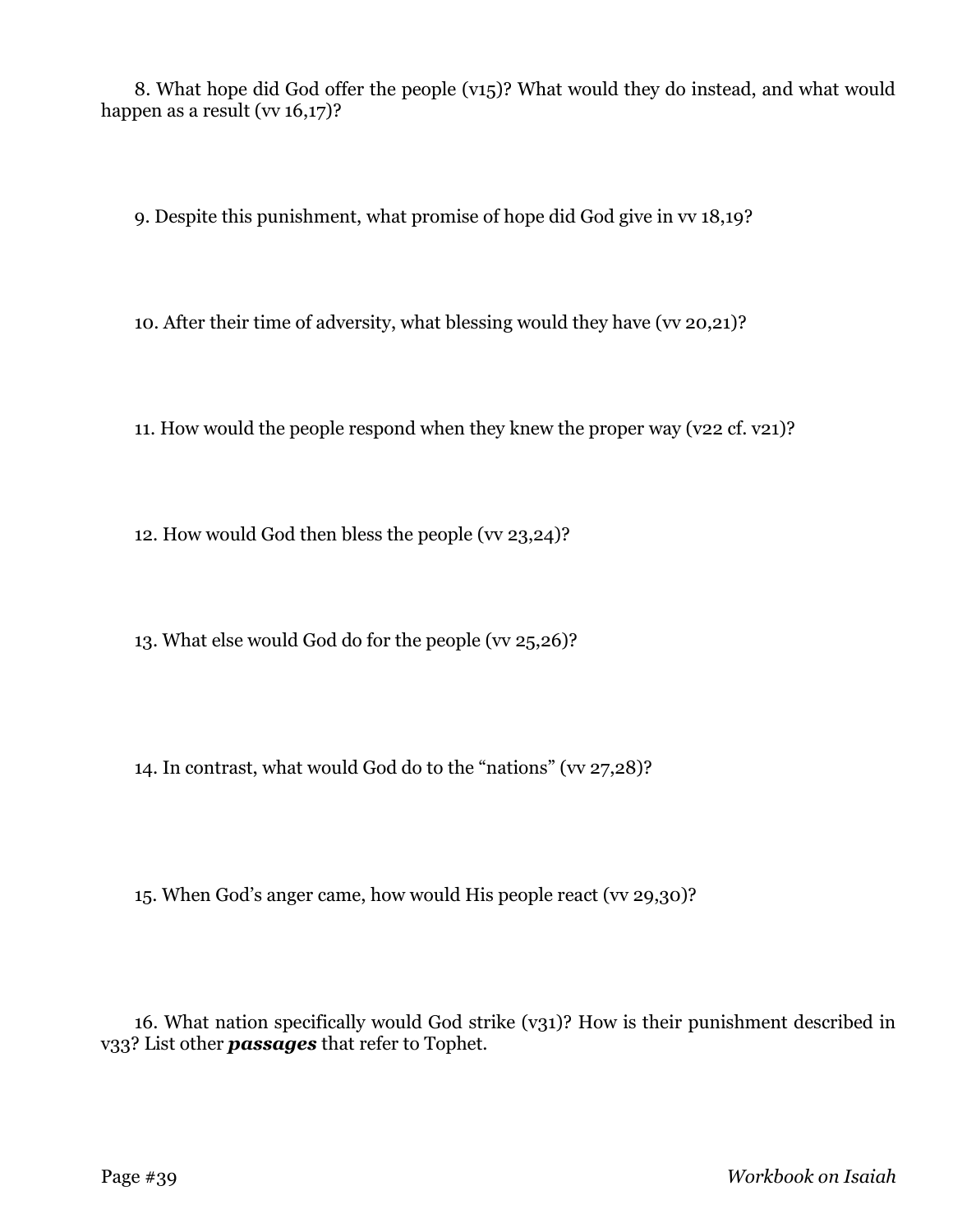Please read Isaiah 31 and answer the following questions: 1. Once again, why does God pronounce a woe on the people – 31:1,2?

2. Why could Egypt not be trusted (v3)? Who would fight for Zion, and how is He described  $(v4)?$ 

3. To what is God's defense compared in vv 5,6?

4. What would happen to Assyria, and what would the people learn (vv 7-9)?

5. *Application*: What lessons should we learn from the mistake the people made in trusting Egypt without consulting God?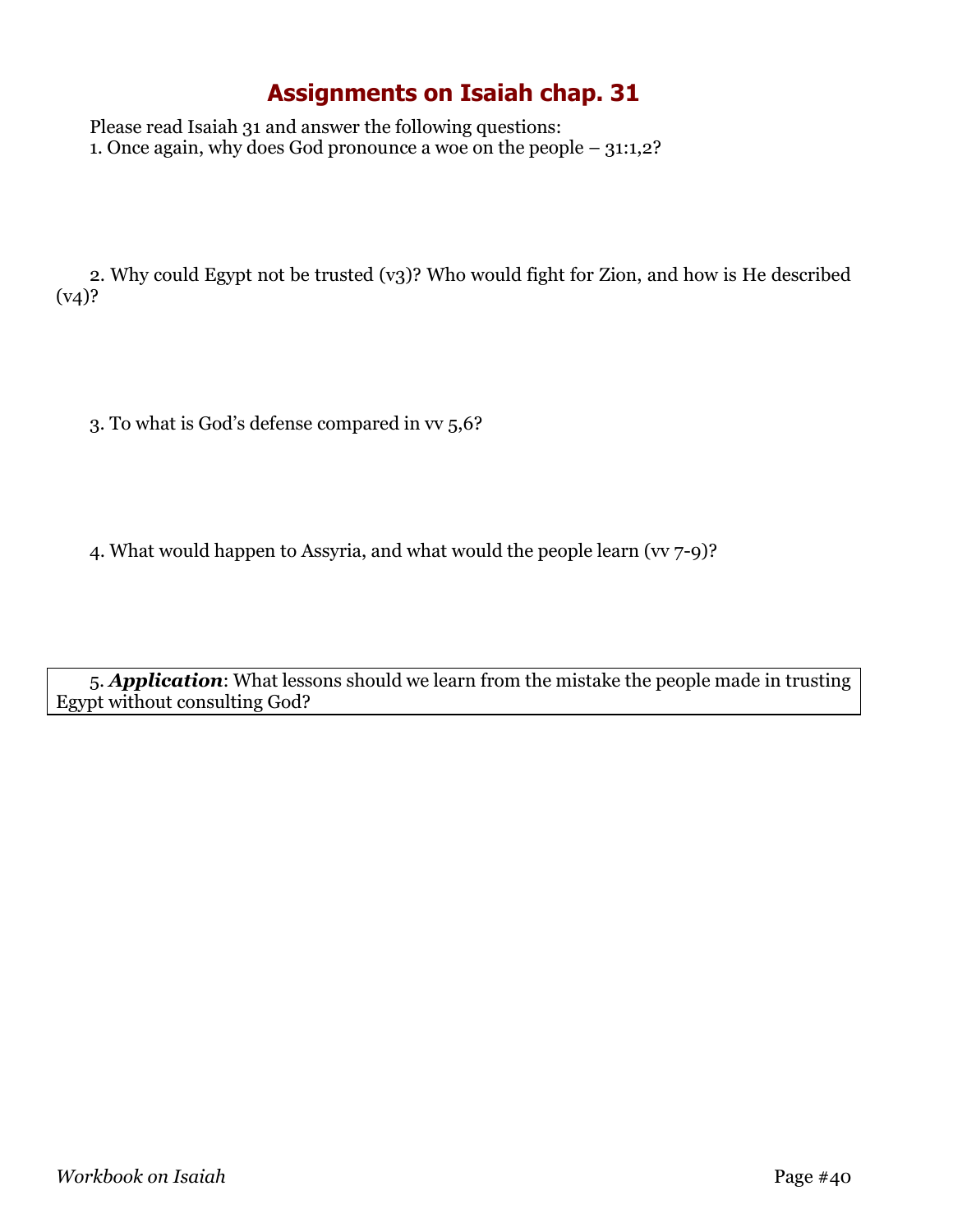Please read Isaiah 32 and answer the following questions: 1. What kinds of rulers are described in 32:1? (Think: Who is this king?)

2. What blessings are described in v2?

3. What will various parts of the body be able to do (vv 3,4)?

4. How is the foolish person described in vv 5,6? (Think: Consider how this compares to foolishness in the book of Proverbs.)

5. How do vv 7,8 compare the schemer to the generous man?

6. What kinds of women are described in vv 9-11? What will happen to them?

7. What will happen to the land (vv 12-14)?

8. What will happen when the Spirit is poured out (vv 15-17)? (Think: When might this be fulfilled?)

9. Describe the dwellings of God's people (vv 18-20)? What circumstances will surround them?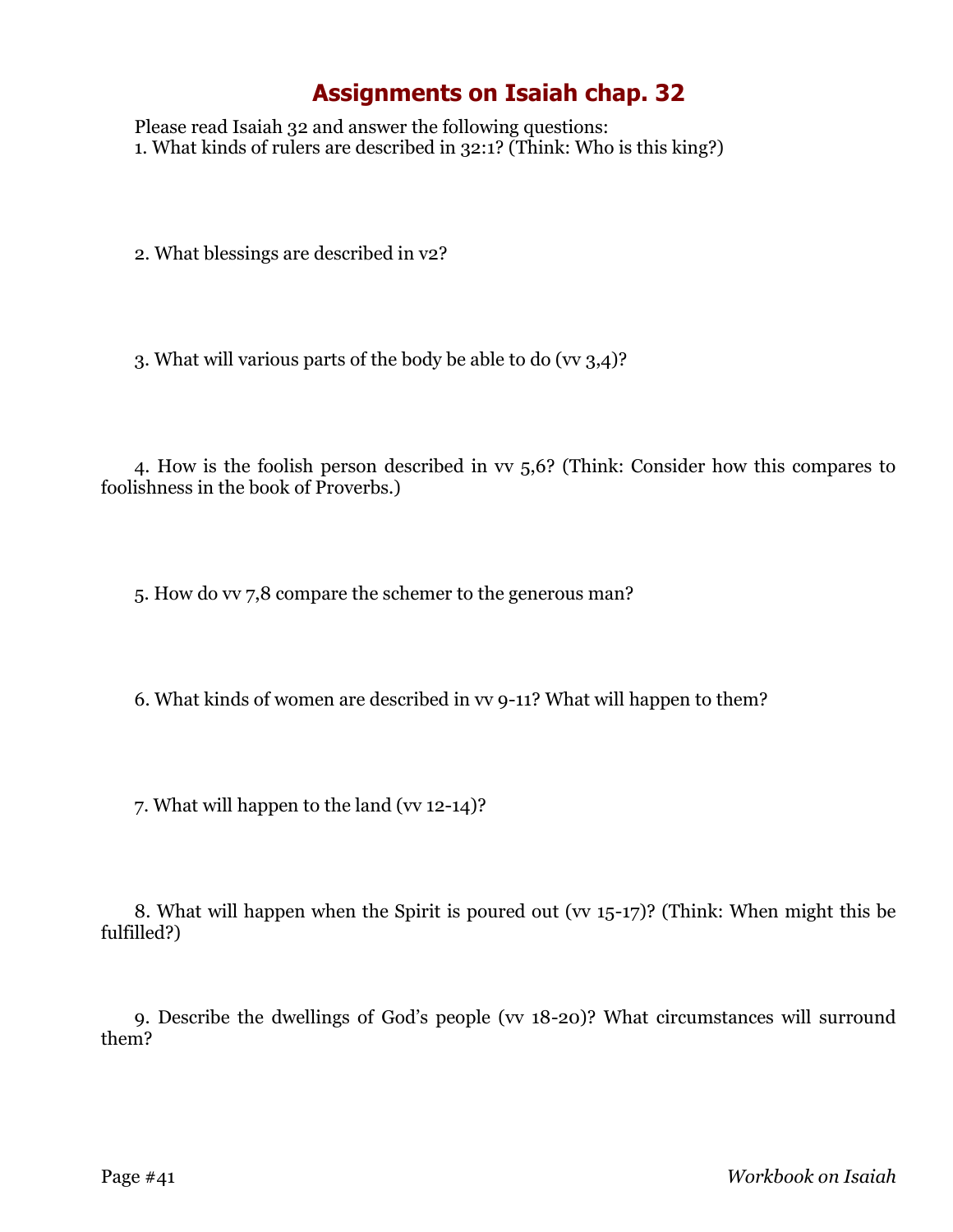Please read Isaiah 33 and answer the following questions: 1. What would happen to those who had plundered others – 33:1,2? Why?

2. How is this plundering described in vv 3,4?

3. With what blessings had God filled Zion (vv 5,6)?

4. What suffering is described in vv 7-9? (Think: Try to determine to whom this refers.)

5. What would happen when God decided to act (vv 10-12)?

6. How would sinners and hypocrites react to God's punishments (vv 13,14)?

7. Who can dwell "on high"? What blessings will he receive (vv 15.16)?

8. What will these righteous people see (v17)? (Think: What might v18 mean?)

9. What would they not see (v19)? Instead, where would they look and what would they see  $(v20)$ ?

10. How is God described in v22, and what will He do for the people? (Think: How does v21 fit this description?)

11. What will God do for the inhabitants (v24)? (Think: How does v23 fit this?)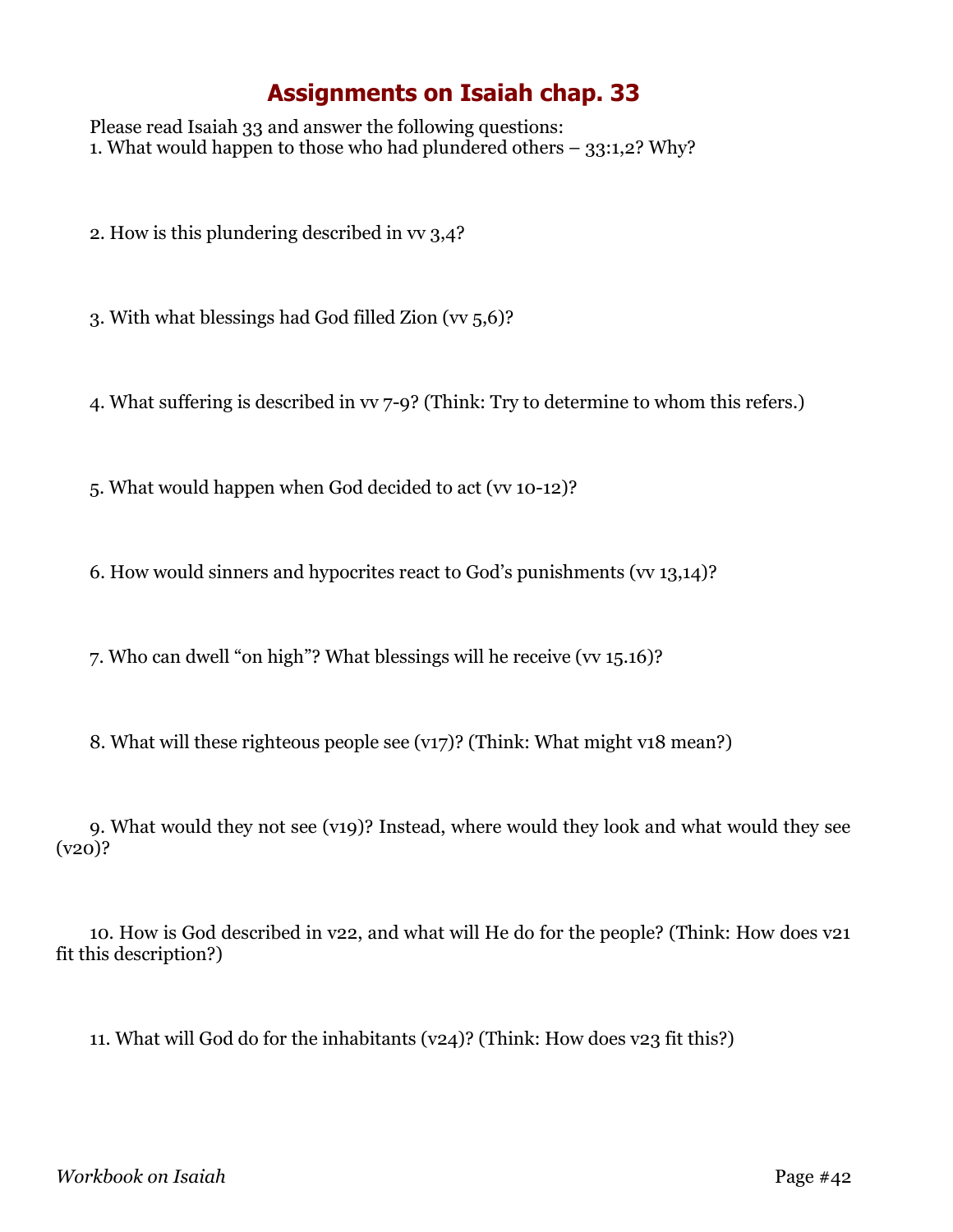Please read Isaiah 34 & 35 and answer the following questions:

1. What message does God call upon the nations to hear in 34:1-4? (Think: What is the significance of the descriptions of heaven and the host of heaven in  $v_4$ ?)

2. Who is Edom (v5)? Describe God's punishment on her in vv 5-7.

3. Why will this happen (v8)? What is brimstone (v9)?

4. How complete will be Edom's destruction (vv 10-12)?

5. What would take the place where Edom had been (vv 13-15)?

6. Why could people be sure these things would happen (vv 16,17)?

7. In contrast to chap. 34, what will happen to the wilderness and wastelands – 35:1,2? What are Lebanon, Carmel, and Sharon? Where else have we read of them?

8. What will happen to the weak and fearful (vv 3,4)? Where are these ideas discussed in the New Testament?

9. What various disabilities are described in vv 5,6? What will happen to them, and what is the point?

10. What will happen to the land  $(v7)$ ? Describe the highway that will be there  $(v8)$ . (Think: How was this fulfilled?)

11. What will not be found on this road (vv 9,10)? Who will travel it, and what blessings will they have there?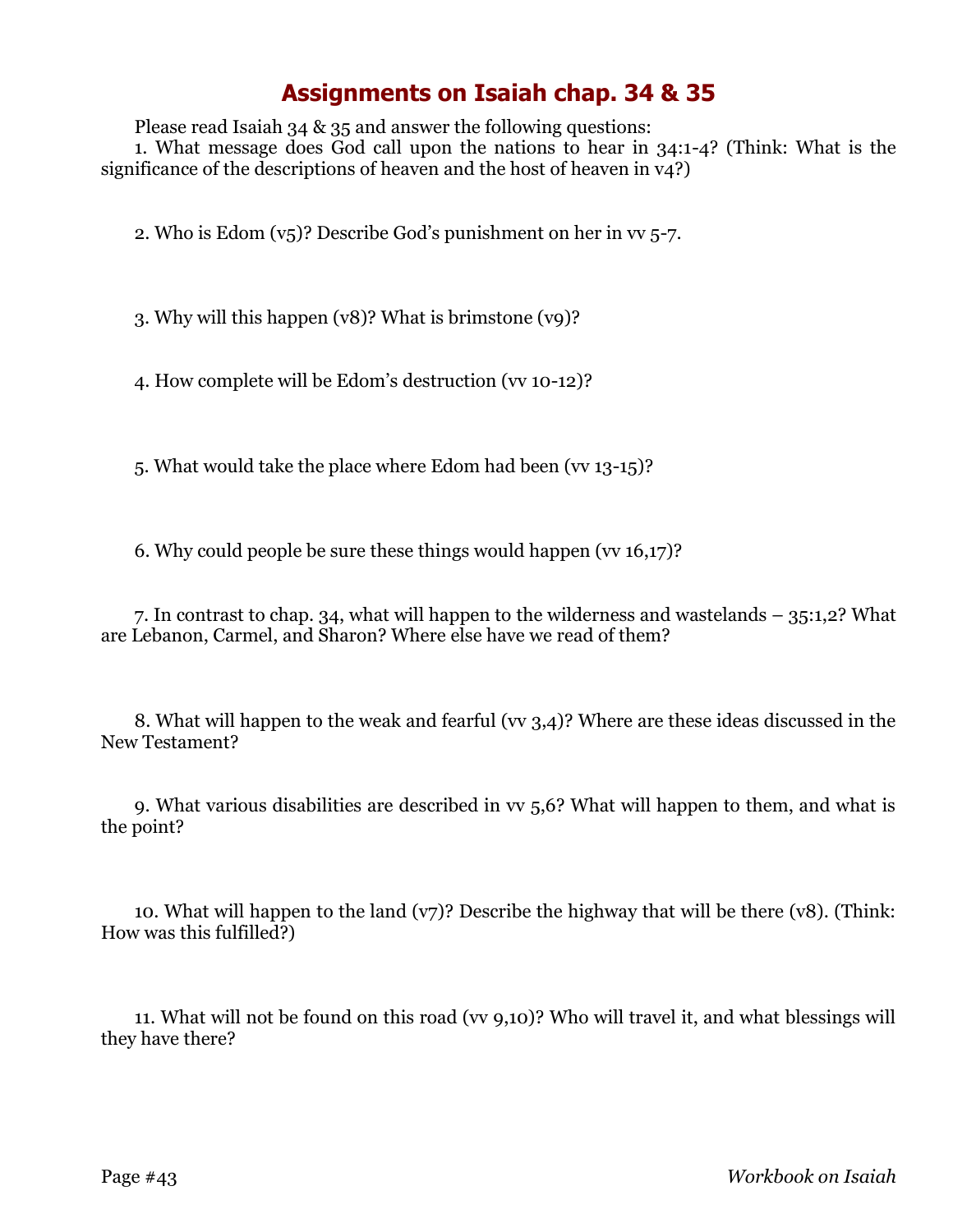Please read Isaiah 36 and answer the following questions: 1. According to 2 Kings 18:1-16, what historic events led up to the events in this chapter?

2. Who was king of Assyria, and whom did he send to Jerusalem – 36:1,2?

3. What did the Rabshakeh say about trusting in Egypt for deliverance (vv 3-6)?

4. What did he say about trusting in God (v7)?

5. What was the significance of his comment about horses (vv 8,9)?

6. What authority did he claim God had given him (v10)? (Think: Explain his mistake.)

7. Why did Hezekiah's representatives want to speak in Aramaic (vv 11-13)? Why did the Rabshakeh refuse?

8. What did the Rabshakeh say about Hezekiah's ability to deliver the people (vv 14,15)?

9. What promise did he make if the people would surrender (vv 16,17)?

10. What proof did he offer that God could not protect them (vv 18-20)?

11. How did the people and Hezekiah's representatives respond (vv 21,22)?

12. *Special Assignment:* What can we learn from this chapter about how wicked people attempt to discourage God's people?

*Workbook on Isaiah* Page #44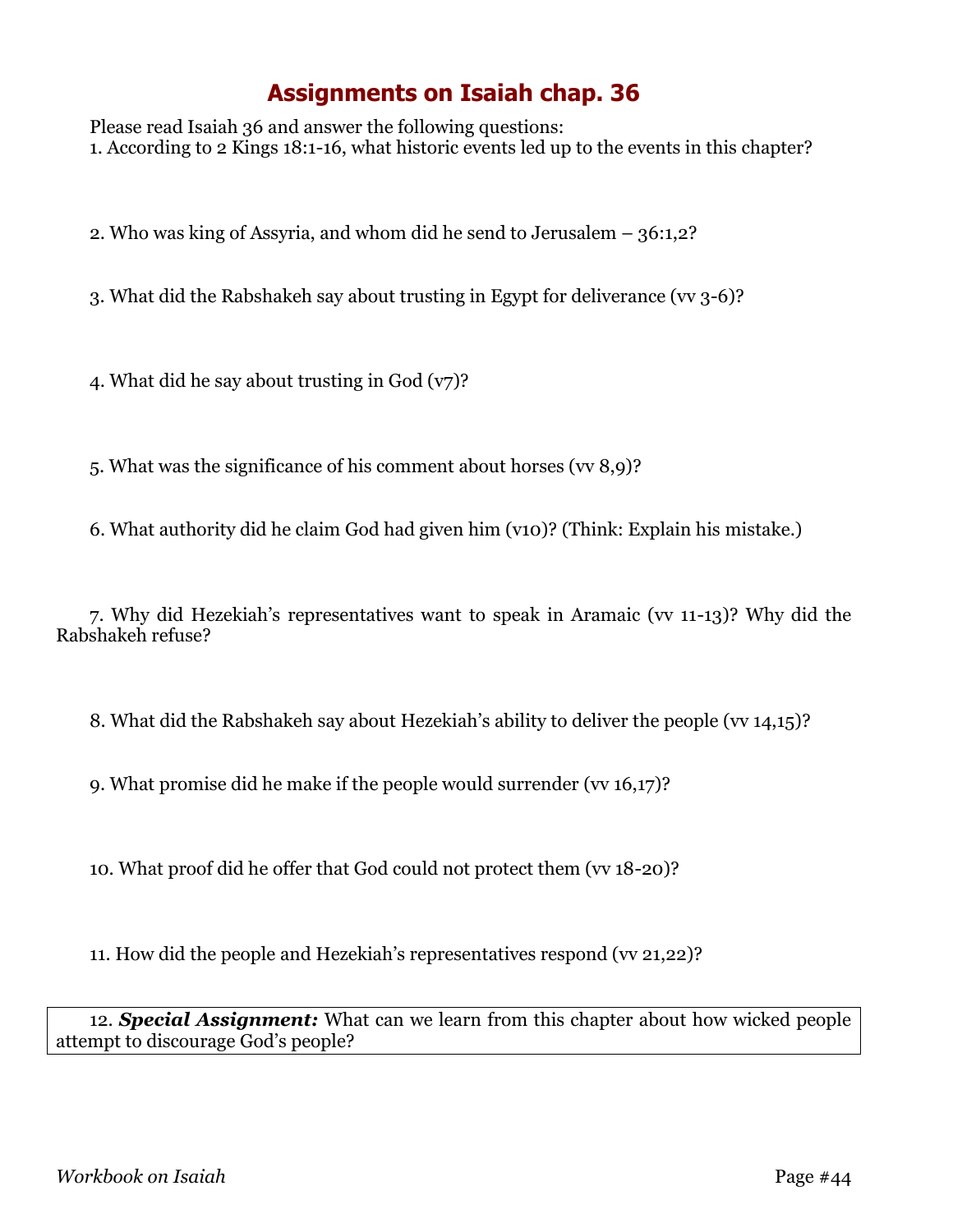Please read Isaiah 37 and answer the following questions: 1. Where did Hezekiah send his servants? What request did they make – 37:1-4?

2. What promise did God make in response (vv 5-7)?

3. What news did the Rabshakeh receive (vv 8,9)?

4. How did the Rabshakeh challenge the power of God (vv 10-13)?

5. What did Hezekiah do when he received the message (vv 14-16)?

6. How did Hezekiah explain Assyria's success? What did he request of God (vv 17-20)?

7. How did Isaiah say Jerusalem should respond to Assyria's challenge (vv 22-25)? What did the king of Assyria think about his success?

8. How did God explain Assyria's success, and what did He say He would do to them (vv 26- 29)?

9. What did God say about Jerusalem and the house of Judah (vv 30-32)?

10. What did God predict about Assyria's attack against Jerusalem (vv 33-35)?

11. As a result, what happened to the Assyrian army and to the king of Assyria (vv 36-38)?

12. *Application*: What lessons should we learn from this event (put it in the context of our study of Isaiah)?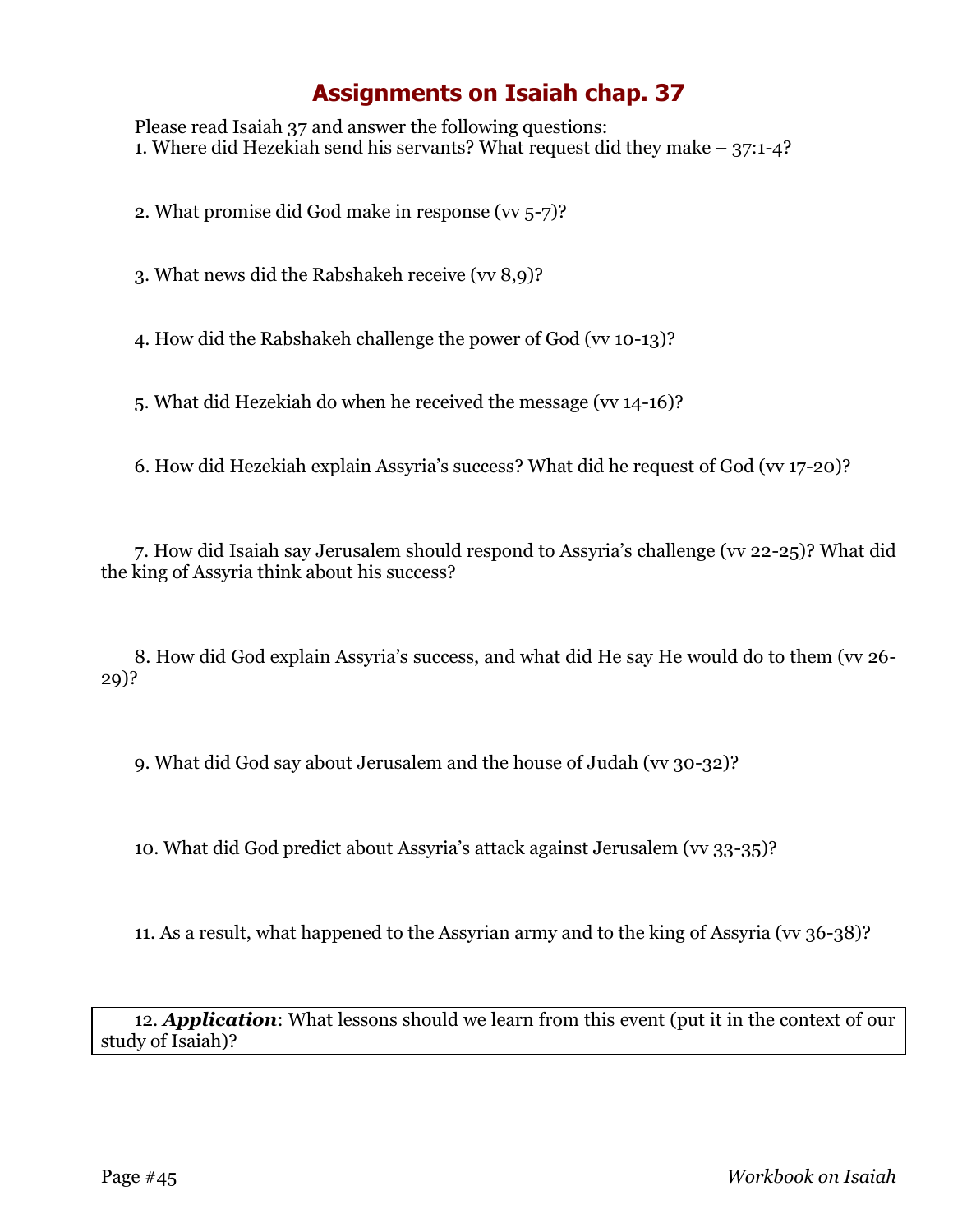Please read Isaiah 38 and 39 and answer the following questions:

1. What problem did Hezekiah have? What did Isaiah say about it? What did Hezekiah do – 38:1-3?

2. What promise did God make to Hezekiah in response to his prayer (vv 4-6)?

3. *Application*: What lessons can we learn about prayer?

4. What sign did God give Hezekiah (vv 7,8)? What does this teach us about signs?

5. How did Hezekiah feel when he heard the news he would die (vv 9-14)?

6. How did he feel when he heard that the Lord would heal him (vv 15-20)?

7. What additional information had been given to Isaiah (vv 21,22)?

8. Who visited Hezekiah? What did he do for them – 39:1,2?

9. What information does 2 Chronicles 32:25,26 add about the event? What question did Isaiah ask him, and how did he respond (vv 3,4)?

10. What prediction did God make, and how did Hezekiah respond (vv 5-8)? What does the show about the future of Judah?

11. *Application*: What can we learn from Hezekiah's mistake?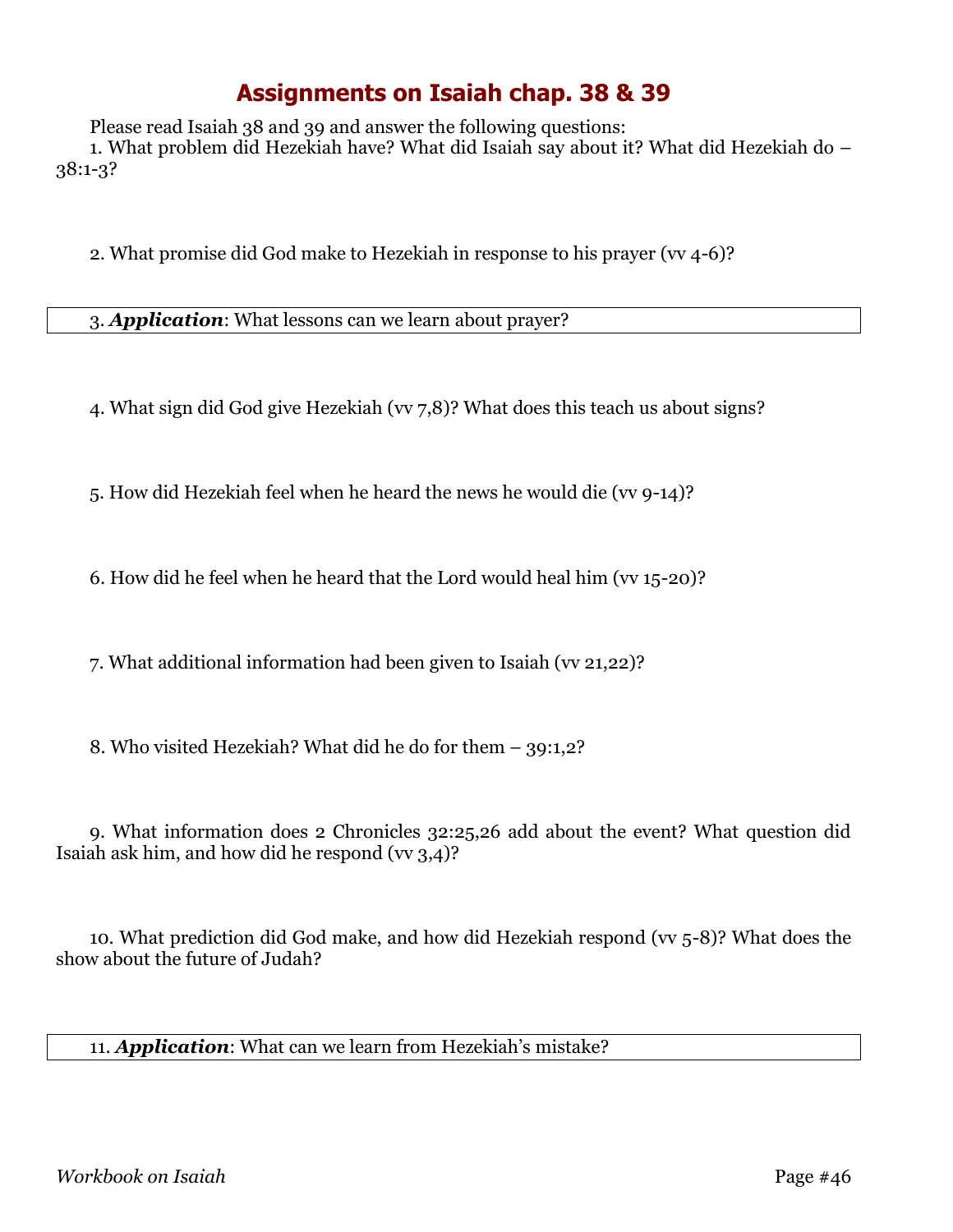Please read Isaiah 40 and answer the following questions: 1. What promises/blessings did God offer Jerusalem in 40:1,2?

#### 2. *Special Assignment:* Describe the prophecy of vv 3-5. How was it fulfilled? Proof?

3. Where are vv 6-8 quoted in the New Testament? Explain the illustration. What can we learn?

4. What did God promise to do for His people in vv 9-11?

5. How is God's wisdom described in vv 12-14? What act of God proves this?

6. How does God view nations (vv 15-17)? What should we learn?

7. How does Isaiah describe the forming of an idol (vv 18-20)? What is the point?

8. How is God described compared to people on earth (vv 21-24)? (Note: How is the shape of the earth described?)

9. How did God prove His greatness in vv 25-27? Explain the point.

10. *Application*: Having so described God's greatness, what application does Isaiah make in vv 28-31? How can these lessons be useful to us?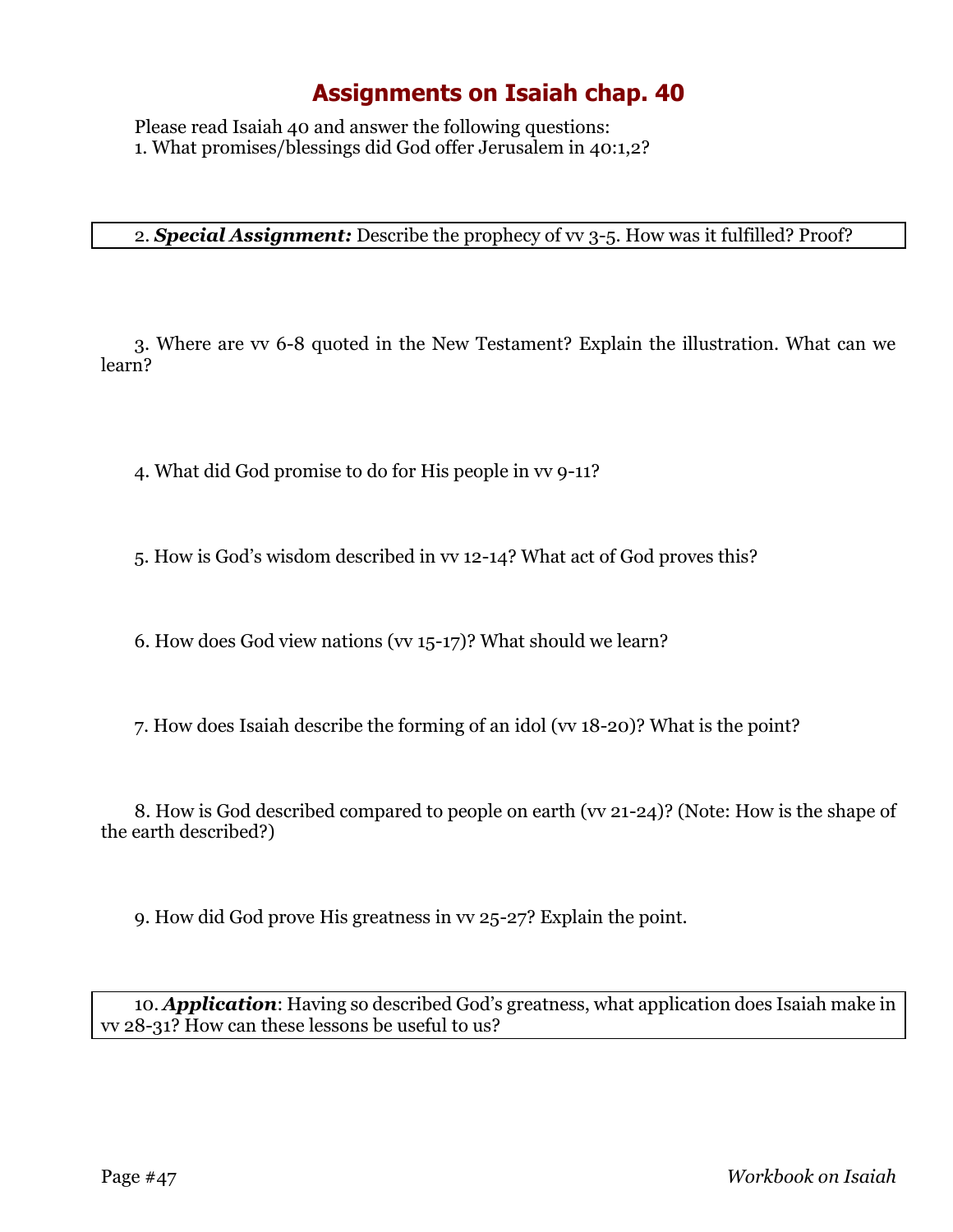Please read Isaiah 41 and answer the following questions:

1. When God called the nations to judgment, what did He claim He could do 41:1-4? (Think: Who is the one from the east to whom God here refers? Cf. v25; 46:11; 44:28; 45:1ff.)

2. How does God describe Himself in v4? (Think: Explain the expression and note other expressions God uses to describe Himself throughout these chapters.)

3. To whom would nations turn for strength (vv 5-7)? How does it come into existence?

4. To whom should Israel turn for strength (vv 8-10)? Why?

5. What would the result be to Israel's enemies (vv 11-13)?

6. How does God illustrate Israel's victory over her enemies (vv 14-16)?

7. How does God describe His blessings for His people (vv 17-20)?

8. What does God challenge the idols to do to prove they are gods? How would this prove their case?

9. Again, how does God describe the one whom He has predicted to come (v25)? What is the reason why God makes these predictions (vv 26,27)?

10. What does God conclude about molded images (vv 28,29)?

11. *Application*: What lessons should we learn from God's arguments in this chapter? What is the purpose of fulfilled prophecy? What should we conclude about God's willingness to confirm His claims by evidence?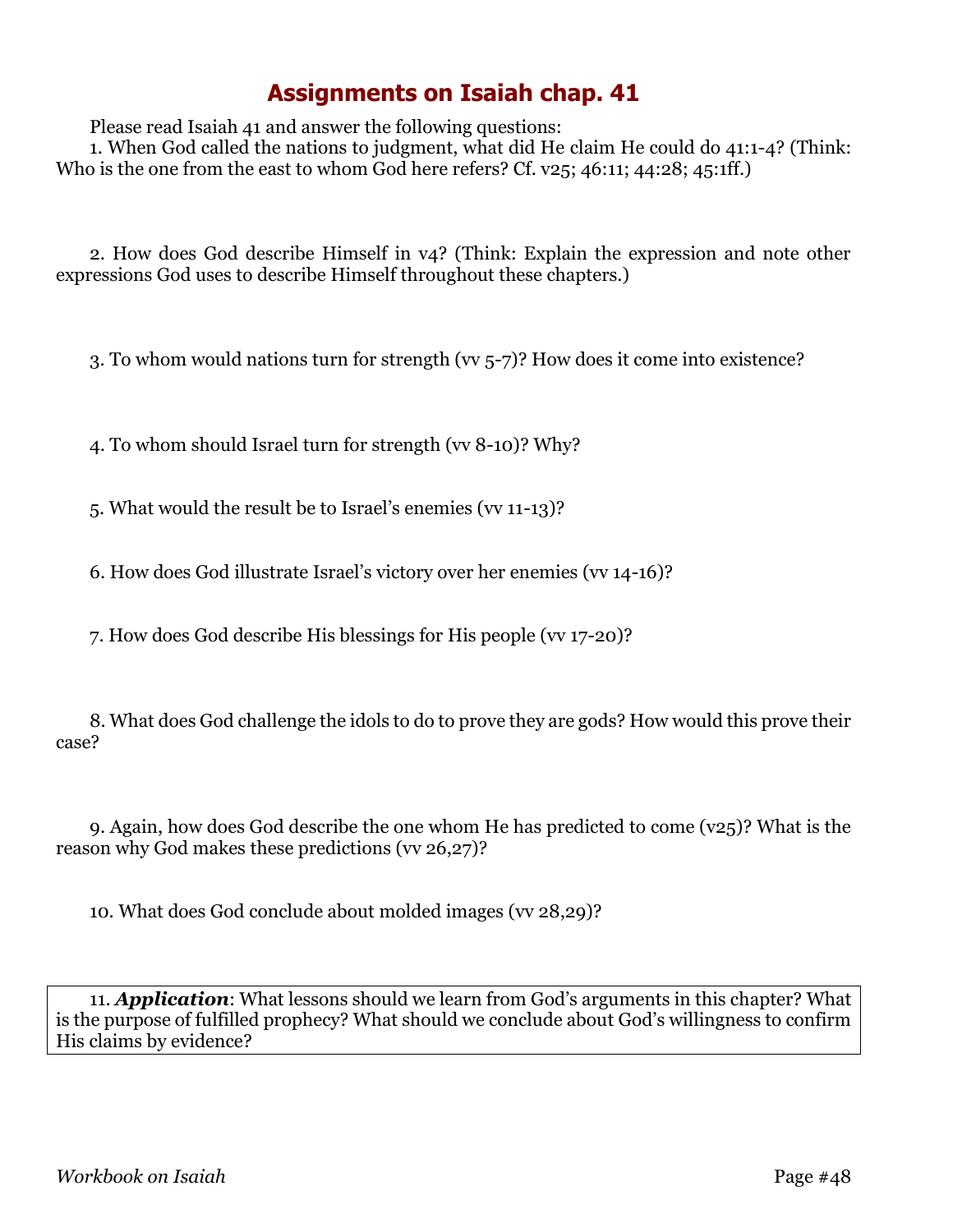Please read Isaiah 42 and answer the following questions:

1. Where does the New Testament quote 42:1-4? To whom is it applied? How does God view Him, and what will He accomplish (vv 1,2)? (Think: In what sense did he not raise His voice in the streets?)

2. What will He accomplish according to vv 3,4? Explain the significance of the bruised reed and smoking flax.

3. What does God claim to have done – 42:5? What will His Servant do according to vv 6,7? Where is this cited in the New Testament (Think: In what sense did Jesus do this?)

4. What power did God possess that idols do not have – 42:8,9? Where have we read of this before? What is the point in context?

5. What does God deserve for people to do because of His greatness (vv 10-12)?

6. What had God determined that it was time for Him to do (vv 13,14)? What would He do as a result, good and bad (vv 13-16)?

7. Of what did God say people should be ashamed (v17)? (Think: Why is this shameful?)

8. How does God describe His people who practiced idolatry (vv 18-20)?

9. What would God do for His righteousness' sake (v21)? But how does He describe the people (vv 22,23)?

10. What had God done to teach Jacob (vv 24,25)? Why? What effect did it have?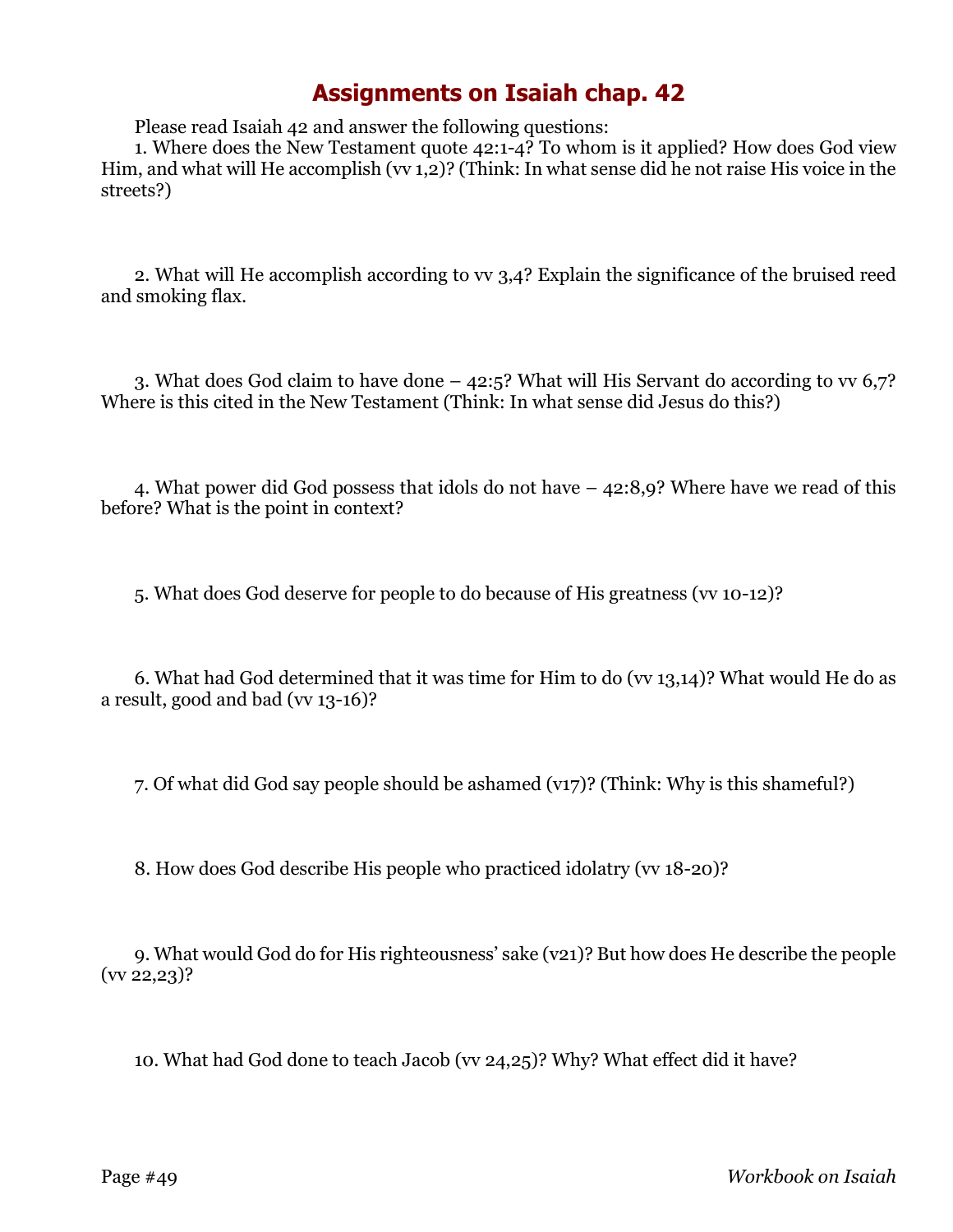Please read Isaiah 43 and answer the following questions: 1. What promise did God give to Israel –43:1-4? What reasons does He give for this?

2. What would He do for them according to vv 5-7? (Think: How was this fulfilled?)

3. What did He call the nations to do (vv 8,9)? How did He describe them in v8? Explain.

4. How did God describe Himself in vv 10,11? In this context, who are God's witnesses (cf. v12)? (Think: Does this refer to a modern group named "Jehovah's Witnesses"?)

5. What had God done for Israel, and what was He going to do? Who had not helped God do this? Who could prevent Him from acting?  $(w_1 12-15)$ 

6. What had God made in the past, and what effect did this have (vv 16,17)? To what Bible event did this refer?

7. Now what new thing did God promise to do that would bring Him praise? Why would He do this (vv 18-21)? (Think: To what event might this refer in this context?)

8. How had the people failed to honor God – 43:22-24? What had they done instead?

9. What had God done for Israel, and what did He call on them to do since He had done so much for them? ( $\overline{\text{vv}}$  25,26)

10. How did God describe the people's sins? What would He do as a result (vv 27,28)?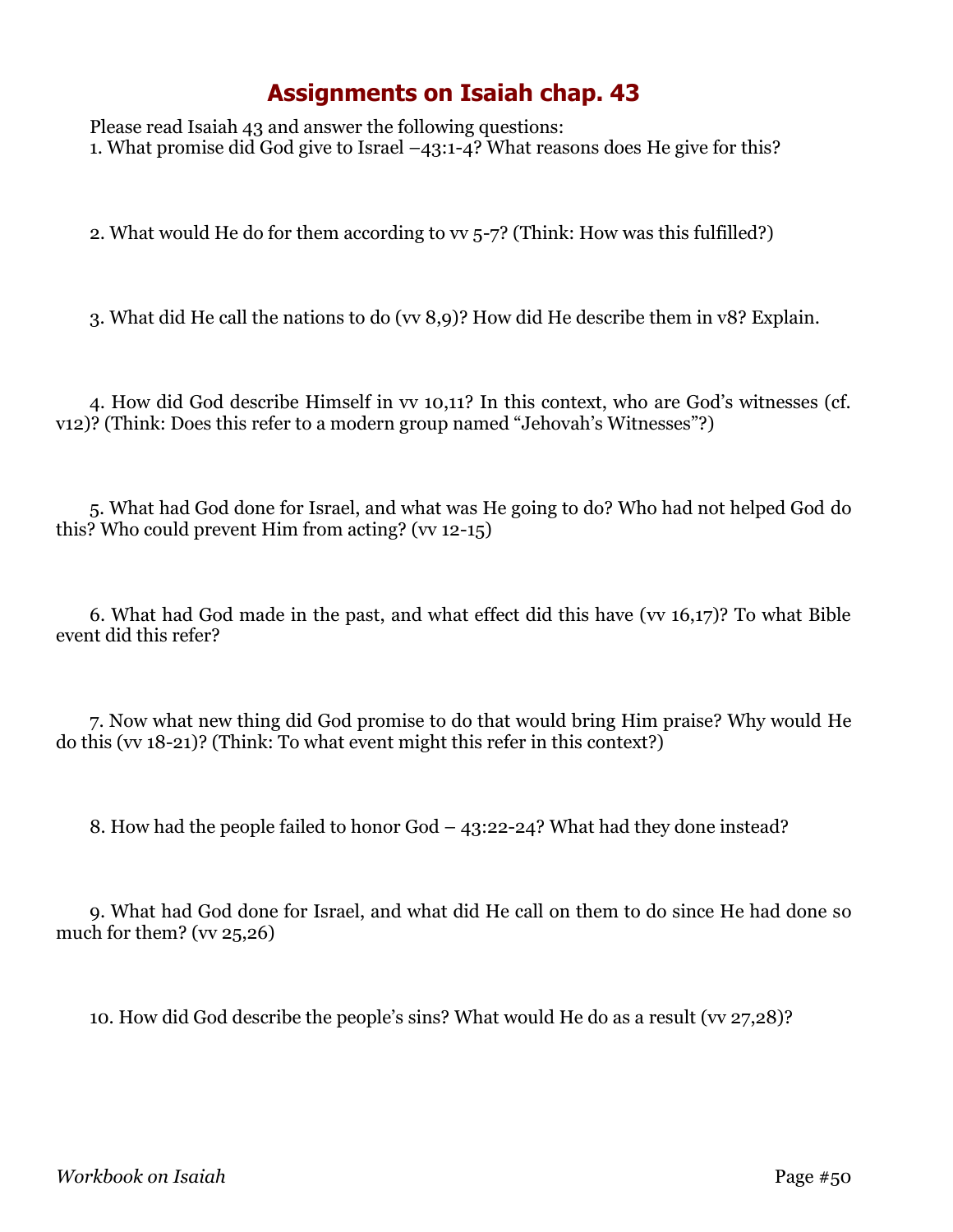Please read Isaiah 44 and answer the following questions: 1. How did God illustrate what He promised to do for Israel – 44:1-4?

2. How would the people identify their relationship with God (v5), and how did God describe Himself (v6)?

3. What power does God again claim He possesses to prove His claim to be God (vv 7,8)? Where else has He made this claim in Isaiah?

4. How does God describe those who make idols in vv 9-11?

5. Describe the making of an idol according to vv 12-14.

6. What does a man do with the wood left over from making the idol (vv 16-17)?

7. *Special Assignment:* Why is it foolish to worship idols – 44:15-20? Suppose an idolater argued that they worship, not the image, but the god the image represents. How would you respond?

8. What had God done that should have led Israel to serve Him, not idols (vv 21,22)?

9. What should God's creation do, since He is the true God (vv 23)?

10. What does/did God do to prove who He is (vv 24-27)?

11. *Special Assignment:* What man in particular did God call by name, and what would He have that man do (v28)? Run cross-references and show how this was fulfilled. (Think: What is especially amazing about this prophecy?)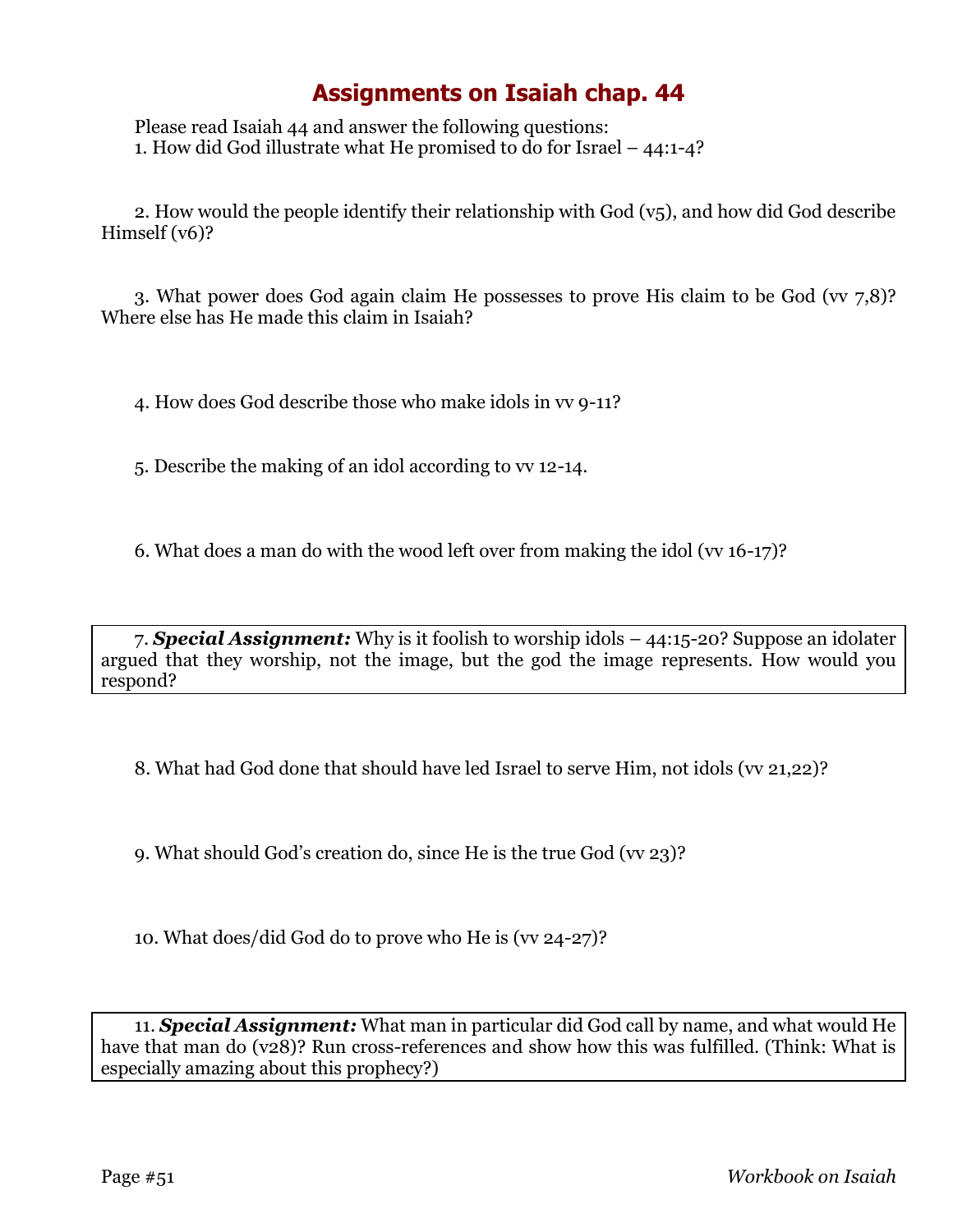Please read Isaiah 45 and answer the following questions: 1. What did God promise to do for Cyrus – 45:1,2? Explain the illustrations used.

2. What did He promise to give Cyrus (v3)? What should Cyrus know as a result? Why would God do this (v4)?

3. *Special Assignment:* What should these future events lead people to know about God (vv 5-8)? Relate this to previous statements about God's ability to predict the future.

4. How does God illustrate the folly of striving against God's plans (vv 9,10)?

5. What had God done in the past and what did He promise to do in the future to confirm that He is the one at work (vv 11-13)?

6. What three nations are named in vv 14,15, and what would they do? How does this relate to the point of the context and the work of God?

7. What would result among the makers of idols? How would this contrast to those who are saved by the Lord (vv 16,17)?

8. What work had God done in the past (v18)? Has it been accomplished? What other work had He done in v19?

9. What does God again challenge idol worshipers to do, and what claims does God make (vv 20,21)?

10. What does God affirm that people should do, since He alone is God (vv 22-25)?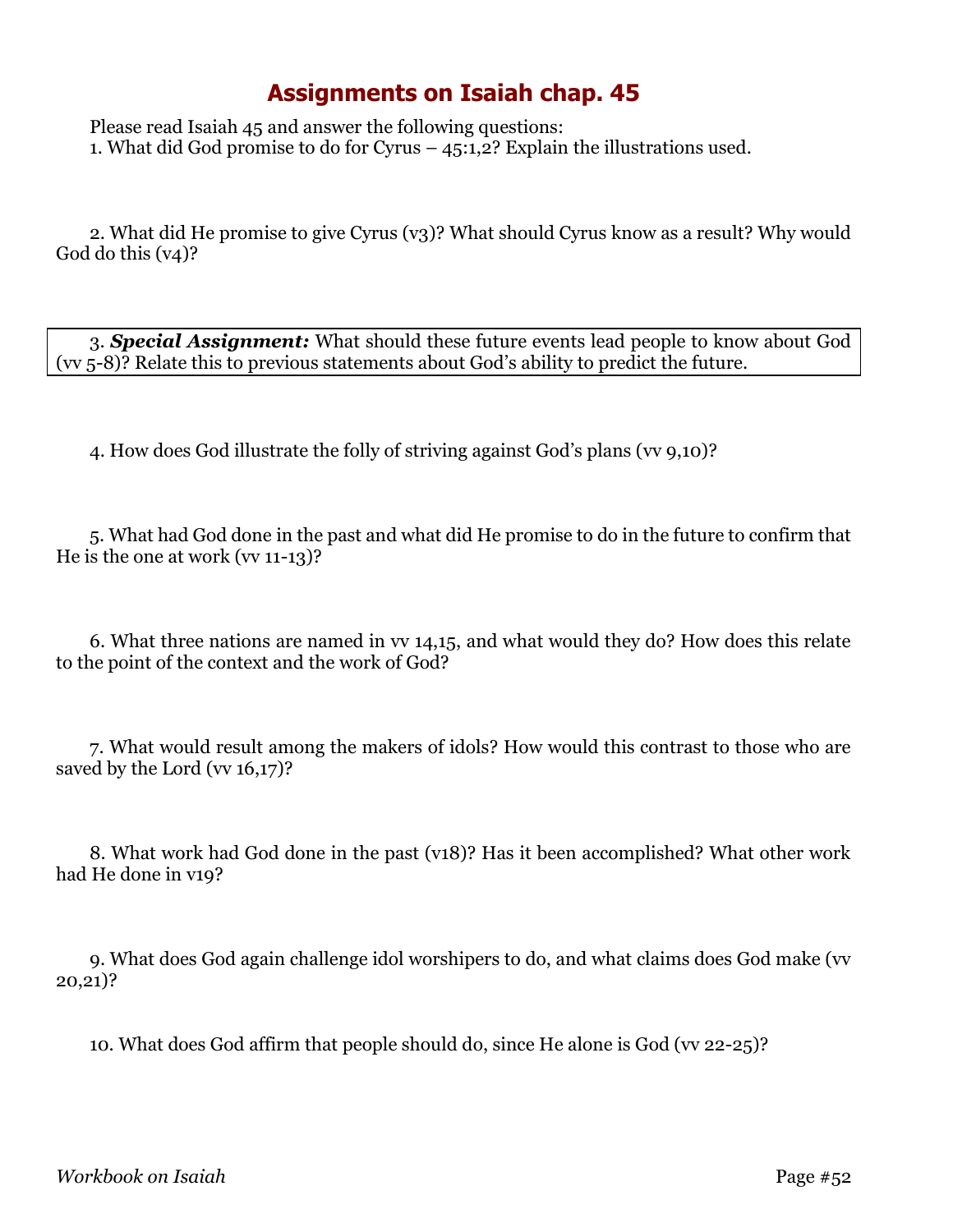Please read Isaiah 46 and answer the following questions:

1. Who are Bel and Nebo – 46:1 (check cross-references or Bible dictionary)? How were they transported? (Think: What does this show about their power?)

2. What would happen to them (vv 1,2)? What does this prove about them? (Think: What would one expect a god to do, and how does that differ from what God describes here?)

3. Rather than being carried by others like an idol, what had God done for Israel (vv 3-5)? What does He promise to do for them?

4. How does an idol come to exist, and what can it do for those who worship it (vv 6,7)?

5. *Application*: What can we learn about the differences between God and idols?

6. What does God call on the people to do to remind them that He is God (vv 8,9)? What are some of these former things that they might call to mind?

7. What power does God again claim (v10)? What does He affirm this shows about His actions? (Think: Recall other places in the context where He has made such claims.)

8. What does He specifically predict in v11.

9. *Special Assignment:* Based on what we learned in previous chapters, who is this man from a far country from the east? List other passages where God has predicted this.

10. How does God describe the people (v12)? What should they learn from His evidences  $(v13)$ ?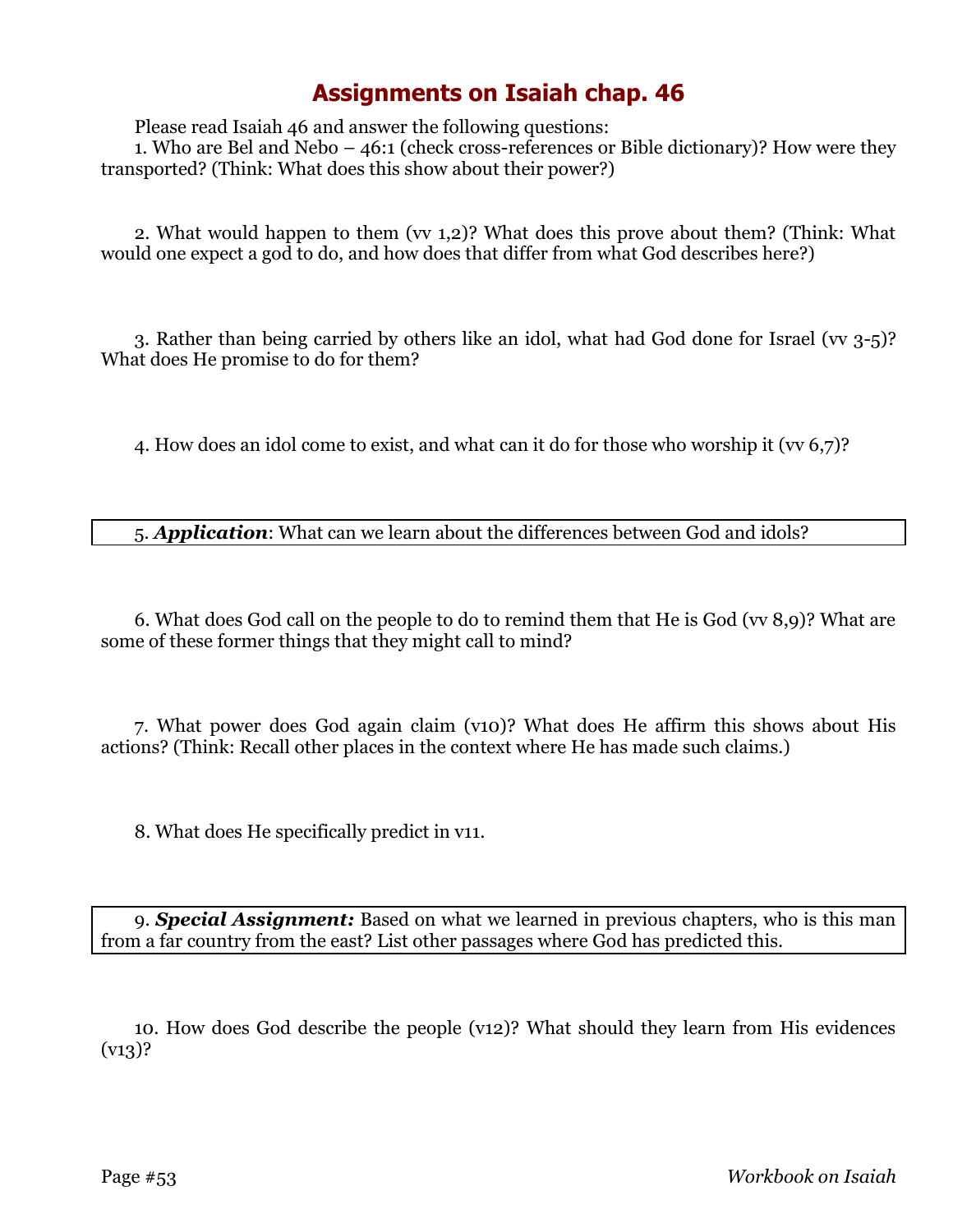Please read Isaiah 47 and answer the following questions: 1. Whom does God address in this chapter? What does verse 1 say will happen to her? Explain.

2. What does 47:2,3 say would happen to her? Explain the significance.

3. How is her punishment described in v5? Explain.

4. What reason does God give why He would bring these punishments upon them (vv 6,7)? What lessons had they failed to take to heart?

5. *Special Assignment:* How do the prophecies of this chapter fit into the context of God's warnings against idolatry and His prophecies about Cyrus?

6. How did Babylon view herself, and how would this relate to her downfall (vv 8,9)?

7. What reasons are given in vv 9-11 to explain the punishment of Babylon?

8. Whom should the people call upon to save them (vv 12,13)? What is the point?

9. What does God say will happen to those in whom they trusted? What is the consequence to the people –  $47:14,15$ ?

10. *Application*: What lessons should we learn about the Occult compared to God? List other *passages* about following Occult practices.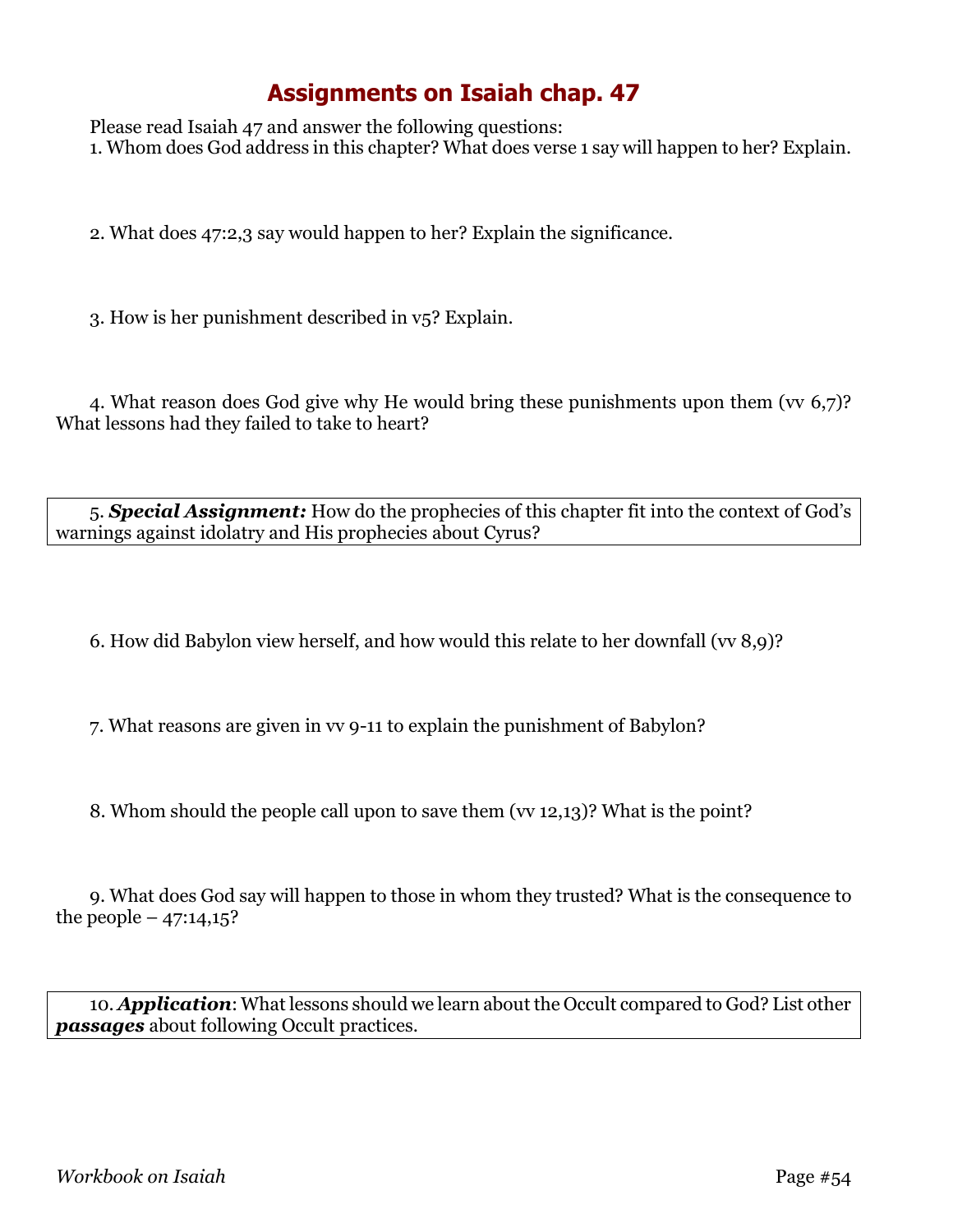Please read Isaiah 48 and answer the following questions: 1. What profession did Israel make about God and their relation to Him – 48:1,2?

2. What criticism did God have of their service to Him (vv 1,4)?

3. What use does God make of His ability to predict the future (vv 3,5)?

4. So what was God doing now, and why was He doing it (vv 6-8)?

5. What would God do to the people (vv 9-11)? What reasons does He give for doing this (vv 9,11)? (Think: What does this mean?)

6. What does God again affirm about Himself, and what proof does He offer (vv 12,13)?

7. What further proof does God offer, and to whom does this refer (vv 14,15)?

8. What had God done for the people (vv 16,17)?

9. What would have happened had the people heeded God's commands (vv 18,19)?

10. Though God would punish the people (in Babylon), what would yet happen to them? To what past event does God compare this – 48:20-22?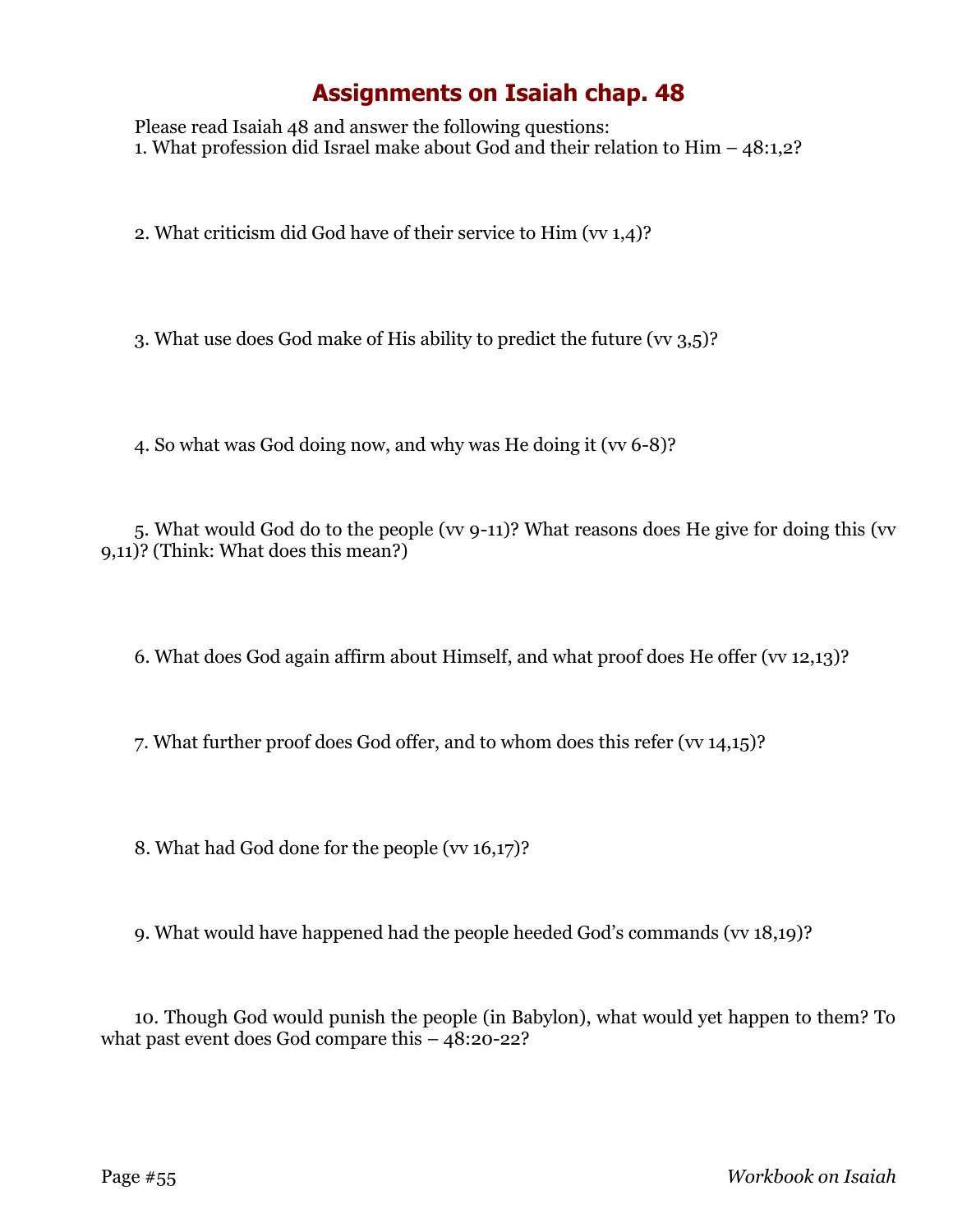Please read Isaiah 49 and answer the following questions:

1. In this section, one speaks who is called the Lord's servant. How is He described in 49:1-3? (Think: As your study proceeds, seek to determine who this servant is.)

2. What did the servant think about his labor (v4)? What did God say about His purpose for this servant (vv 5,6)? Where is this quoted in the New Testament?

3. How does God say people would view this servant (v7)?

4. What would the Lord do for the servant? What would the servant do for others (vv 8,9)?

5. What blessings would people receive through Him (vv 10-13)?

6. What complaint would the people raise (v14)?

7. How would God answer this complaint (vv 15-17)?

8. What would other people do? How is their number described (vv 18,19)?

9. Describe what God says about their children (vv 20-23). (Think: How could this have been fulfilled?)

10. How would God treat those who oppress them (vv 24-26)?

*Workbook on Isaiah* Page #56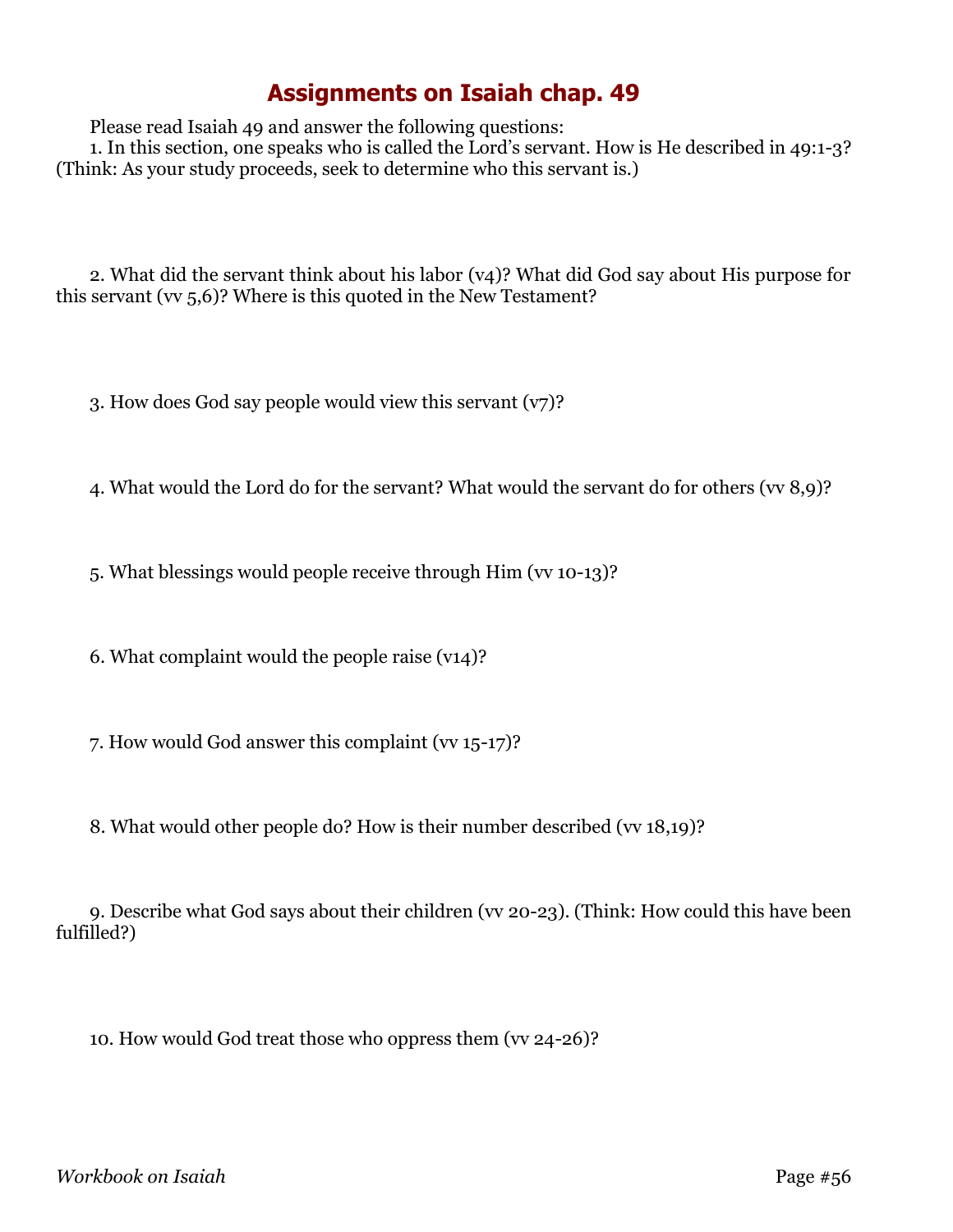Please read Isaiah 50 and answer the following questions:

1. What does God ask Judah to offer proof that He had done – 50:1? What reason does He give why they had suffered? (Think: How does that fit with 49:14?)

2. Why had God failed to redeem them (v2)? What was *not* the reason?

3. What evidence does God give of His power to deliver the people (vv 2,3)?

4. What ability does the speaker in v4 have, and where did He obtain it? (Think: Who is speaking here? Cf. vv 6,10; 49:1,2ff.)

5. How had He responded to God's guidance (v5)? (Think: This contrasts Him to whom?)

6. How had He been treated for carrying God's message (v6)? (Think: How does this help identify the speaker?)

7. How did He intend to survive this mistreatment, and how would He be viewed in the end  $(v7)$ ?

8. What does He call on His adversaries to do (vv 8,9)? What will happen to them, and how does He expect this to happen?

9. What does He call on the people to do (v10)?

10. What did the people in v11 do? What would happen to them? (Think: Explain the significance.)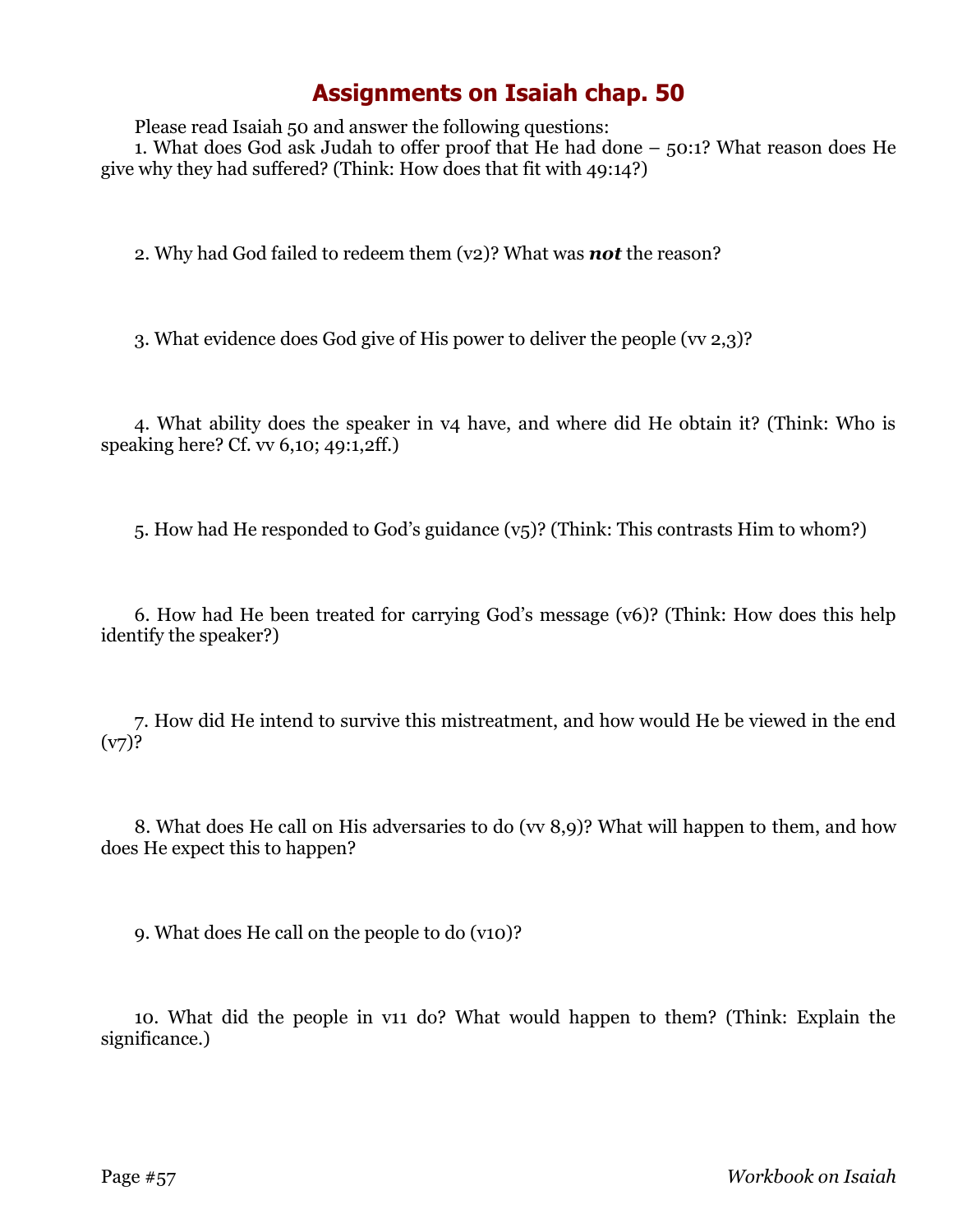Please read Isaiah 51 and answer the following questions:

1. To whom is this section addressed –  $51:1,7$ ? To what/whom should they look (v1)? What do Abraham and Sarah have to do with this (v2)?

2. What did God promise to do for the people (vv 3,4)? (Think: How and when would this occur?)

3. What do we learn about salvation God would send – 51:5,6? How would this be true?

4. Whom should the people not fear? Why not (vv 7,8)? (Think: What should we learn?)

5. In what should the people trust? What reason is given for this trust (vv 9,10)?

6. How would the ransomed be blessed? How can they have confidence in this promise (vv 11- 13)?

7. What promise is given to the exiles? What reassurance is given them to believe this (vv 14- 16)?

8. Whom is God addressing in v17? What would happen to them?

9. What did they lack that they needed (vv 18-20)? Why could no one meet the need?

10. So what did God again promise He would do for them (vv 21-23)?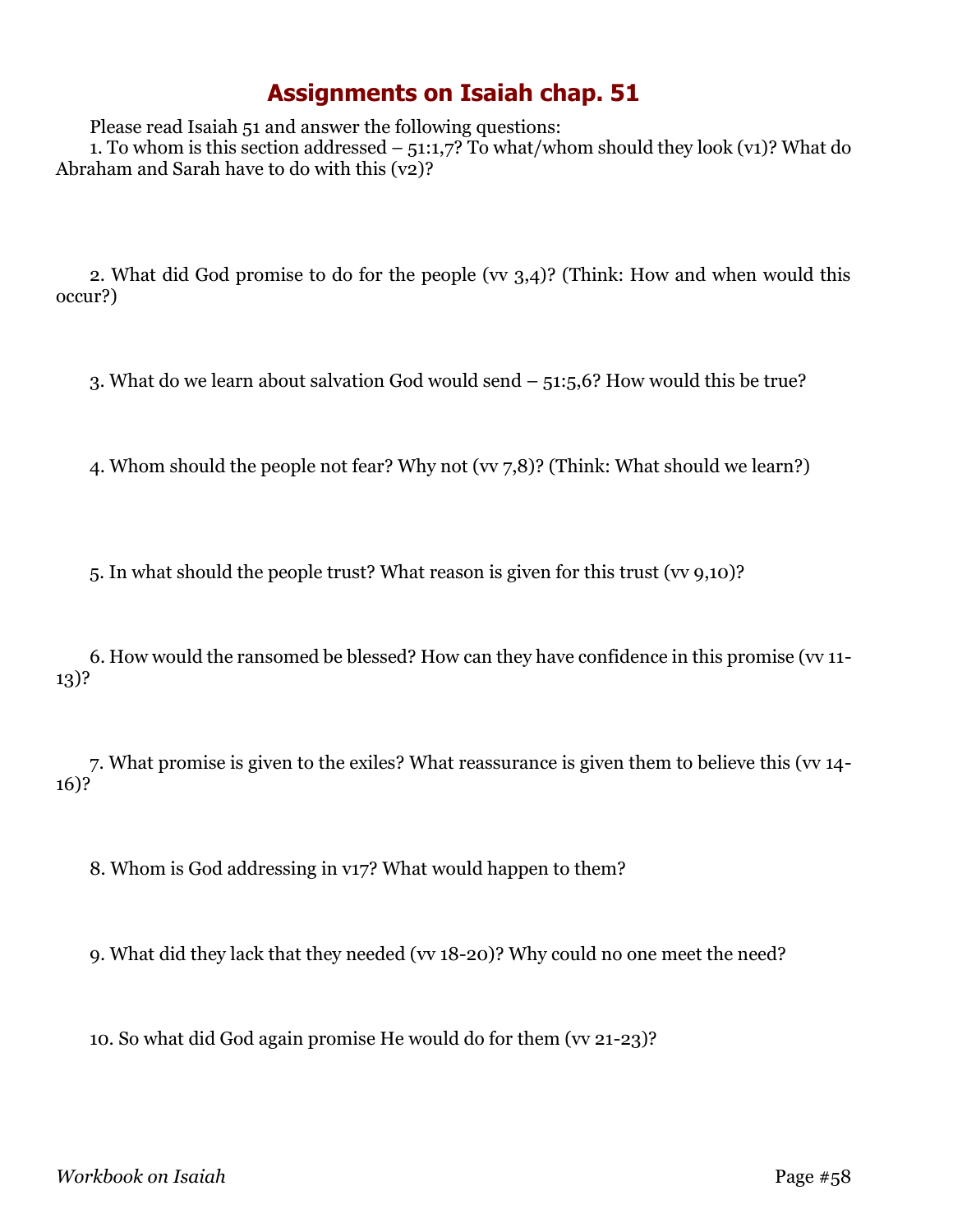Please read Isaiah 52 and answer the following questions: 1. What is Zion called on to do  $-$  52:1,2? What is the significance?

2. What price was paid for their slavery and their redemption (v3)? Explain.

3. What other oppressions had the people endured (v4)?

4. What were the consequences of their current oppression  $(v_5)$ ? What would the people come to know as a result (v6)?

5. *Special Assignment:* Where is v7 quoted in the New Testament and how is it applied? What is the point?

6. What had the Lord done according to vv 9,10? How should the people react?

7. What are the people told to do in vv 11,12? What is the significance?

8. *Application*: How does the principle of v11 apply in the New Testament?

9. Who is discussed again beginning in v13? How should He be treated?

10. Instead, how will He be treated (v14)? What would happen as a result (v15)?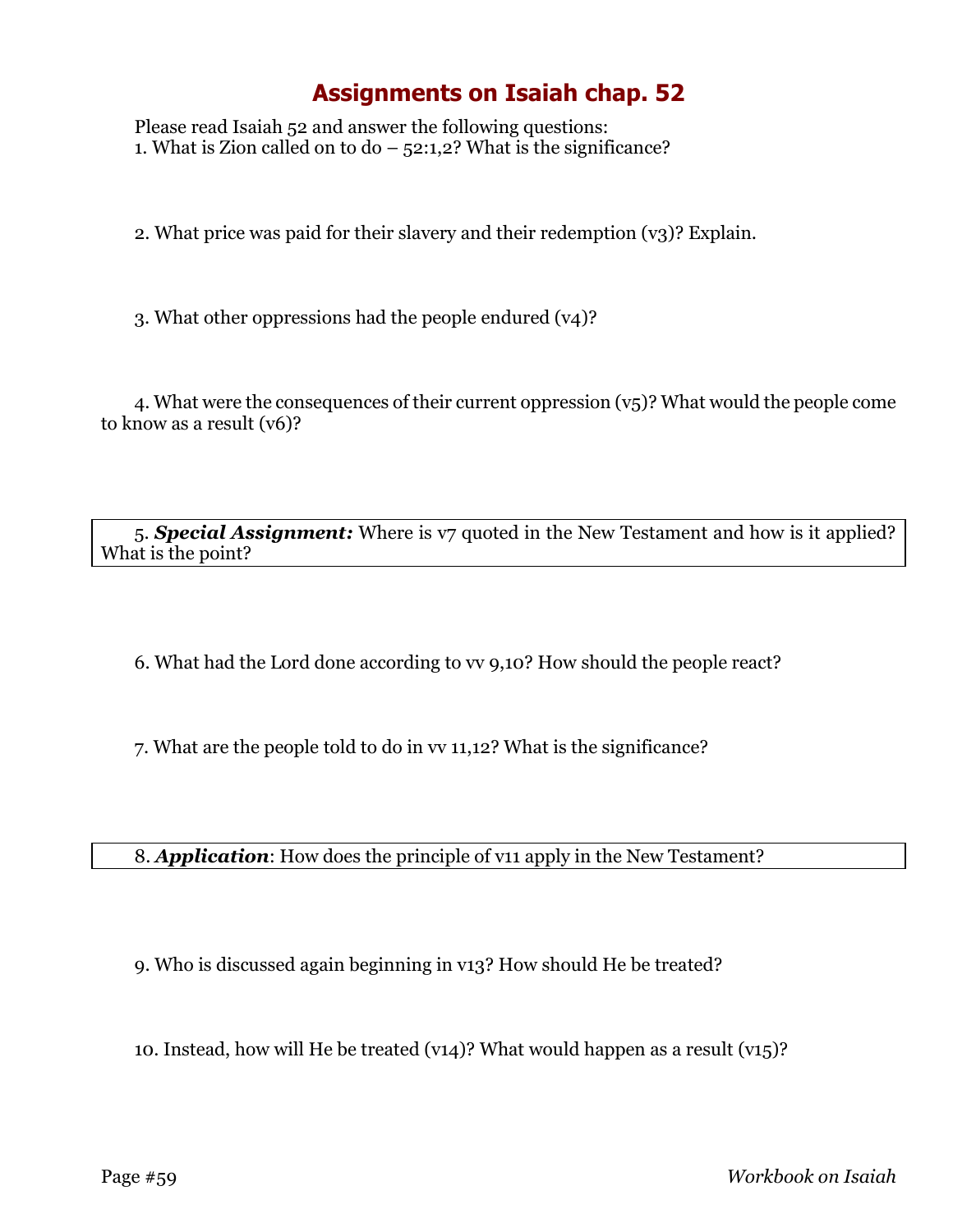Please read Isaiah 53 and answer the following questions:

1. *Case Study:* Skeptics have denied that Isaiah could have written this chapter because it so accurately describes Jesus. List evidence that it was written long before Jesus' birth.

2. What does 53:1 state about God's servant? Where is it quoted in the New Testament? Explain it.

3. How is He described in v2? List New Testament verses showing Jesus fulfilled this.

4. How did people view Him according to v3? List New Testament verses showing Jesus fulfilled this. (Think: Does this description fit the typical characteristics of a great king?)

5. What problems would He have according to v4? List New Testament verses showing Jesus fulfilled this.

6. Why did He suffer (vv 5,6)? List New Testament verses showing Jesus fulfilled this.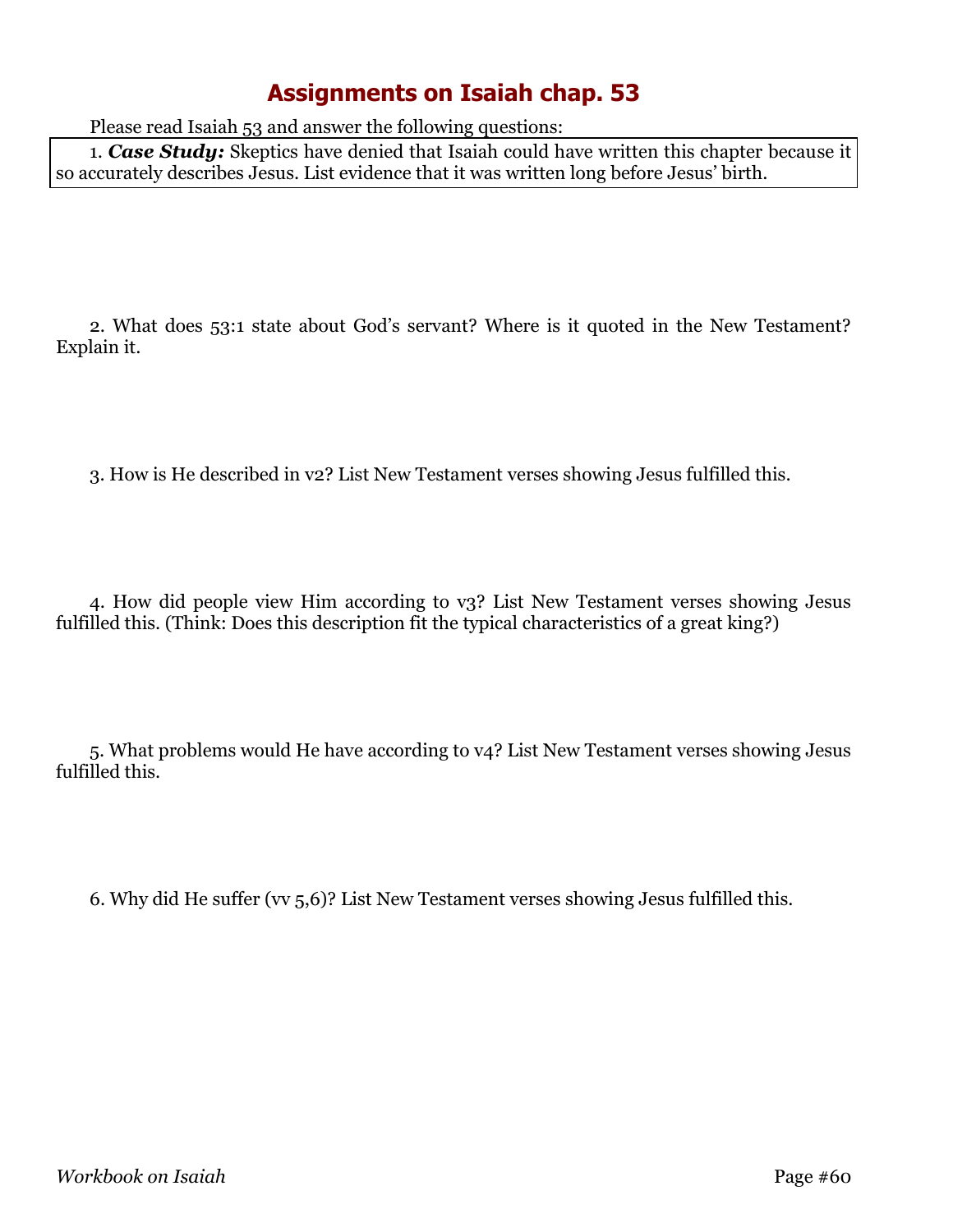7. How is His conduct illustrated in 53:7? List New Testament verses showing Jesus fulfilled this.

8. How was He treated according to v8? List New Testament verses showing Jesus fulfilled this.

9. How was He buried (v9)? Did He deserve the treatment He received? Explain. List New Testament verses showing Jesus fulfilled this.

10. Why did He die according to v10? Yet what happened to His days afterward? Explain. List New Testament verses showing Jesus fulfilled this.

11. What would be the end result of His death (vv 11,12)? List New Testament verses showing Jesus fulfilled this.

12. *Case Study:* Premillennialism says God never expected Jesus to be rejected and killed by the Jews. List proofs in Isaiah 53 that should be considered.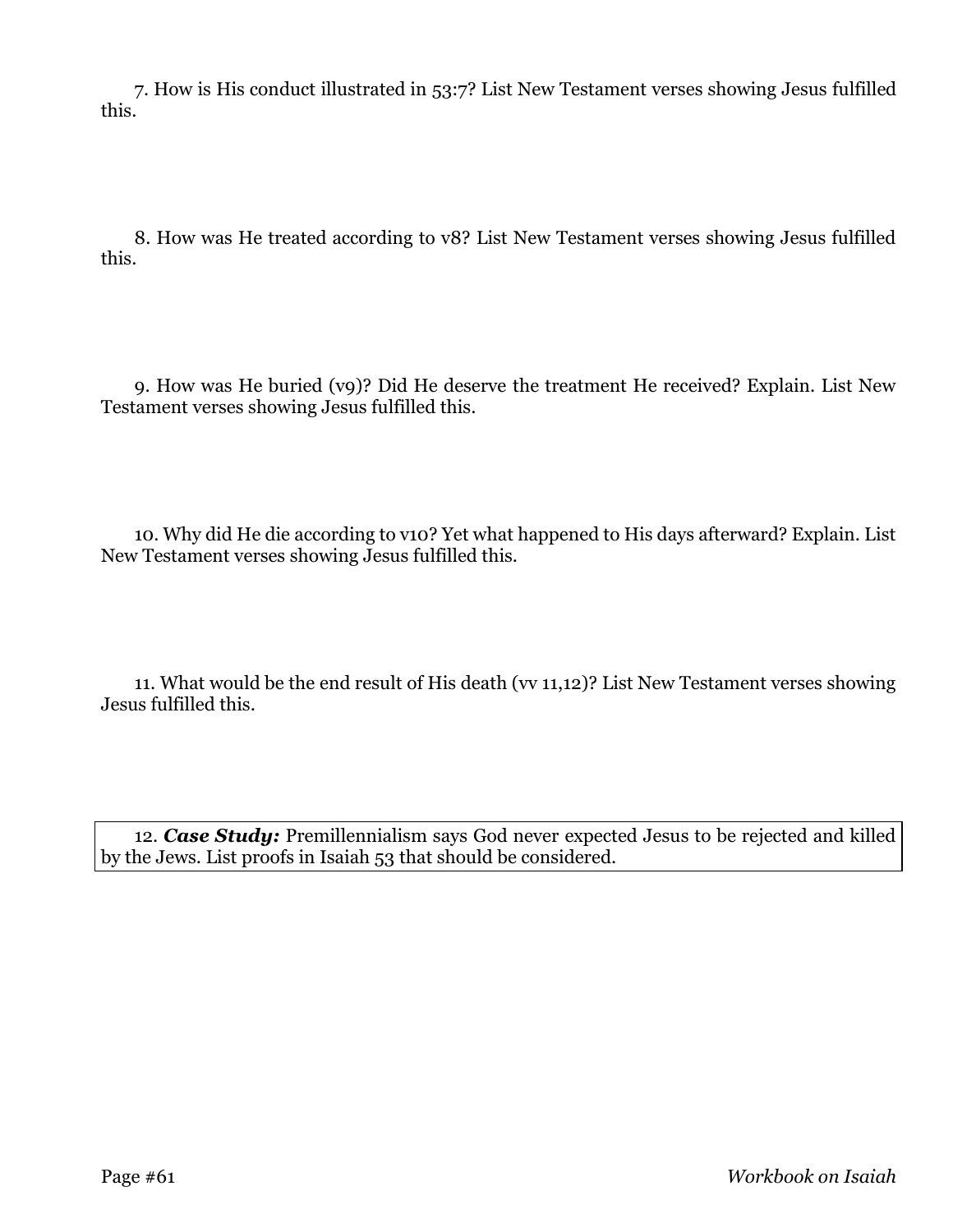Please read Isaiah 54 and answer the following questions: 1. What would happen to the woman in 54:1? Where does the New Testament quote this?

2. *Special Assignment:* Based on the New Testament passage, explain the prophecy.

3. Because of these children in v1, what would happen – 54:2,3? Explain.

4. Why would the woman (v1) not be ashamed or disgraced (vv 4,5)? (Think: How could this happen? Physically or spiritually?)

5. How would God treat them (v6)?

6. How would God's wrath on them compare to His later treatment of them ( $\vee$  7,8)?

7. How does God illustrate His treatment of them in vv 9,10? Explain the illustration. (Think: How would this be fulfilled?)

8. Describe the building God promised to make for them (vv 11,12). (Think: How does this fit the illustration of God's relationship with the woman earlier in the chapter?)

9. What blessings would her children have (v13)?

10. What would happen when others would oppress them (vv 14,15)?

11. How does God illustrate His protection of them in vv 16,17?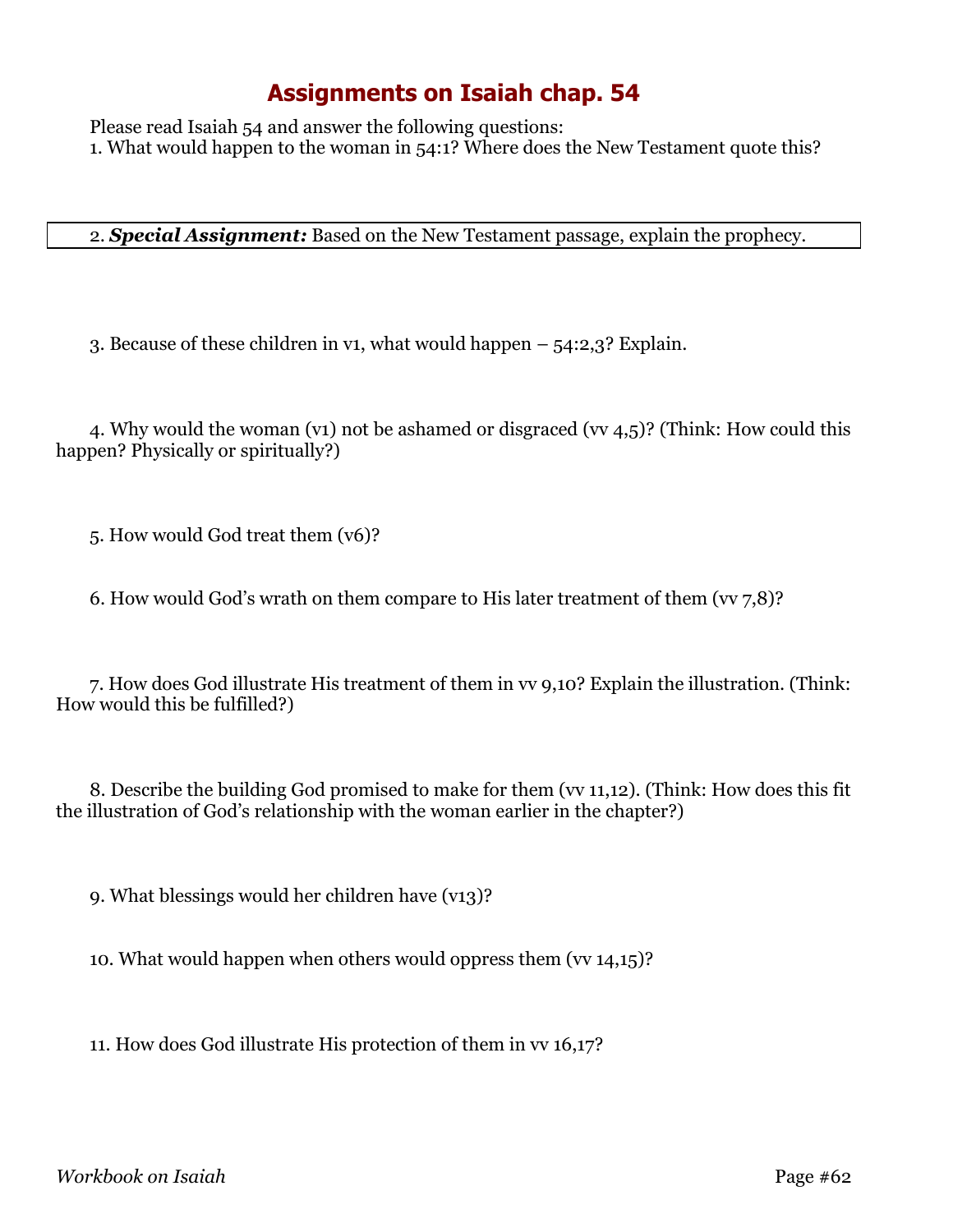Please read Isaiah 55 and answer the following questions:

1. What does God invite people to do in 55:1? What is the significance of the fact this is without money and without price?

2. What should they avoid (v2)? What New Testament teaching is similar to vv 1,2? (Think: What kind of bread and water, etc., is this?)

3. Where are vv 3,4 cited in the New Testament? What covenant is referred to? Explain the meaning.

4. Who could accept and benefit from this covenant according to v5?

5. What must people do to receive the Lord's pardon (vv 6.7)?

6. How do the ways and thoughts of God differ from those of man (vv 8,9)?

7. *Application*: What lessons and applications should we make from the principle of vv 8,9? Consider those who follow human wisdom or standards in religion.

8. How does God illustrate the effect of His word in vv 10,11?

9. *Application*: What does the effectiveness of God's word mean to people today? How does it benefit those who obey? How can God's promise be true when people disobey?

10. How do vv 12,13 describe the peace and joy experienced by those who receive the blessings of God's word?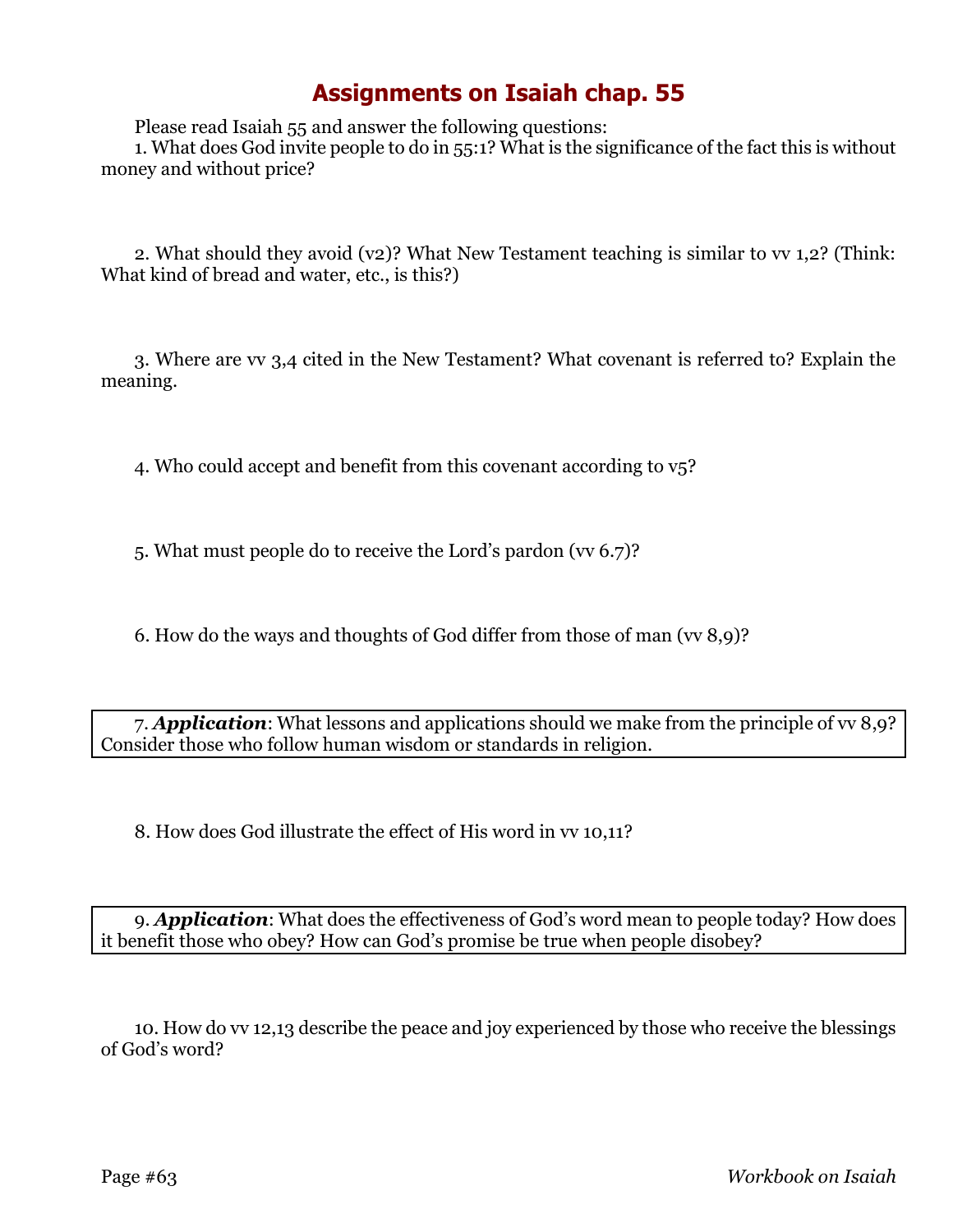Please read Isaiah 56 and answer the following questions: 1. What should the people do to prepare for the coming salvation – 56:1?

2. What specifically should they practice? To whom was this command given (see Exodus 31:12-17; Deuteronomy 5:15)?

3. *Special Assignment:* What does the New Testament teach about keeping the Old Law, including the Sabbath? Proof?

4. Who might think they could not join the Lord in this way? What promise does God give them  $(vv 3-5)$ ?

5. What must these people do to receive God's favor (vv 5,6)?

6. What privilege does God promise to offer these people ( $\vee$  7,8)?

7. *Special Assignment:* How do vv 6,7 prove that God is referring to how people should prepare for His coming, not how they will serve under the New Testament?

8. What different group of people does God describe in vv 10ff? How are they described in v10? (Think: What group of people does this refer to?)

9. What will happen because of their neglect (v9)? Explain.

10. How are these same people described in vv 11,12? What were they guilty of?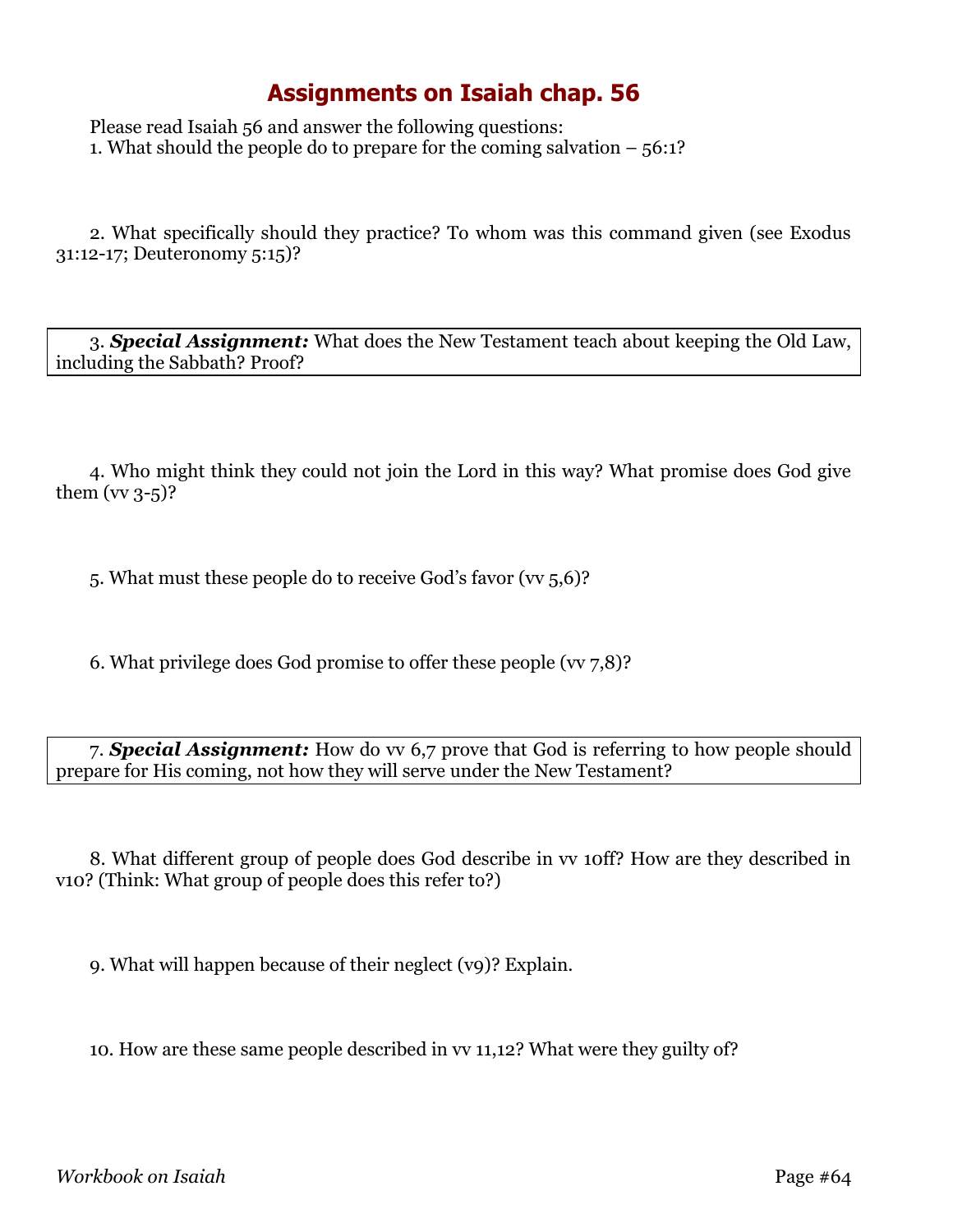Please read Isaiah 57 and answer the following questions: 1. What was happening to righteous people? Yet how do they end up  $-57:1,2$ ?

2. How does God describe the wickedness of the people in vv 3,4?

3. What had the people been guilty of that led God to so accuse them (vv 5-7)?

4. How is their sin described in vv 8,9? How is idolatry like marital infidelity?

5. What problems had their conduct brought on the people (vv 10,11)? What reason does God give why the people had not remembered Him?

6. How would trusting in God rather than idols benefit the people (v13)?

7. Despite His exalted position, what is God willing to do (vv 14,15)? What must the people do in order to have this blessing from God?

8. What promise does God give about His anger in vv 16,17? What caused Him to be angry with the people?

9. What does God offer and to whom does He offer it in vv 18,19?

10. To whom is God not willing to offer peace (vv 20,21)? What does He say these people are like?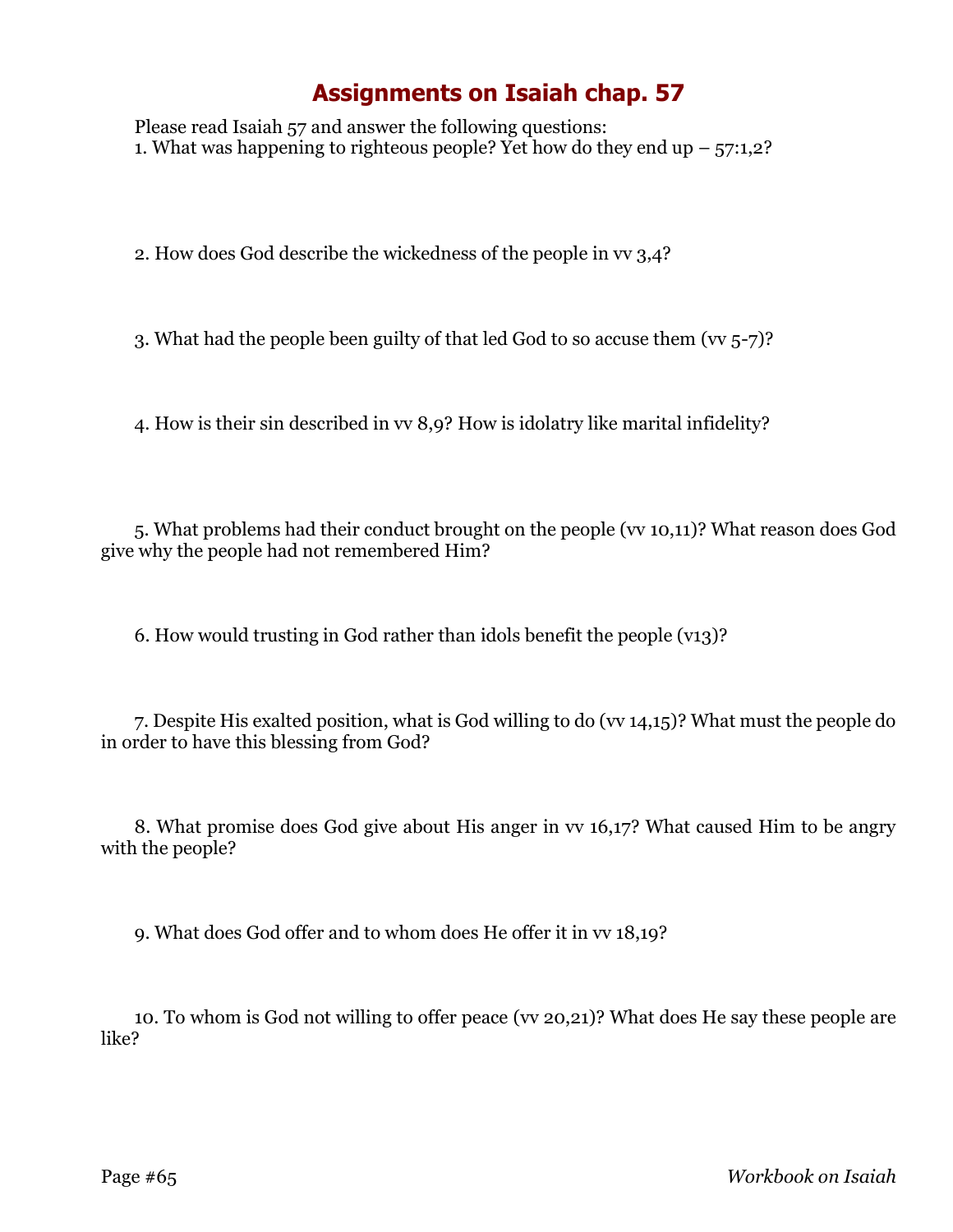Please read Isaiah 58 and answer the following questions: 1. What does God call upon Isaiah to do – 58:1? What is his speech compared to?

2. How did the people profess to act towards God (v2)?

3. What question did the people ask about their service to God in vv 3-5, and how did God answer?

4. Describe what was wrong with the people's worship, and where else in Isaiah has this problem been discussed?

5. What kind of fasting does God say in vv 6,7 that He sought from the people?

#### 6. *Application*: What lessons should we learn about our service and worship to God?

7. According to verses 8-10, what did the people need to do in order to restore their relationship with God?

8. What blessings did He promise them if they would make these corrections?

9. What illustrations did God use in verses 11,12 to illustrate His blessings on them in their restored relationship?

10. What must the people do to correct their relationship with God according to verses 13,14? (Think: Does this teach that we should keep the seventh day Sabbath today? Explain.)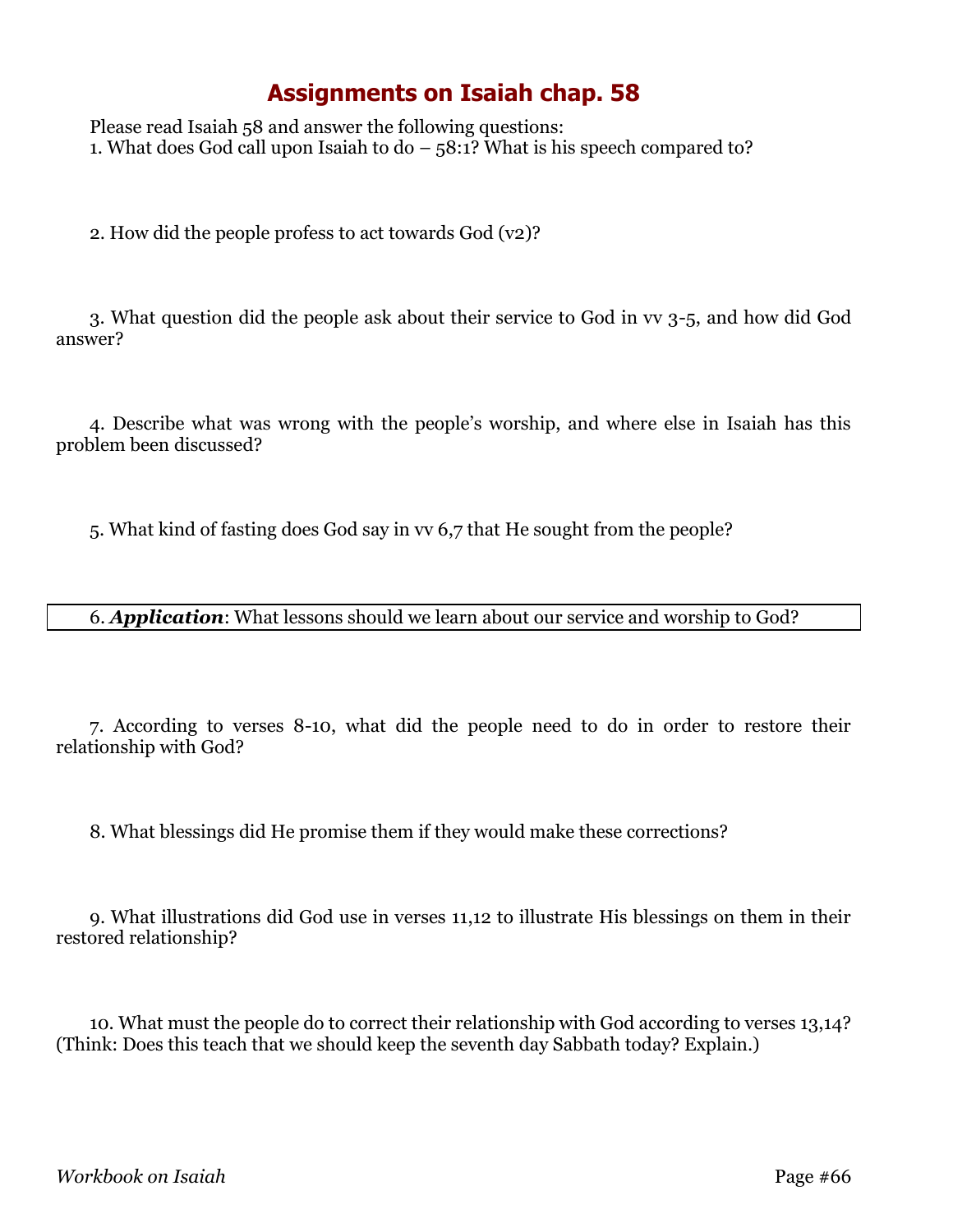Please read Isaiah 59 and answer the following questions:

1. What consequences had followed from the sins of the people  $-59:1,2$ ? Whom should they have blamed for the problem?

2. *Application*: What *passages* discuss similar consequences of sin. What should we learn?

3. What sins did God accuse them of in verses 3,4?

4. How did God use creatures to illustrate the evils of the people in verses 5,6?

5. How do verses 7,8 describe the depth of the people's commitment to evil?

6. How did the people describe the consequences had on their lives (vv 9-11)?

7. What sins were they guilty of according to verses 12,13?

8. List four qualities of uprightness that verse 14 says the people had rejected. How did God respond (verse 15)?

9. What action did God take to deal with the evil of the people (vv 16,17)? What New Testament passage contains a similar illustration?

10. How would God deal with his enemies, and what would be the result (vv 18,19)?

11. Despite His determination to punish the wicked, what did God promise – 59:20,21?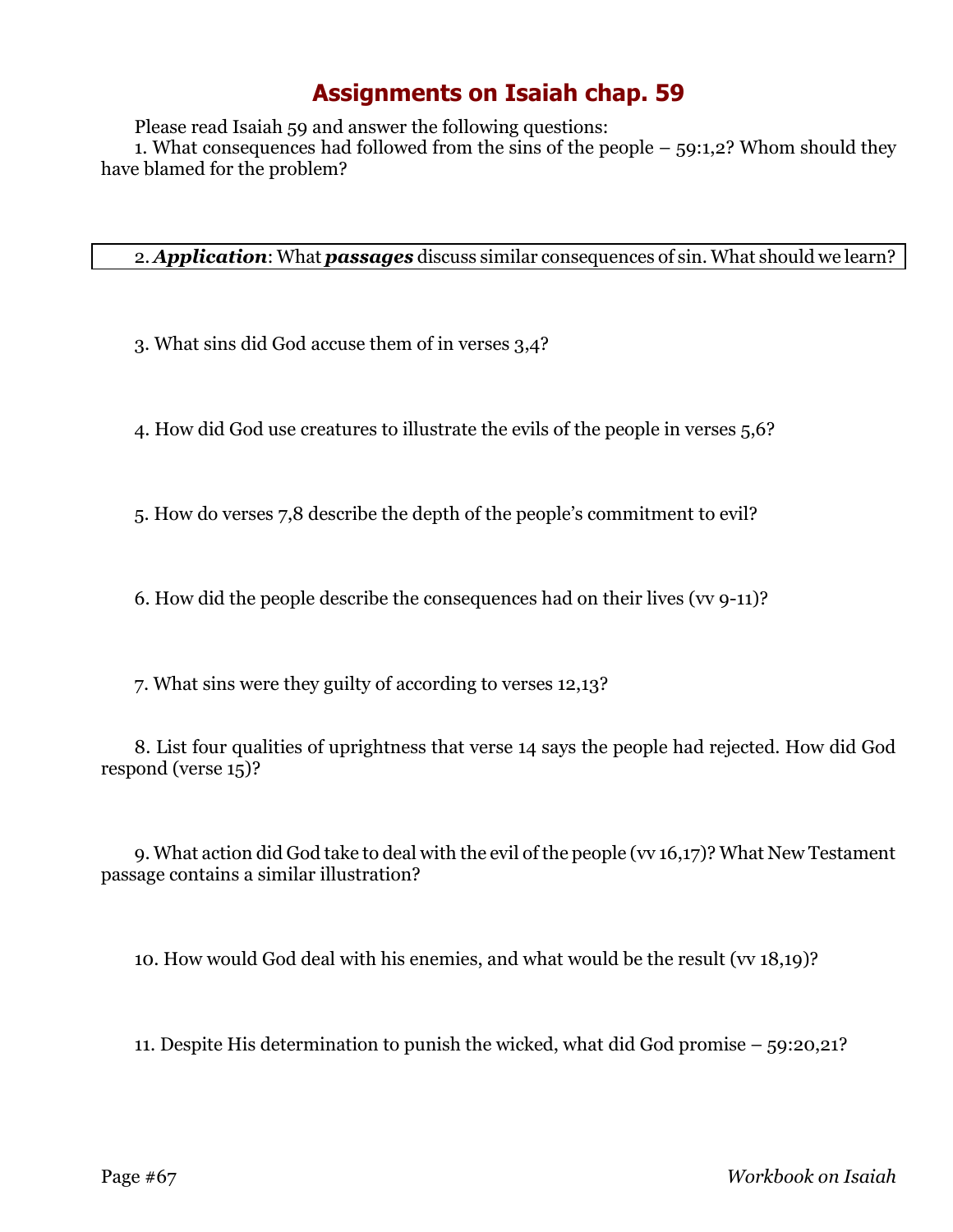Please read Isaiah 60 and answer the following questions: 1. In contrast to others, what glory will come upon the people – 60:1,2?

2. Who would be attracted to join the people – 60:3,4? (Think: When and how would such prophecies as this be fulfilled?)

3. What would come to the people – 60:5-7? (Think: Do you see anything that indicates whether these blessings are literal or symbolic of spiritual blessings? Explain.)

4. What illustration is used in verses 8,9 to illustrate those who are attracted? What are some things that they bring with them? What is it that attracts them?

5. How had God treated them, and how would He treat them later (vv 10-12)? What would happen as a result? What would happen to the nations that would not participate?

6. What would God do to His sanctuary, and what would the city be called (vv 13,14)? Who would bow before them?

7. How would they be treated in contrast to the way they had been treated (vv 15,16)? What would this prove about God?

8. What would not be found in the land (verse 18)? So what would they be called?

9. What would be the source of their light (vv 19,20)? What problem would end?

10. What would the people be like (vv 21,22)? What blessings would they receive?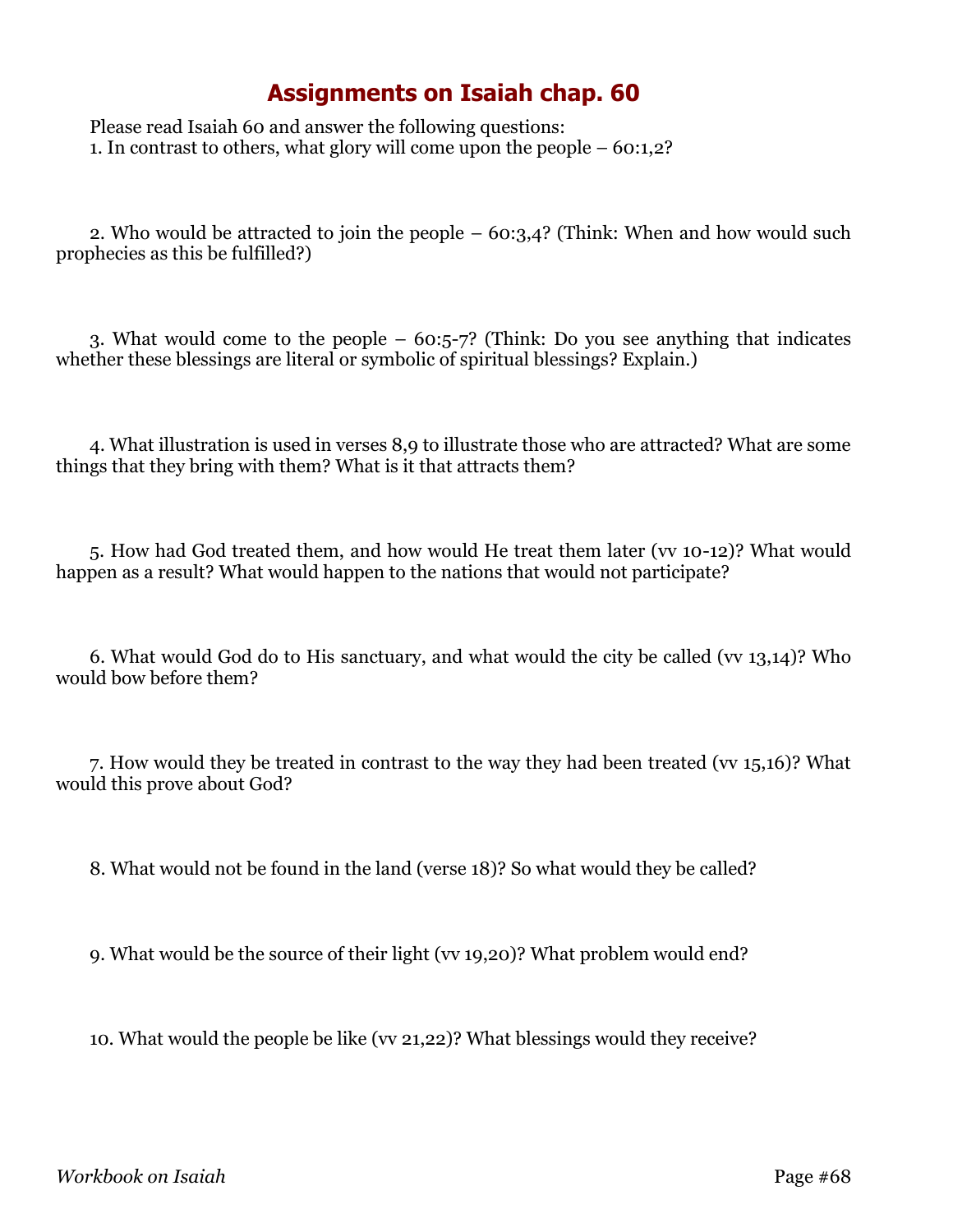Please read Isaiah 61 & 62 and answer the following questions:

1. Where is 61:1,2 quoted in the New Testament? This is a prophecy about whom? List the things that He is prophesied to do.

2. What would He do for those who mourn (vv 2,3)? Explain the symbols used.

3. What would happen to the ruined cities (vv 4,5)? Who would help them and in what way? (Think: Based on context, would this be fulfilled literally or spiritually?)

4. What position would the people hold (vv 6,7)? How was this fulfilled according to the New Testament? What blessings would the people have?

5. What does God love? What does He hate? And what blessing would He give the people (v8)? What would people acknowledge about them  $(vq)$ ?

6. How would God clothe the people (verse 10)? Explain the illustration. What would grow in the land (verse 11)?

7. *Special Assignment:* How would God call the people (62:1,2)? Study other passages and see if you can determine to what this refers.

8. What terms would and would not be used for the land (vv 3-5)? Explain.

9. What would God provide, and what would their job be (vv 6,7)?

10. What did God promise the people? Who would not receive it (vv 8,9)? Explain.

11. What would be proclaimed among the people (vv 10-12)? What would people be called? How does this fit New Testament teaching?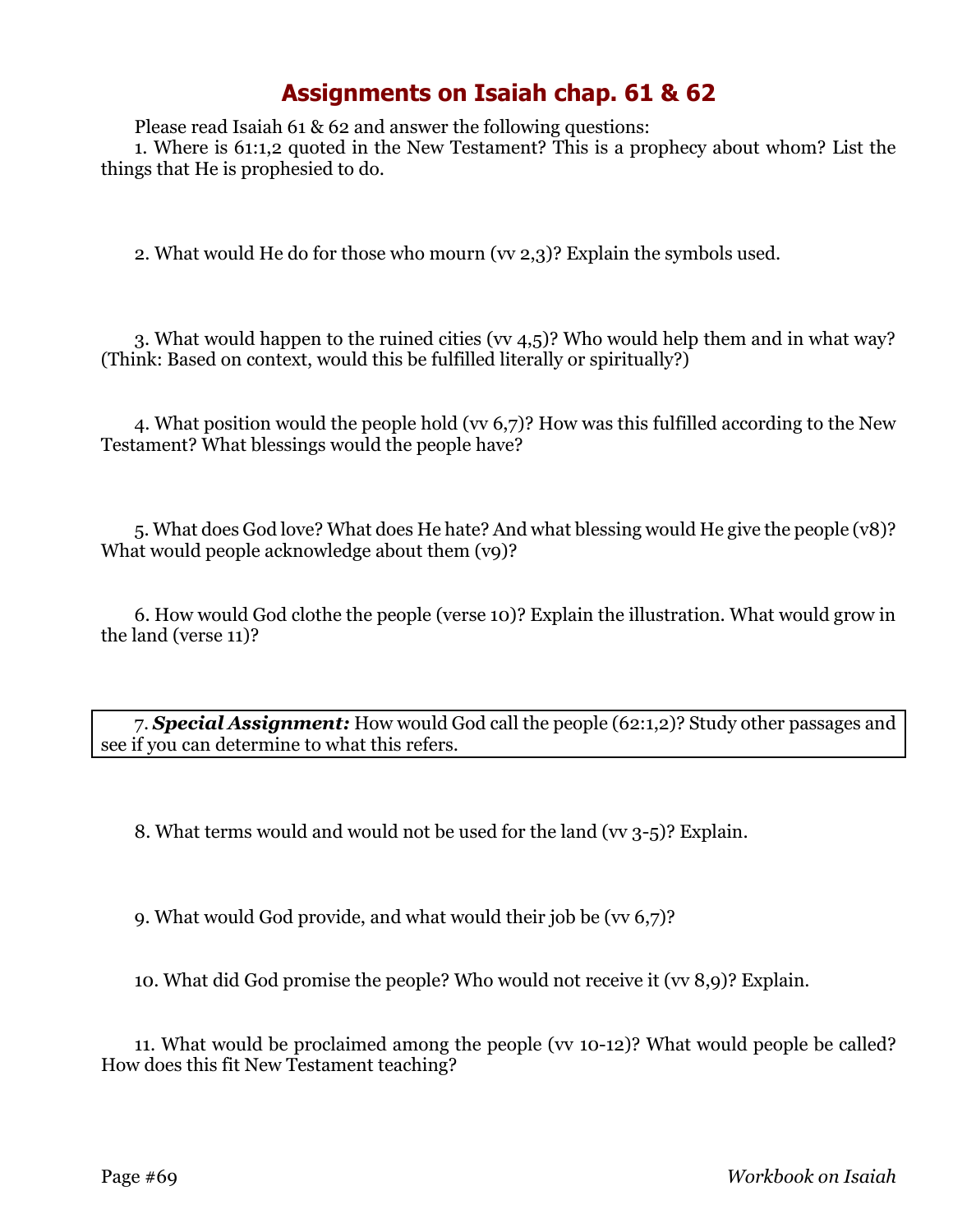Please read Isaiah 63 and answer the following questions:

1. How are the clothes described of the One who comes from Edom  $-63:1$ ? How does He speak? (Think: What is Edom and what is Bozrah?)

2. What had caused His clothes to be red (vv 2,3)?

3. What had motivated God to act? How had He treated the peoples (vv 4-6)?

4. How does Isaiah describe the blessings God had given to the people (vv 7-9)?

5. But how had the people treated God despite His goodness (verse 10)? So how had God reacted?

6. What blessings from God are remembered in vv 11-13?

7. What did the people call upon God to do in vv 14,15?

8. How would God treat the people in contrast to Abraham and Israel (verse 16)?

9. What did they call upon God to do in verse 17?

10. How did the people say that they were being treated in vv 18,19?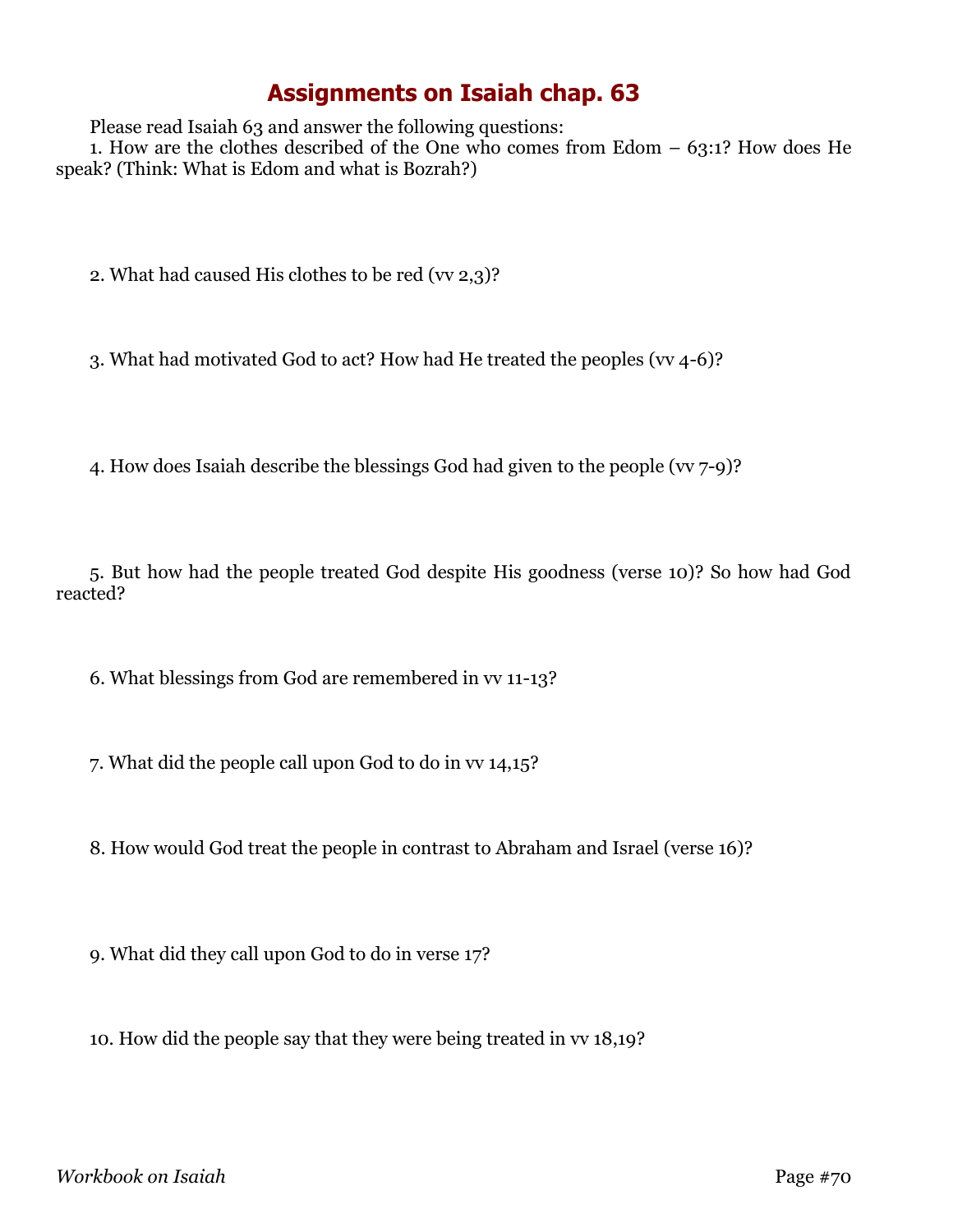Please read Isaiah 64 and answer the following questions: 1. What plea is offered to God in 64:1? What effect would this have?

2. How does verse 2 to illustrate the effect of God's presence? How would the nations be affected?

3. How does the work of God differ from that of other gods (vv 3,4)?

4. According to verse 5, why was God angry and what did the people need?

5. How are the sins of the people described in verses 6,7?

6. *Case Study:* Calvinists claim that verses 6,7 teach total hereditary depravity: no one can ever do anything that is really upright. Is the verse teaching that none of the people, not even Isaiah, ever did anything right? Is this true of all people all the time? Explain.

7. What illustration is used in verse 8? How does it apply to the relationship between God and the people?

8. What plea did people raise in verse 9?

9. How do verses 10,11 describe the destruction in the cities?

10. What question is asked of God in verse 12?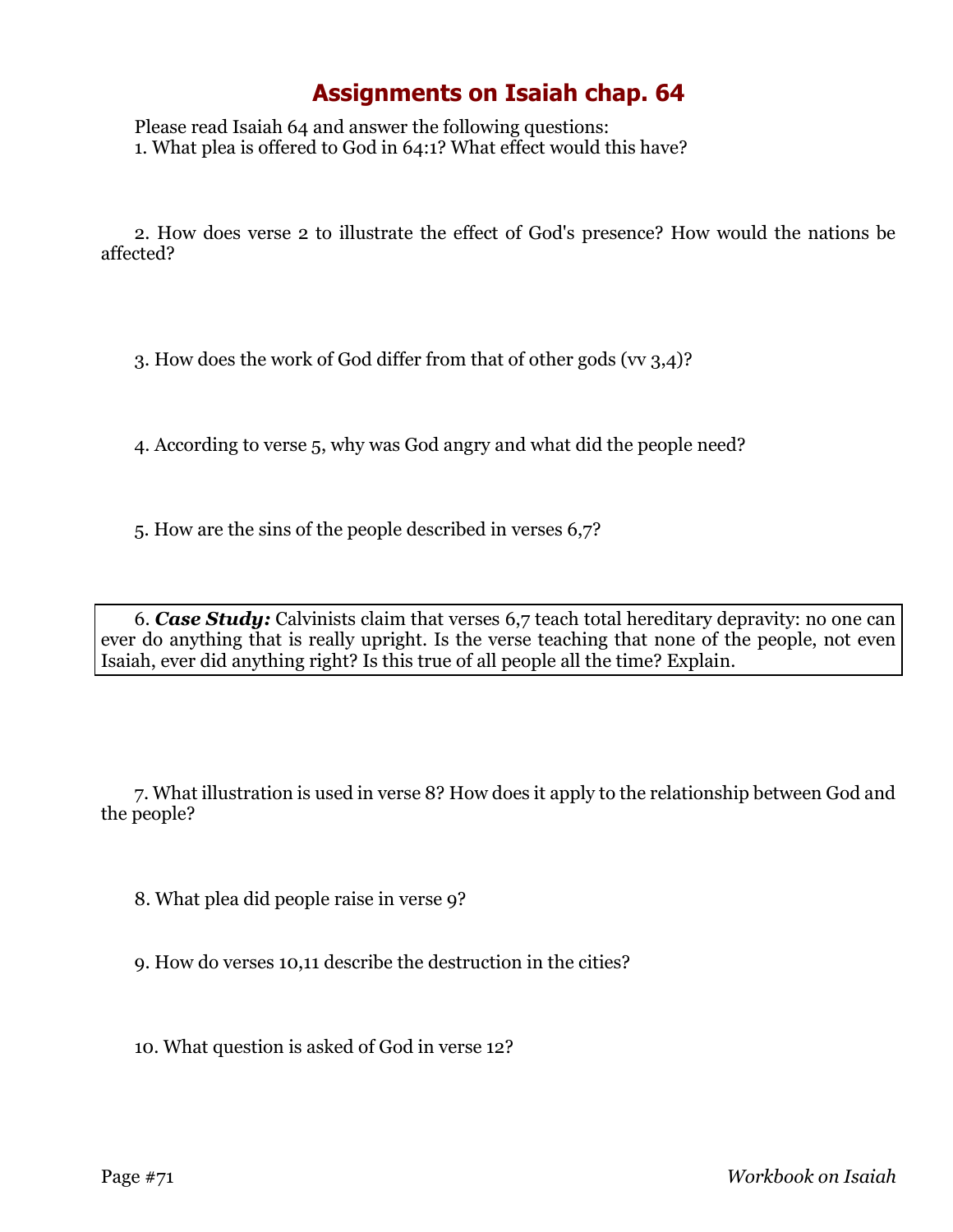Please read Isaiah 65 and answer the following questions: 1. Where is 65:1,2 quoted in the New Testament? Explain the meaning.

2. What sins did God accuse the people of in vv 3,4? (Think: What might these refer to?)

3. How did the people view themselves  $-65:5$ ? Yet how did God view them (vv 6,7)?

4. What illustration is used in verse 8? What meaning is explained in vv 8-10? (Think: What kind of "wine" has a blessing in it: alcoholic or non-alcoholic?)

5. What was done by those who forsake the Lord – 65:11,12? What would God do to them?

6. In contrast, how would God treat His true servants (vv 13,14)?

7. How would God's true servants act  $-65:15,16$ ? What would God do for them?

8. What would God create according to verse 17? List other *passages* that make similar statements. (Think: Is this literal or spiritual? Explain the meaning.)

9. Describe the conditions in the new Jerusalem (vv 18-20).

10. How does God describe the labors of His true servants in verses 21-23? (Think: How does this compare to Old Testament descriptions of people who are unfaithful to God?)

11. What does God promise to His faithful servants – 65:24? Where else do the Scriptures make similar promises? (Think: Where have we read a similar statement to verse 25?)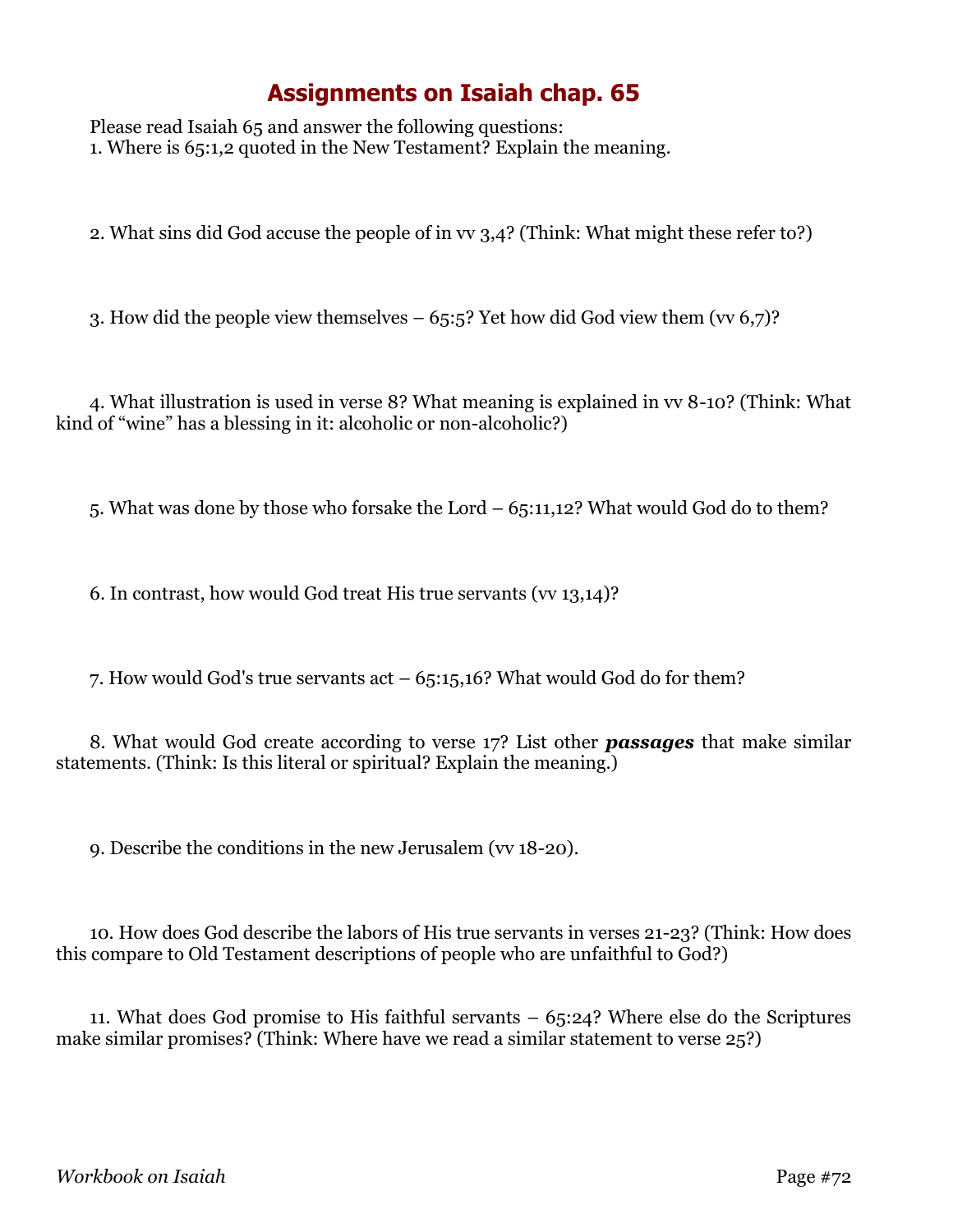## **Assignments on Isaiah chap. 66**

Please read Isaiah 66 and answer the following questions:

1. How does God describe His dwelling place in 66:1,2? Where is this principle taught in the New Testament? On what kind of person would He look with favor?

2. How did the people view their sacrifices (vv 3,4)? How did God respond?

3. How would those who tremble at God's word be treated (vv 5,6)? How would God respond?

4. What unnatural thing does God predict in verses 7-9? How was this fulfilled? (Hint: Consider the death of Jesus and the beginning of His spiritual nation the church in relationship to the destruction of Jerusalem in 70 A.D.)

5. What reaction should this produce among the people (vv 10,11)?

6. How would God treat the people, and how does He illustrate this in verses 12-14?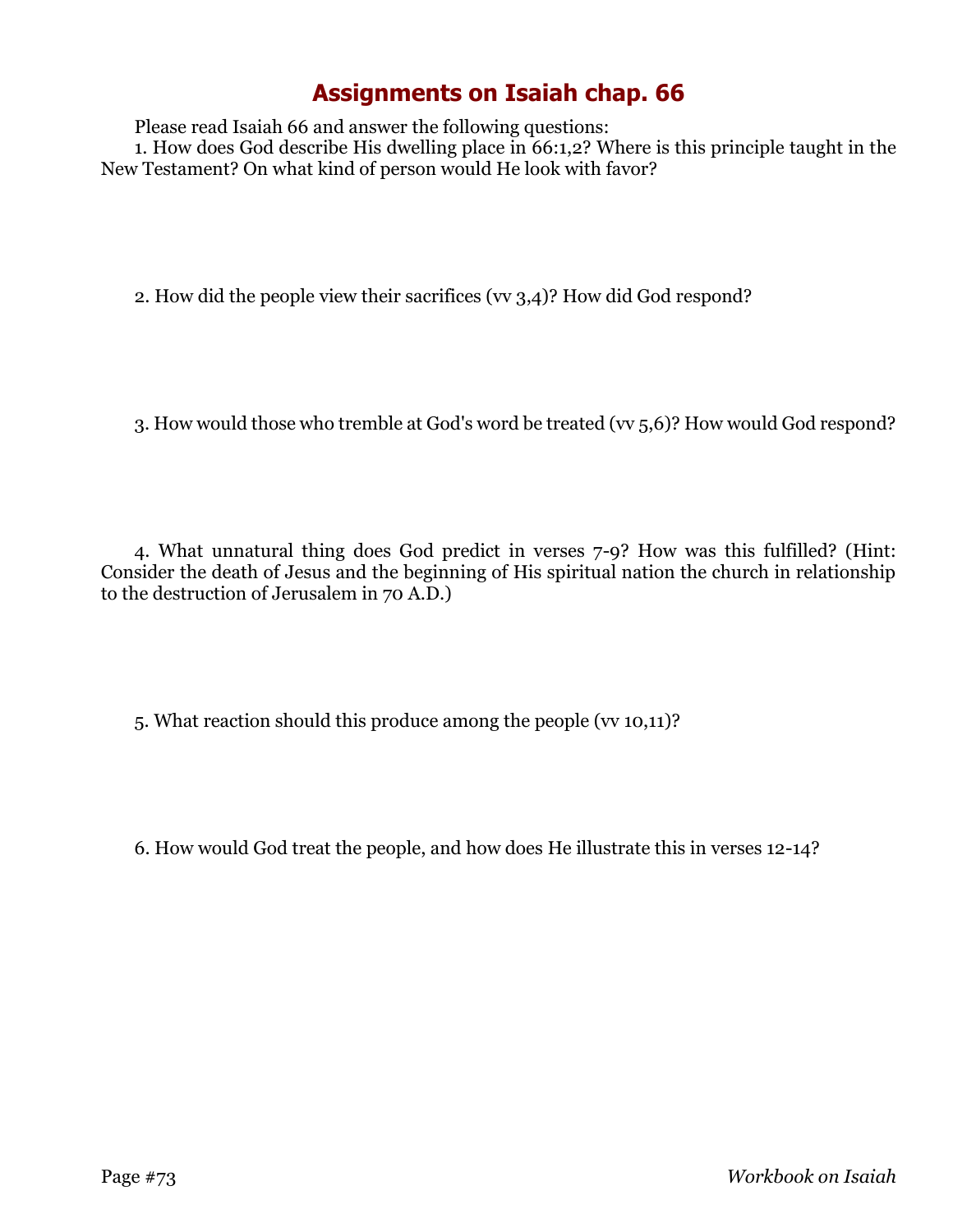7. Yet what punishment would God bring according to verses 15,16?

8. Upon whom would this punishment come according to verses 17,18?

9. What would people of other nations do according to verses 19-21?

10. What will people do in the new heavens and the new earth (vv 22,23)?

11. *Case Study:* Sabbath keepers use these verses to prove that we should keep the seventhday Sabbath under the New Testament. Is the reference to the Sabbath day here literal or symbolic? Note other Old Testament practices in the context that are used as symbols of the New Testament. What does the New Testament say about keeping the Old Testament law today?

12. How does Isaiah conclude his prophecy in verse 24?